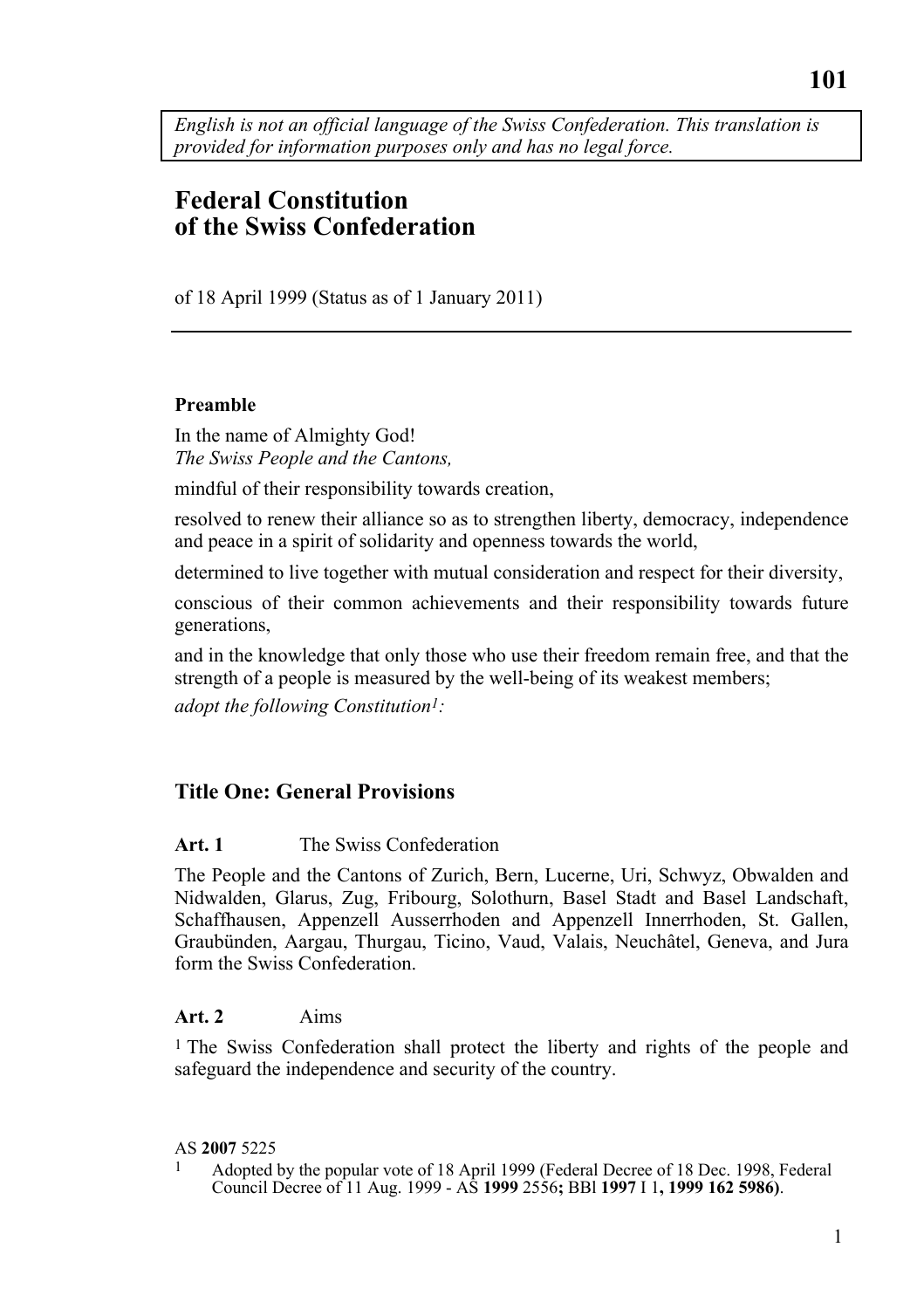2 It shall promote the common welfare, sustainable development, internal cohesion and cultural diversity of the country.

3 It shall ensure the greatest possible equality of opportunity among its citizens.

4 It shall be committed to the long term preservation of natural resources and to a just and peaceful international order.

### **Art. 3** Cantons

The Cantons are sovereign except to the extent that their sovereignty is limited by the Federal Constitution. They shall exercise all rights that are not vested in the Confederation.

#### **Art. 4** National languages

The National Languages are German, French, Italian, and Romansh.

#### Art. 5 **Rule of law**

1 All activities of the state shall be based on and limited by law.

2 State activities must be conducted in the public interest and be proportionate to the ends sought.

3 State institutions and private persons shall act in good faith.

4 The Confederation and the Cantons shall respect international law.

#### **Art. 5***a*2 Subsidiarity

The principle of subsidiarity must be observed in the allocation and performance of state tasks

#### Art. 6 Individual and collective responsibility

All individuals shall take responsibility for themselves and shall, according to their abilities, contribute to achieving the tasks of the state and society.

# **Title Two: Fundamental Rights, Citizenship and Social Goals Chapter One: Fundamental Rights**

#### Art. 7 **Human dignity**

Human dignity must be respected and protected.

 $\mathfrak{D}$ 2 Approved in the popular vote on 28 Nov 2004, in force since 1 Jan. 2008 (Federal Council Decree of 3 Oct 2003, Federal Council Decree of 26 Jan. 2005, Federal Council Decree of 7 Nov. 2007 – AS **2007** 5765 5771; BBl **2002** 2291, **2003** 6591, **2005** 951).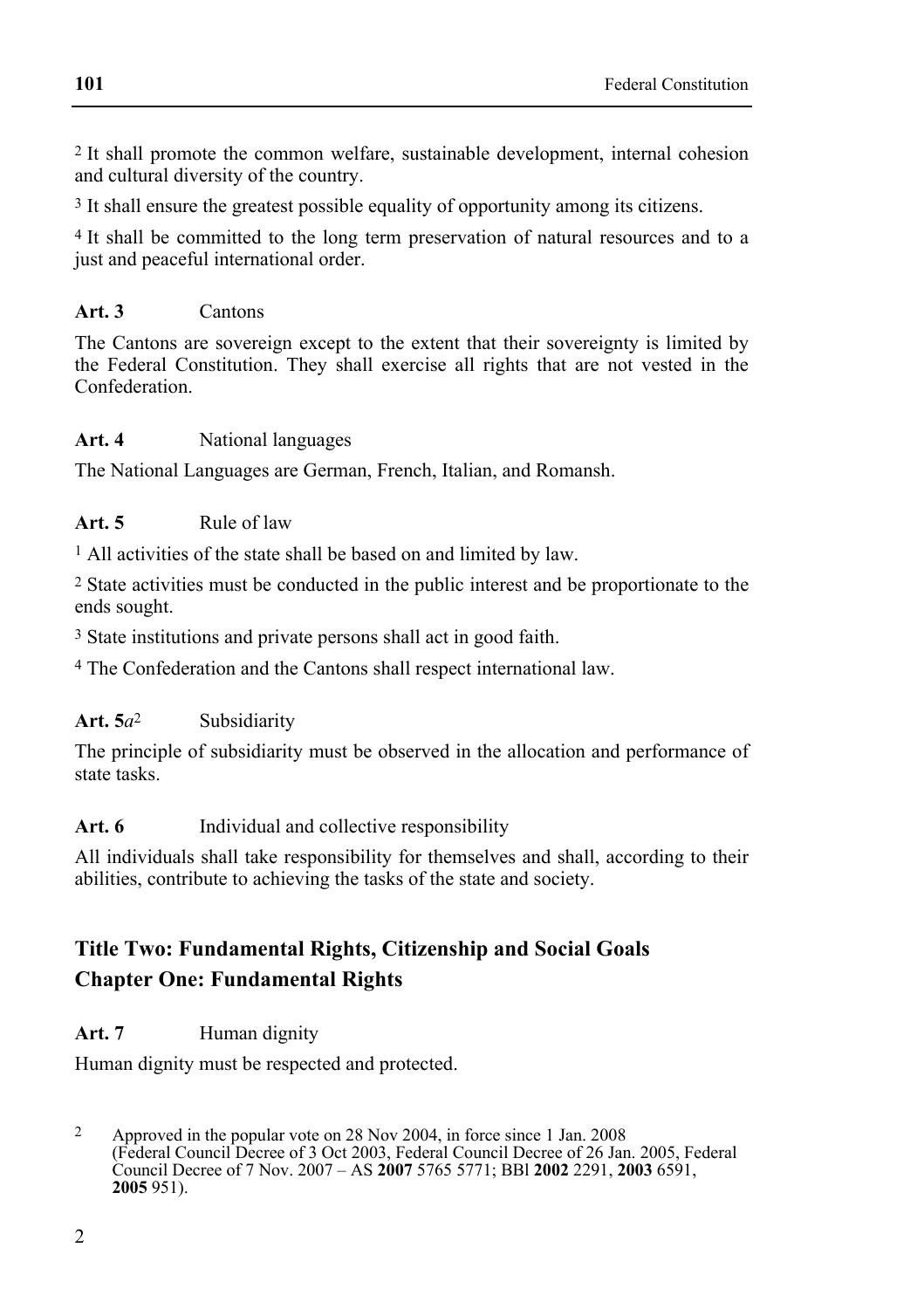### Art. 8 **Equality before the law**

1 Everyone shall be equal before the law.

2 No one may be discriminated against, in particular on grounds of origin, race, gender, age, language, social position, way of life, religious, ideological, or political convictions, or because of a physical, mental or psychological disability.

3 Men and women shall have equal rights. The law shall ensure their equality, both in law and in practice, most particularly in the family, in education, and in the workplace. Men and women shall have the right to equal pay for work of equal value.

4 The law shall provide for the elimination of inequalities that affect persons with disabilities.

#### Art. 9 **Protection against arbitrary conduct and principle of good faith**

Everyone has the right to be treated by state authorities in good faith and in a nonarbitrary manner.

#### Art. 10 Right to life and to personal freedom

1 Everyone has the right to life. The death penalty is prohibited.

2 Everyone has the right to personal liberty and in particular to physical and mental integrity and to freedom of movement.

<sup>3</sup> Torture and any other form of cruel, inhuman or degrading treatment or punishment are prohibited.

#### Art. 11 Protection of children and young people

<sup>1</sup> Children and young people have the right to the special protection of their integrity and to the encouragement of their development.

2 They may personally exercise their rights to the extent that their power of judgement allows<sup>1</sup>

#### Art. 12 Right to assistance when in need

Persons in need and unable to provide for themselves have the right to assistance and care, and to the financial means required for a decent standard of living.

### Art. 13 Right to privacy

1 Everyone has the right to privacy in their private and family life and in their home, and in relation to their mail and telecommunications.

2 Everyone has the right to be protected against the misuse of their personal data.

### Art. 14 **Right to marry and to have a family**

The right to marry and to have a family is guaranteed.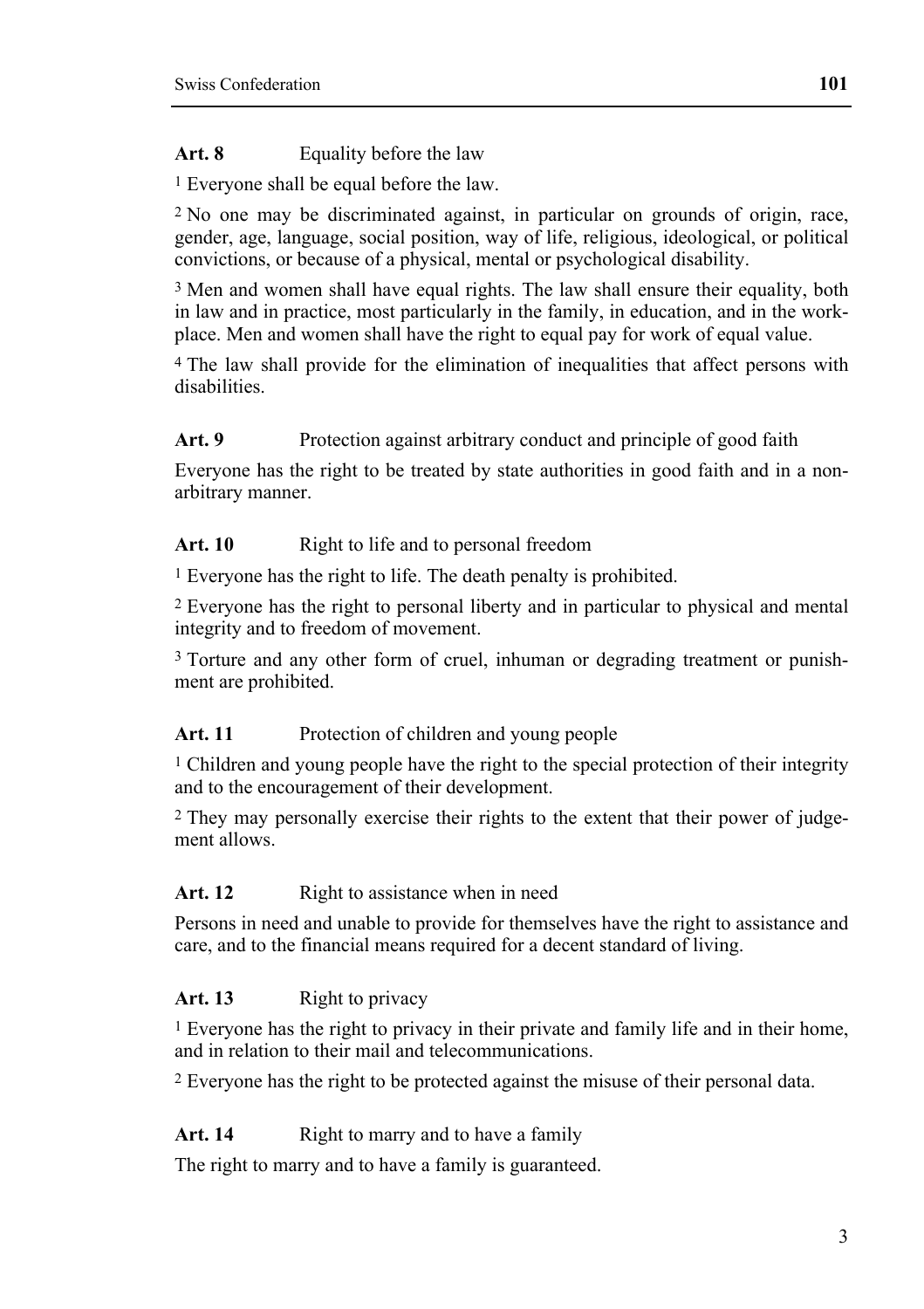# Art. 15 Freedom of religion and conscience

1 Freedom of religion and conscience is guaranteed.

2 Everyone has the right to choose freely their religion or their philosophical convictions, and to profess them alone or in community with others.

3 Everyone has the right to join or to belong to a religious community, and to follow religious teachings.

4 No one shall be forced to join or belong to a religious community, to participate in a religious act, or to follow religious teachings.

# Art. 16 Freedom of expression and of information

1 Freedom of expression and of information is guaranteed.

2 Everyone has the right freely to form, express, and impart their opinions.

<sup>3</sup> Everyone has the right freely to receive information to gather it from generally accessible sources and to disseminate it.

# **Art. 17** Freedom of the media

1 Freedom of the press, radio and television and of other forms of dissemination of features and information by means of public telecommunications is guaranteed.

2 Censorship is prohibited.

3 The protection of sources is guaranteed.

# Art. 18 Freedom to use any language

The freedom to use any language is guaranteed.

# Art. 19 **Right to primary school education**

The right to an adequate and free primary school education is guaranteed.

# **Art. 20** Academic freedom

Freedom of research and teaching is guaranteed.

# Art. 21 Freedom of artistic expression

Freedom of artistic expression is guaranteed.

# Art. 22 Freedom of assembly

1 Freedom of assembly is guaranteed.

2 Everyone has the right to organise meetings and to participate or not to participate in meetings.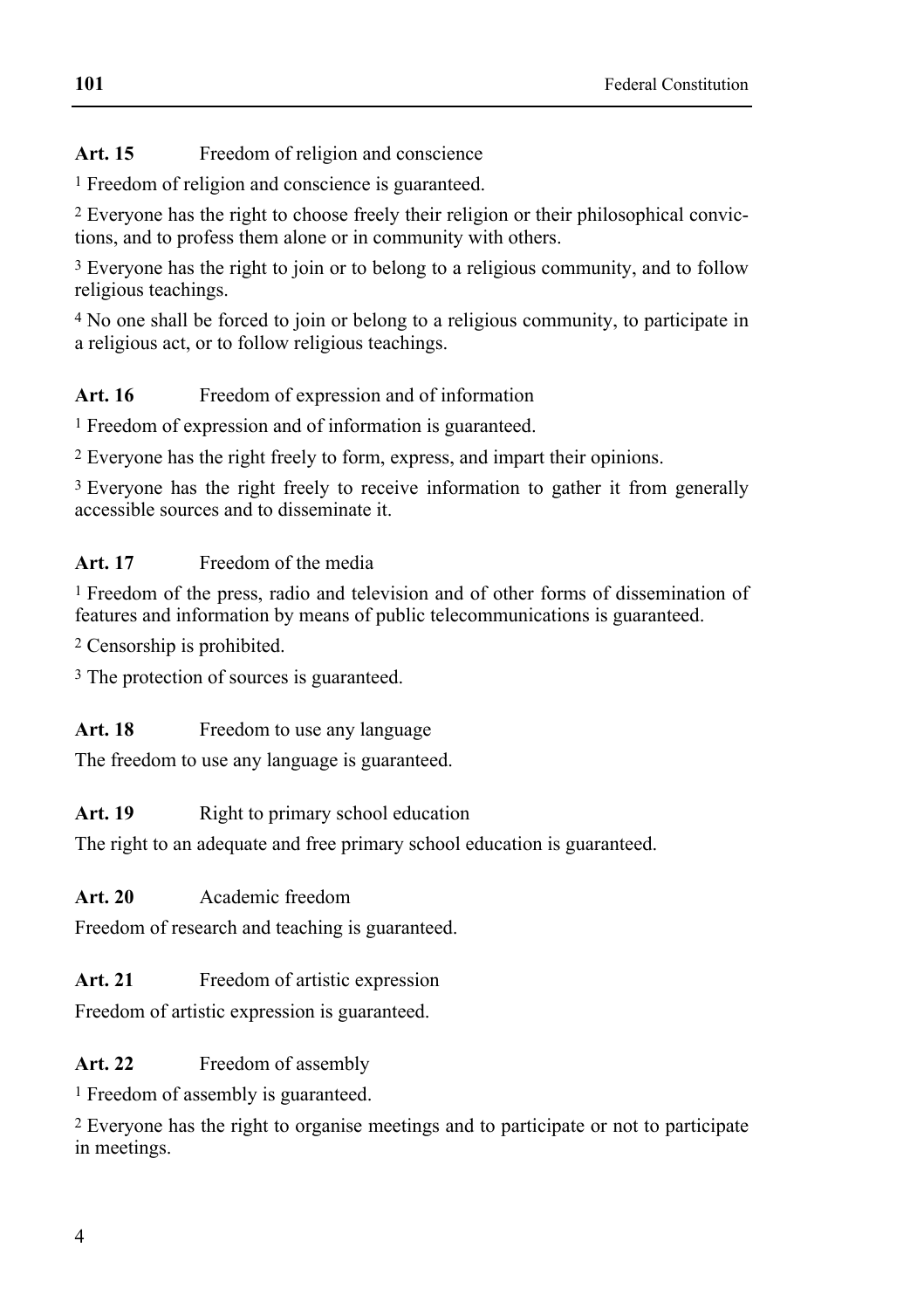# **Art. 23** Freedom of association

1 Freedom of association is guaranteed.

2 Everyone has the right to form, join or belong to an association and to participate in the activities of an association.

<sup>3</sup> No one may be compelled to join or to belong to an association.

# **Art. 24** Freedom of domicile

1 Swiss citizens have the right to establish their domicile anywhere in the country.

2 They have the right to leave or to enter Switzerland.

# Art. 25 Protection against expulsion, extradition and deportation

1 Swiss citizens may not be expelled from Switzerland and may only be extradited to a foreign authority with their consent.

2 Refugees may not be deported or extradited to a state in which they will be persecuted.

3 No one may be deported to a state in which they face the threat of torture or any other form of cruel or inhumane treatment or punishment.

# Art. 26 **Guarantee of ownership**

1 The right to own property is guaranteed.

2 The compulsory purchase of property and any restriction on ownership that is equivalent to compulsory purchase shall be compensated in full.

# **Art. 27** Economic freedom

1 Economic freedom is guaranteed.

2 Economic freedom includes in particular the freedom to choose an occupation as well as the freedom to pursue a private economic activity.

# Art. 28 Right to form professional associations

1 Employees, employers and their organisations have the right to join together in order to protect their interests, to form associations and to join or not to join such associations.

2 Disputes must wherever possible be resolved through negotiation or mediation.

3 Strikes and lock outs shall be permitted if they relate to employment relations and if they do not contravene any requirements to preserve peaceful employment relations or to conduct conciliation proceedings.

4 The law may prohibit certain categories of person from taking strike action.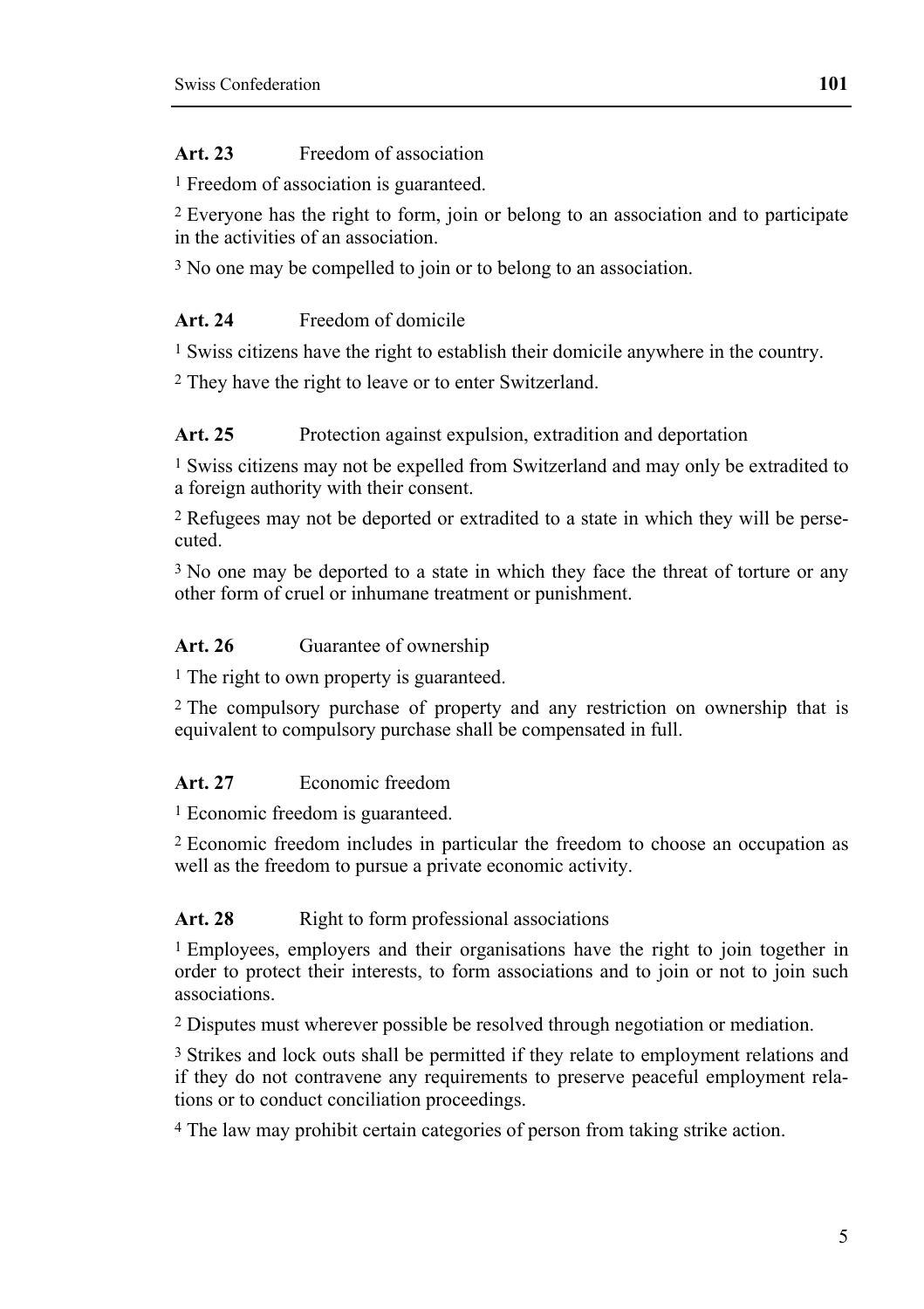### Art. 29 **General procedural guarantees**

1 Everyone has the right to equal and fair treatment in judicial and administrative proceedings and to have their case decided within a reasonable time.

2 Each party to a case has the right to be heard.

<sup>3</sup> Anyone who does not have sufficient means has the right to free legal advice and assistance unless their case appears to have no prospect of success. If it is necessary in order to safeguard their rights, they also have the right to free legal representation in court.

### **Art. 29***a*3 Guarantee of access to the courts

In a legal dispute, everyone has the right to have their case determined by a judicial authority. The Confederation and the Cantons may by law preclude the determination by the courts of certain exceptional categories of case.

### **Art. 30** Judicial proceedings

1 Anyone whose case falls to be judicially decided has the right to have their case heard by a legally constituted, competent, independent and impartial court. Ad hoc courts are prohibited.

2 Unless otherwise provided by law, anyone against whom civil proceedings have been raised has the right to have their case decided by a court within the jurisdiction in which they reside.

3 Unless the law provides otherwise, court hearings and the delivery of judgments shall be in public.

### **Art. 31** Deprivation of liberty

1 No one may be deprived of their liberty other than in the circumstances and in the manner provided for by the law.

2 Anyone deprived of their liberty has the right to be notified without delay and in a language they can understand of the reasons for their detention and of their rights. They must be given the opportunity to exercise their rights, in particular, the right to have their next-of-kin informed.

3 Anyone in pre-trial detention has the right to be brought before a court without delay. The court shall decide whether the person must remain in detention or be released. Anyone in pre-trial detention has the right to have their case decided within a reasonable time.

 $\mathbf{3}$ 3 Adopted by the popular vote on 12 March 2000, in force since 1 Jan. 2007 (Federal Decree of 8 Oct. 1999, Federal Council Decree of 17 May 2000, Federal Decree of 8 March 2005 – AS **2002** 3148, **2006** 1059; BBl **1997** I 1, **1999** 8633, **2000** 2990, **2001** 4202).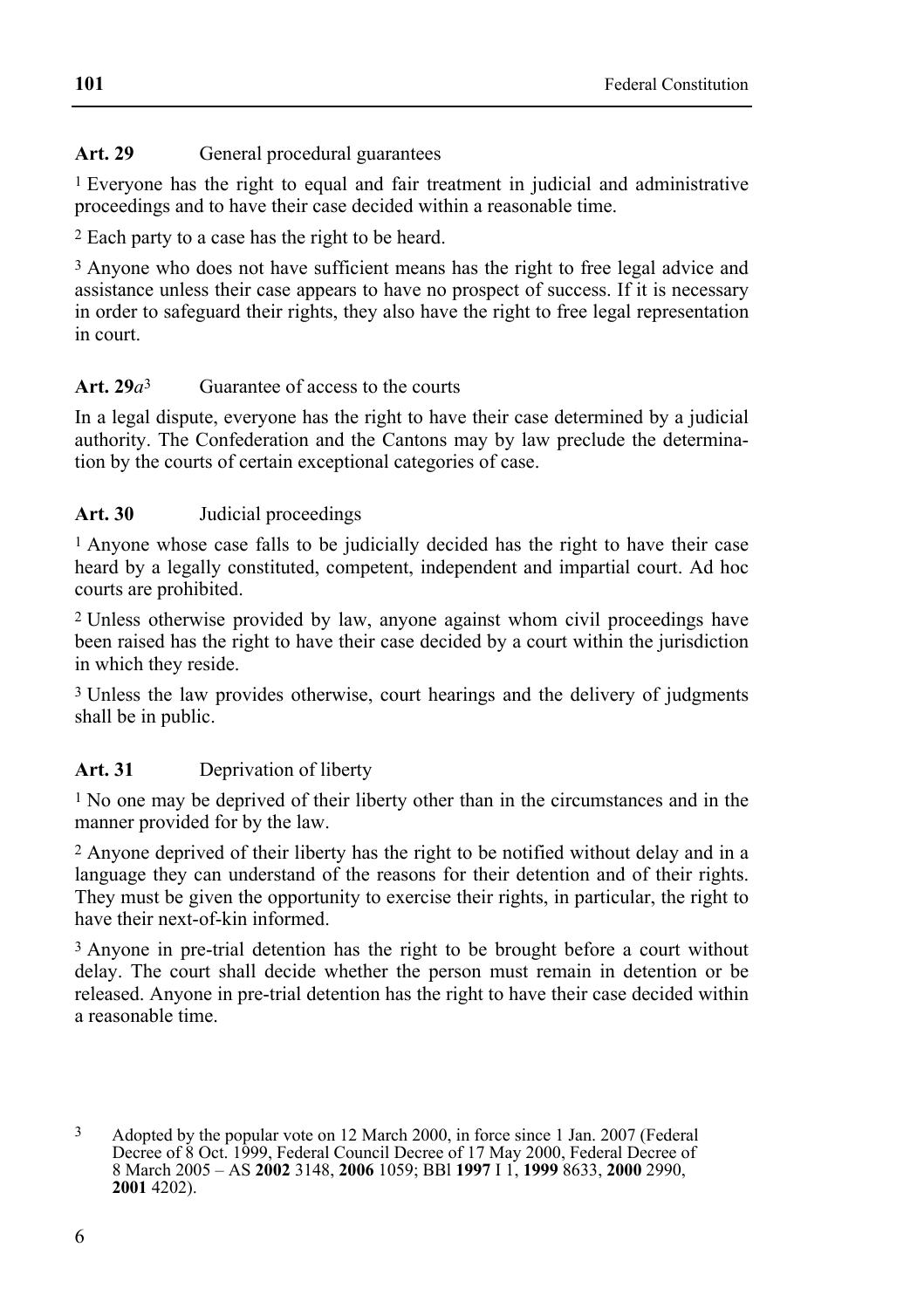4 Anyone who has been deprived of their liberty by a body other than a court has the right to have recourse to a court at any time. The court shall decide as quickly as possible on the legality of their detention.

# Art. 32 Criminal proceedings

<sup>1</sup> Everyone is presumed innocent until they have been found guilty by a legally enforceable judgment.

2 Every accused person has the right to be notified as quickly and comprehensively as possible of the charge brought against them. They must be given the opportunity to assert their rights to a proper defence.

<sup>3</sup> Every convicted person has the right to have their conviction reviewed by a higher court, with the exception of cases in which the Federal Supreme Court sits at first instance.

### Art. 33 Right of petition

1 Everyone has the right, without prejudice, to petition the authorities.

2 The authorities must acknowledge receipt of such petitions.

### **Art. 34** Political rights

1 Political rights are guaranteed.

2 The guarantee of political rights protects the freedom of the citizen to form an opinion and to give genuine expression to his or her will.

# **Art. 35** Upholding of fundamental rights

1 Fundamental rights must be upheld throughout the legal system.

2 Whoever acts on behalf of the state is bound by fundamental rights and is under a duty to contribute to their implementation.

3 The authorities shall ensure that fundamental rights, where appropriate, apply to relationships among private persons.

### Art. 36 **Restrictions on fundamental rights**

1 Restrictions on fundamental rights must have a legal basis. Significant restrictions must have their basis in a federal act. The foregoing does not apply in cases of serious and immediate danger where no other course of action is possible.

2 Restrictions on fundamental rights must be justified in the public interest or for the protection of the fundamental rights of others.

3 Any restrictions on fundamental rights must be proportionate.

4 The essence of fundamental rights is sacrosanct.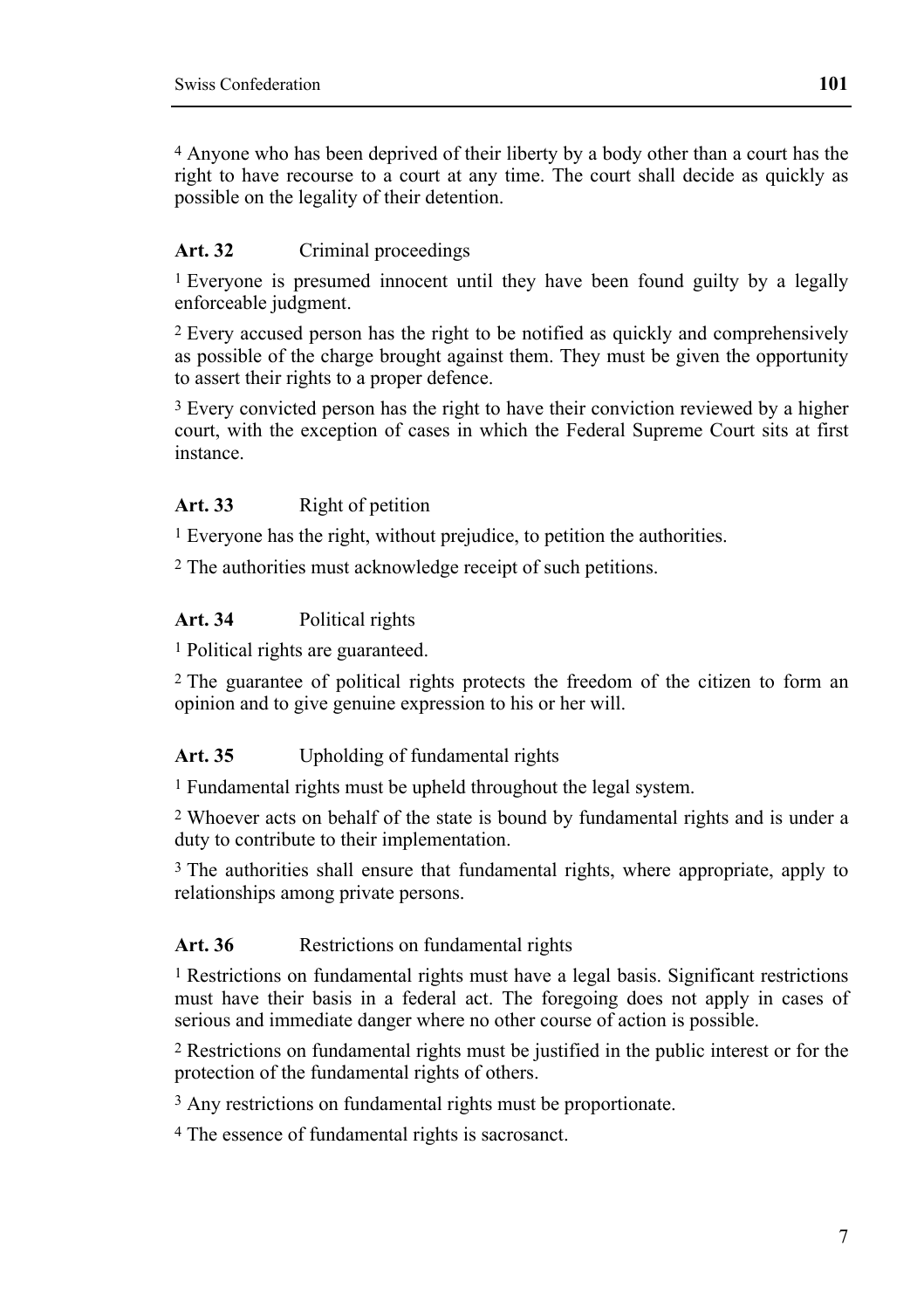# **Chapter 2: Citizenship and Political Rights**

### **Art. 37** Citizenship

1 Anyone who is a citizen of a commune and of the Canton to which that commune belongs is a Swiss citizen.

2 No one shall be given preferential treatment or suffer prejudice because of their citizenship. The foregoing does not apply to regulations on political rights in citizens' communes and corporations or to participation in the assets thereof, unless cantonal legislation provides otherwise.

### Art. 38 **Acquisition and deprivation of citizenship**

1 The Confederation shall regulate the acquisition and deprivation of citizenship by birth, marriage or adoption. It shall also regulate the deprivation of Swiss citizenship on other grounds, together with the reinstatement of citizenship.

2 It shall legislate on the minimum requirements for the naturalisation of foreign nationals by the Cantons and grant naturalisation permits.

3 It shall enact simplified regulations on the naturalisation of stateless children.

### **Art. 39** Exercise of political rights

1 The Confederation shall regulate the exercise of political rights in federal matters, and the Cantons shall regulate their exercise at cantonal and communal matters.

2 Political rights are exercised in the commune in which a citizen resides, although the Confederation and the Cantons may provide for exceptions.

<sup>3</sup> No one may exercise their political rights contemporaneously in more than one Canton.

4 A Canton may provide that a person newly registered as a resident may exercise the right to vote in cantonal and communal matters only after a waiting period of a maximum of three months of permanent settlement.

#### **Art. 40** The Swiss abroad

1 The Confederation shall encourage relations among the Swiss abroad and their relations with Switzerland. It may support organisations that pursue this objective.

2 It shall legislate on the rights and obligations of the Swiss abroad, in particular in relation to the exercise of political rights in the Confederation, the fulfilment of the obligation to perform military or alternative service, welfare support and social security.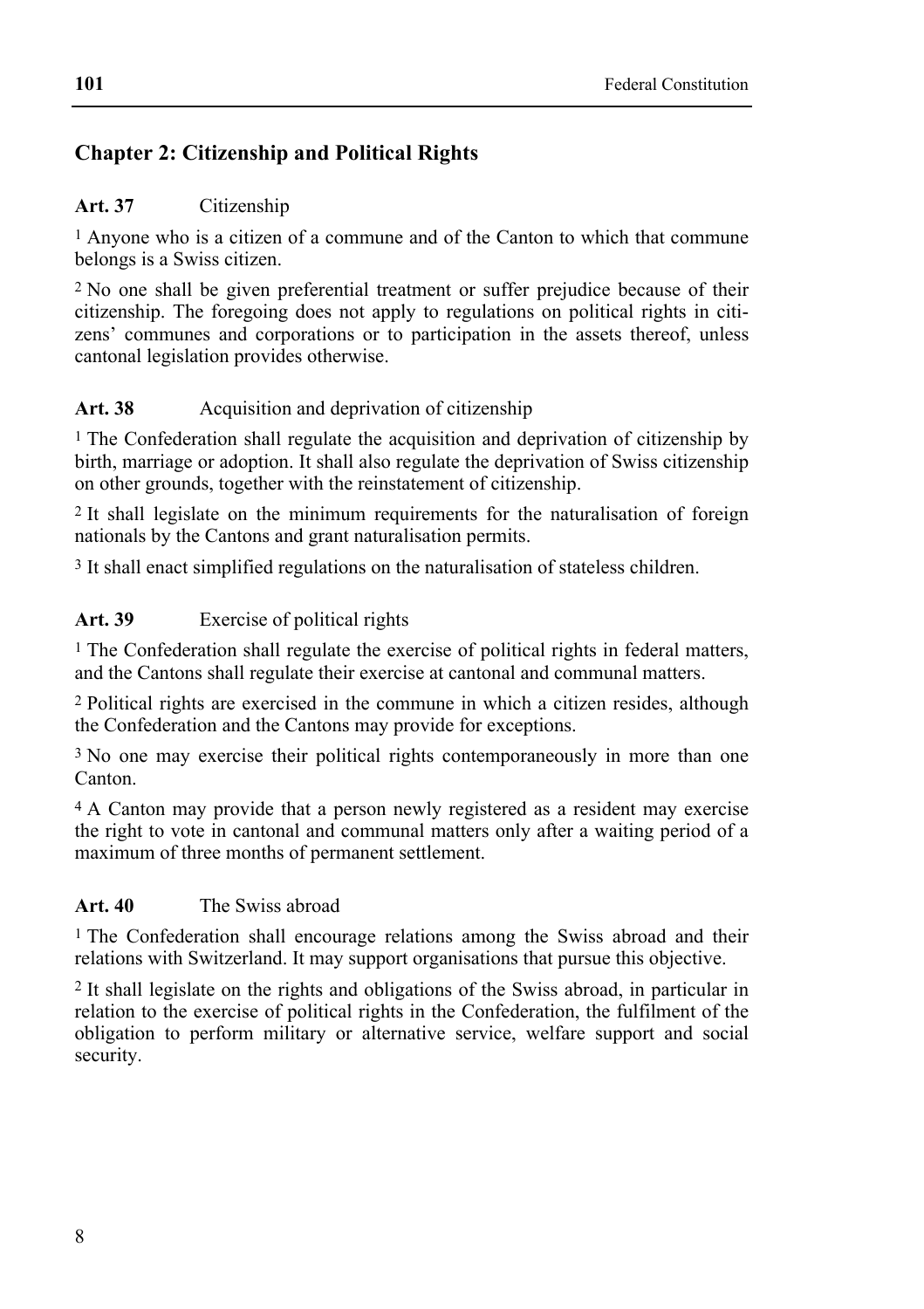### **Chapter 3: Social Objectives**

#### **Art. 41**

 $<sup>1</sup>$  The Confederation and the Cantons shall, as a complement to personal responsibil-</sup> ity and private initiative, endeavour to ensure that:

- a. everyone has access to social security;
- b. everyone has access to the health care that they require;
- c. families are protected and encouraged as communities of adults and children;
- d. everyone who is fit to work can earn their living by working under fair conditions:
- e. anyone seeking accommodation for themselves and their family can find suitable accommodation on reasonable terms;
- f. children and young people as well as persons of employable age can obtain an education and undergo basic and advanced training in accordance with their abilities;
- g. children and young people are encouraged to develop into independent and socially responsible people and are supported in their social, cultural and political integration.

2 The Confederation and Cantons shall endeavour to ensure that everyone is protected against the economic consequences of old-age, invalidity, illness, accident, unemployment, maternity, being orphaned and being widowed.

3 They shall endeavour to achieve these social objectives within the scope of their constitutional powers and the resources available to them.

4 No direct right to state benefits may be established on the basis of these social objectives.

### **3rd Title: Confederation, Cantons and Communes**

# **Chapter 1: Relations between the Confederation and the Cantons Section 1: Duties of the Confederation and the Cantons**

#### **Art. 42** Duties of the Confederation

<sup>1</sup> The Confederation shall fulfil the duties that are assigned to it by Federal Constitution.

 $2\quad 4$ 

 $\overline{4}$ <sup>4</sup> Repealed by the popular vote on 28. Nov. 2004, with effect from 1 Jan. 2008 (Federal Decree of 3 Oct. 2003, Federal Council Decree of 26 Jan. 2005, Federal Council Decree of 7 Nov. 2007 – AS **2007** 5765 5771; BBl **2002** 2291, **2003** 6591, **2005** 951).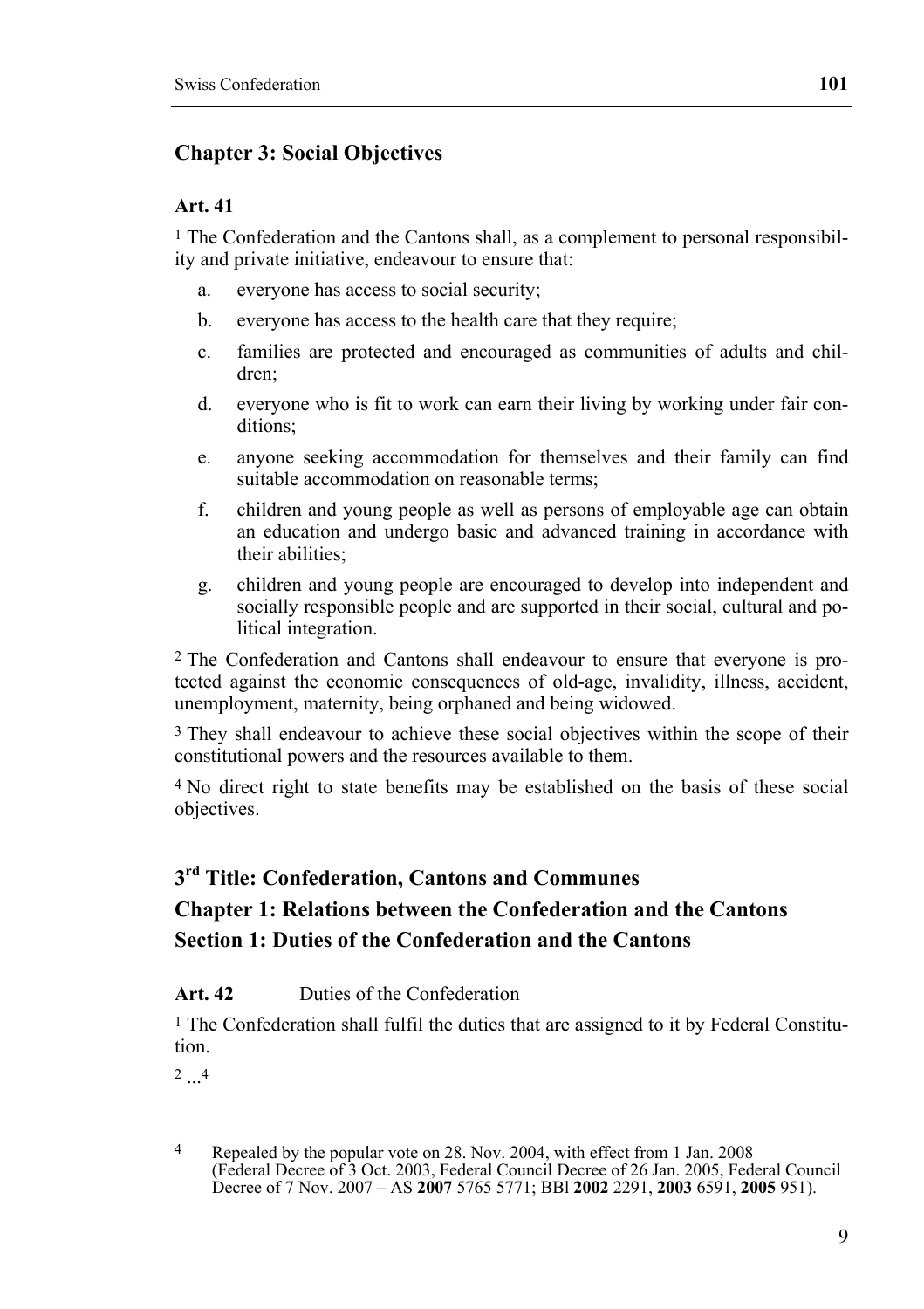# **Art. 43** Duties of the Cantons

The Cantons shall decide on the duties that they must fulfil within the scope of their powers.

# Art.  $43a^5$  Principles for the allocation and fulfilment of state tasks

<sup>1</sup> The Confederation shall only undertake tasks that the Cantons are unable to perform or which require uniform regulation by the Confederation.

2 The collective body that benefits from a public service shall bear the costs thereof.

<sup>3</sup> The collective body that bears the costs of a public service may decide on the nature of that service.

4 Universally provided services must made be available to everyone in a comparable manner.

5 State tasks must be fulfilled economically and in accordance with demand.

# **Section 2: Cooperation between the Confederation and the Cantons**

# **Art. 44** Principles

1 The Confederation and the Cantons shall support each other in the fulfilment of their duties and shall generally cooperate with each other.

2 They owe each other a duty of consideration and support. They shall provide each other with administrative assistance and mutual judicial assistance.

3 Disputes between Cantons or between Cantons and the Confederation shall wherever possible be resolved by negotiation or mediation.

# Art. 45 Participation in federal decision-making

1 In the cases specified by the Federal Constitution, the Cantons shall participate in the federal decision making process, and in particular in the legislative process.

2 The Confederation shall inform the Cantons of its intentions fully and in good time. It shall consult the Cantons where their interests are affected.

# **Art. 46** Implementation of federal law

1 The Cantons shall implement federal law in accordance with the Federal Constitution and federal legislation.

 $\overline{\phantom{a}}$ 5 Approved in the popular vote on 28 Nov 2004, in force since 1 Jan. 2008 (Federal Council Decree of 3 Oct 2003, Federal Council Decree of 26 Jan. 2005, Federal Council Decree of 7 Nov. 2007 – AS **2007** 5765 5771; BBl **2002** 2291, **2003** 6591, **2005** 951).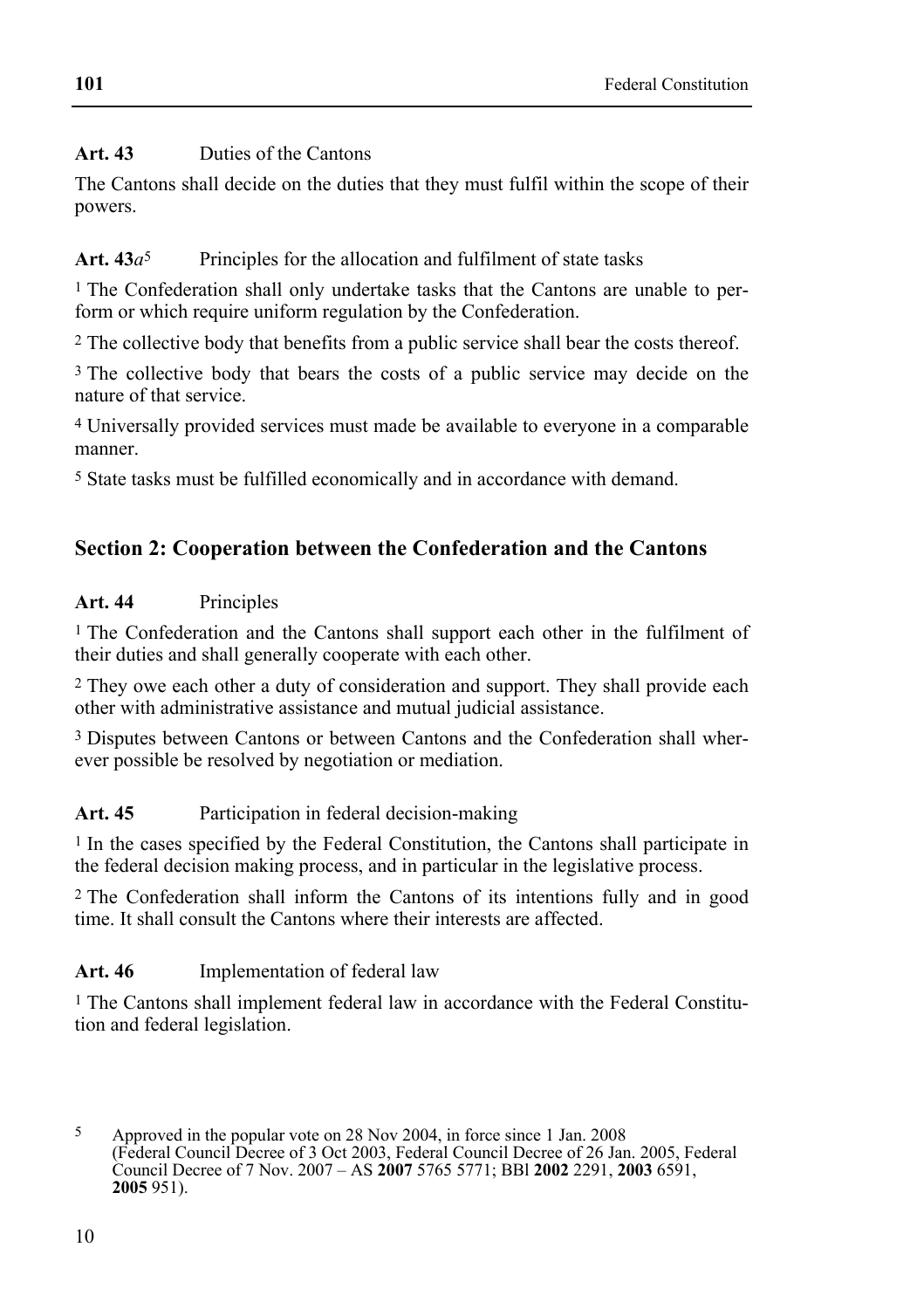2 The Confederation and the Cantons may together agree that the Cantons should achieve specific goals in the implementation of federal law and may to this end conduct programmes that receive financial support from the Confederation.<sup>6</sup>

<sup>3</sup> The Confederation shall allow the Cantons all possible discretion to organise their own affairs and shall take account of cantonal particularities.7

#### **Art. 47** Autonomy of the Cantons

<sup>1</sup> The Confederation shall respect the autonomy of the Cantons.

2 It shall leave the Cantons sufficient tasks of their own and respect their organisational autonomy. It shall leave the Cantons with sufficient sources of finance and contribute towards ensuring that they have the financial resources required to fulfil their tasks 8

#### **Art. 48** Intercantonal agreements

<sup>1</sup> The Cantons may enter into agreements with each other and establish common organisations and institutions. In particular, they may jointly undertake tasks of regional importance together.

2 The Confederation may participate in such organisations or institutions within the scope of its powers.

3 Agreements between Cantons must not be contrary to the law, to the interests of the Confederation or to the rights of other Cantons. The Confederation must be notified of such agreements.

4 The Cantons may by intercantonal agreement authorise intercantonal bodies to issue legislative provisions that implement an intercantonal agreement, provided the agreement:

- a. has been approved under the same procedure that applies to other legislation;
- b. determines the basic content of the provisions.<sup>9</sup>

<sup>6</sup> 6 Approved in the popular vote on 28 Nov 2004, in force since 1 Jan. 2008 (Federal Council Decree of 3 Oct 2003, Federal Council Decree of 26 Jan. 2005, Federal Council Decree of 7 Nov. 2007 – AS **2007** 5765 5771; BBl **2002** 2291, **2003** 6591,

<sup>&</sup>lt;sup>7</sup> Approved in the popular vote on 28 Nov 2004, in force since 1 Jan. 2008 (Federal Council Decree of 3 Oct 2003, Federal Council Decree of 26 Jan. 2005, Federal Council Decree of 7 Nov. 2007 – AS **2007** 5765 5771; BBl **2002** 2291, **2003** 6591,

<sup>&</sup>lt;sup>8</sup> Approved in the popular vote on 28 Nov 2004, in force since 1 Jan. 2008 (Federal Council Decree of 3 Oct 2003, Federal Council Decree of 26 Jan. 2005, Federal Council Decree of 7 Nov. 2007 – AS **2007** 5765 5771; BBl **2002** 2291, **2003** 6591,

<sup>&</sup>lt;sup>9</sup> Approved in the popular vote on 28 Nov 2004, in force since 1 Jan. 2008 (Federal Council Decree of 3 Oct 2003, Federal Council Decree of 26 Jan. 2005, Federal Council Decree of 7 Nov. 2007 – AS **2007** 5765 5771; BBl **2002** 2291, **2003** 6591, **2005** 951).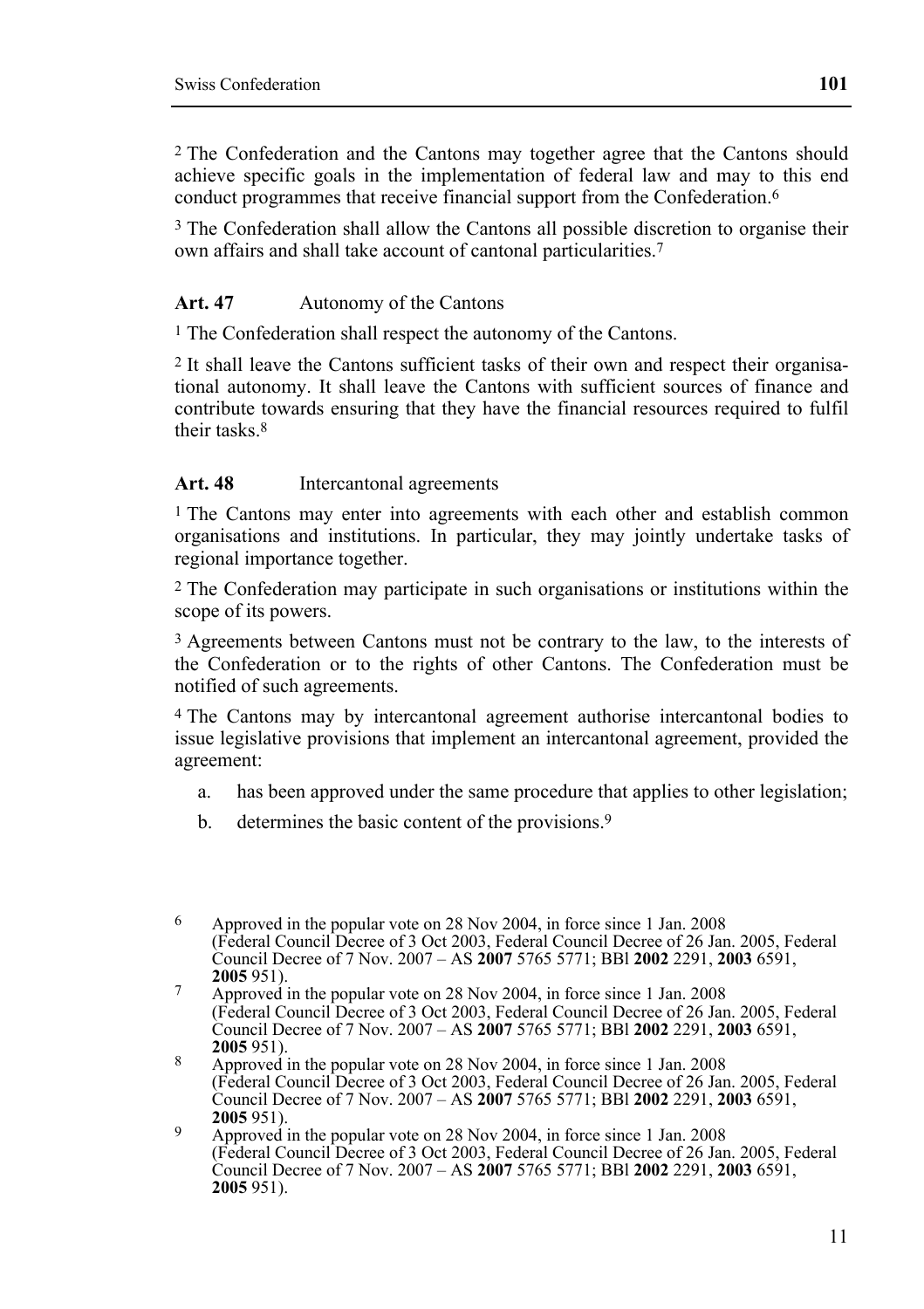5 The Cantons shall comply with intercantonal law.10

**Art. 48***a*11 Declaration of general application and requirement of participation

 $<sup>1</sup>$  At the request of interested Cantons, the Confederation may declare intercantonal</sup> agreements to be generally binding or require Cantons to participate in intercantonal agreements in the following fields:

- a. the execution of criminal penalties and measures;
- b.12 school education in the matters specified in Article 62 paragraph 4;
- c.13 cantonal institutions of higher education;
- d. cultural institutions of supra-regional importance;
- e. waste management;
- f. waste water treatment;
- g. urban transport;
- h. advanced medical science and specialist clinics;
- i. institutions for the rehabilitation and care of invalids.

2 A declaration of general application shall be made in the form of a federal decree.

<sup>3</sup> The law shall specify the requirements for a declaration of general application and for a participation requirement and regulate the procedure.

Art. 49 Precedence of and compliance with federal law

1 Federal law shall take precedence over any conflicting provision of cantonal law.

2 The Confederation shall ensure that the Cantons comply with federal law.

### **Section 3: Communes**

#### **Art. 50**

1 The autonomy of the communes shall be guaranteed in accordance with cantonal law.

- 10 Approved in the popular vote on 28 Nov 2004, in force since 1 Jan. 2008 (Federal Council Decree of 3 Oct 2003, Federal Council Decree of 26 Jan. 2005, Federal Council Decree of 7 Nov. 2007 – AS **2007** 5765 5771; BBl **2002** 2291, **2003** 6591,
- **<sup>2005</sup>**951). 11 Approved in the popular vote on 28 Nov 2004, in force since 1 Jan. 2008 (Federal Council Decree of 3 Oct 2003, Federal Council Decree of 26 Jan. 2005, Federal Council Decree of 7 Nov. 2007 – AS **2007** 5765 5771; BBl **2002** 2291, **2003** 6591,
- <sup>12</sup> Adopted by the popular vote of 21 May 2006 (Federal Decree of 16 Dec. 2005, Federal Council Decree of 27 July 2006 AS **2006** 3033; BBI **2005** 5479 5547 7273, **2006** 6725).
- Council Decree of 27 July 2006 AS **2006** 3033; BBl **2005** 5479 5547 7273, **2006** 6725). 13 Adopted by the popular vote of 21 May 2006 (Federal Decree of 16 Dec. 2005, Federal Council Decree of 27 July 2006 - AS **2006** 3033; BBl **2005** 5479 5547 7273, **2006** 6725).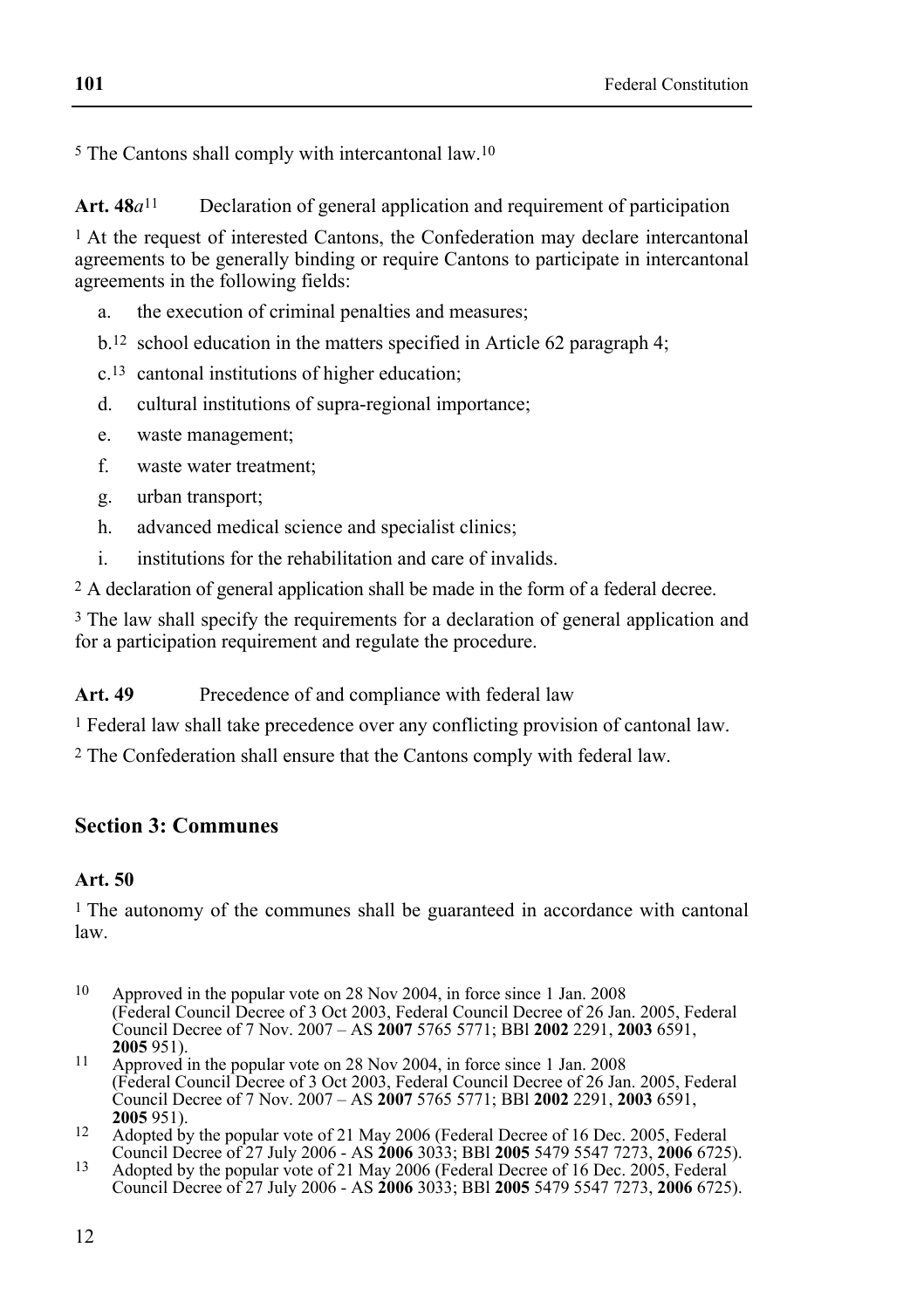2 The Confederation shall take account in its activities of the possible consequences for the communes.

3 In doing so, it shall take account of the special position of the cities and urban areas as well as the mountain regions.

#### **Section 4: Federal Guarantees**

#### **Art. 51** Cantonal constitutions

1 Each Canton shall adopt a democratic constitution. This requires the approval of the People and must be capable of being revised if the majority of those eligible to vote so request.

2 Each cantonal constitution shall require the guarantee of the Confederation. The Confederation shall guarantee a constitution provided it is not contrary to federal law.

#### **Art. 52** Constitutional order

1 The Confederation shall protect the constitutional order of the Cantons.

2 It shall intervene when public order in a Canton is disrupted or under threat and the Canton in question is not able to maintain order alone or with the aid of other Cantons.

#### Art. 53 Number and territory of the Cantons

1 The Confederation shall protect the existence and territory of the Cantons.

2 Any change in the number of Cantons requires the consent of the citizens and the Cantons concerned together with the consent of the People and the Cantons.

<sup>3</sup> Any change in territory between Cantons requires the consent both of the Cantons concerned and of their citizens as well as the approval of the Federal Assembly in the form of a Federal Decree.

4 Inter-cantonal boundary adjustments may be made by agreement between the Cantons concerned.

### **Chapter 2: Powers**

#### **Section 1: Relations with Foreign States**

#### **Art. 54** Foreign relations

1 Foreign relations are the responsibility of the Confederation.

2 The Confederation shall ensure that the independence of Switzerland and its welfare is safeguarded; it shall in particular assist in the alleviation of need and poverty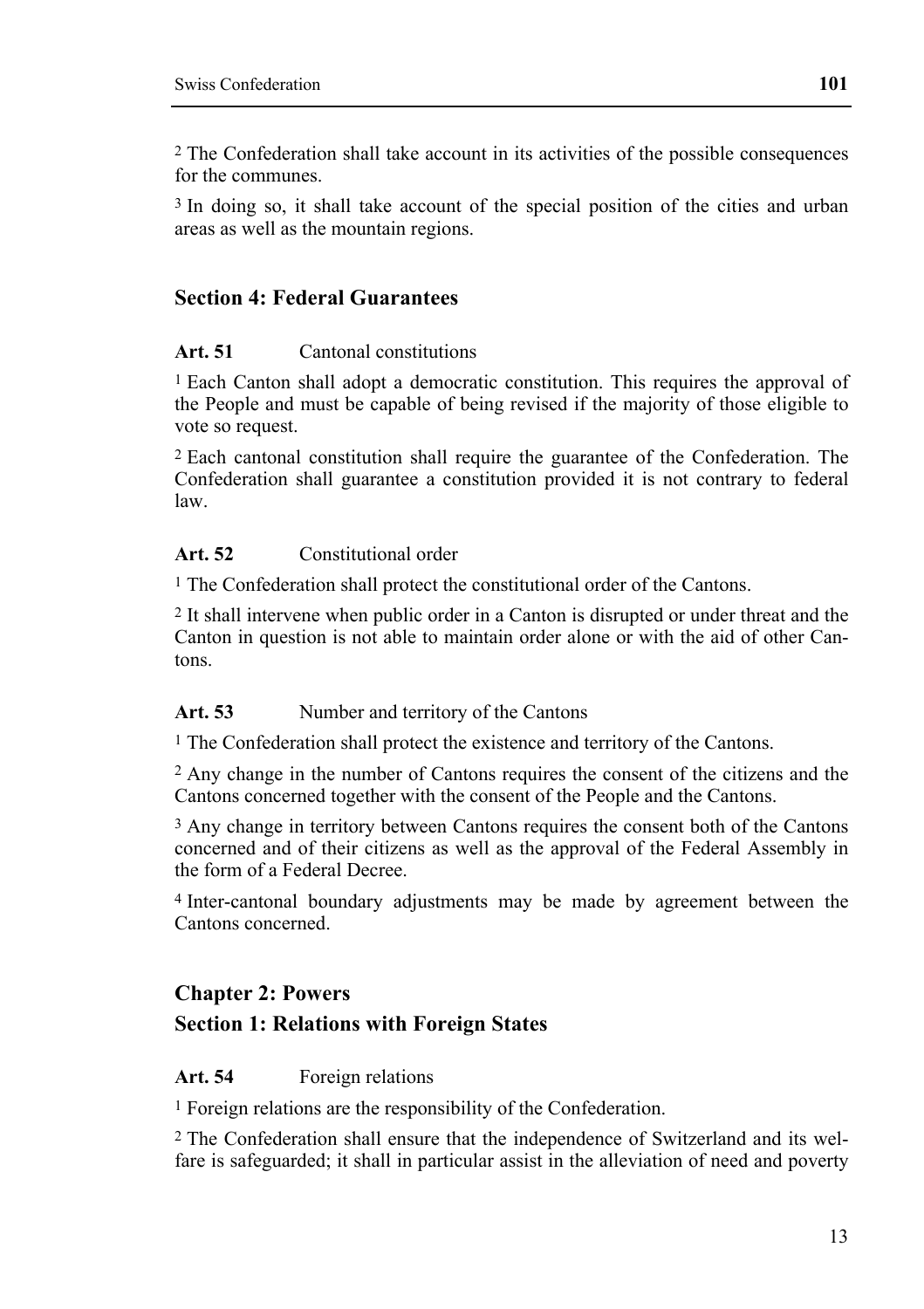in the world and promote respect for human rights and democracy, the peaceful coexistence of peoples as well as the conservation of natural resources.

3 It shall respect the powers of the Cantons and protect their interests.

Art. 55 Participation of the Cantons in foreign policy decisions

1 The Cantons shall be consulted on foreign policy decisions that affect their powers or their essential interests.

2 The Confederation shall inform the Cantons fully and in good time and shall consult with them.

3 The views of the Cantons are of particular importance if their powers are affected. In such cases, the Cantons shall participate in international negotiations in an appropriate manner.

Art. 56 **Relations between the Cantons and foreign states** 

1 A Canton may conclude treaties with foreign states on matters that lie within the scope of its powers.

2 Such treaties must not conflict with the law or the interests of the Confederation, or with the law of any other Cantons. The Canton must inform the Confederation before concluding such a treaty.

<sup>3</sup> A Canton may deal directly with lower ranking foreign authorities; in other cases, the Confederation shall conduct relations with foreign states on behalf of a Canton.

# **Section 2: Security, National Defence, Civil Defence**

### **Art. 57** Security

<sup>1</sup> The Confederation and the Cantons shall within the scope of their powers ensure the security of the country and the protection of the population.

2 They shall coordinate their efforts in the area of internal security.

### **Art. 58** Armed forces

1 Switzerland shall have armed forces. In principle, the armed forces shall be organised as a militia.

2 The armed forces shall serve to prevent war and to maintain peace; they shall defend the country and its population. They shall support the civilian authorities in safeguarding the country against serious threats to internal security and in dealing with exceptional situations. Further duties may be provided for by law.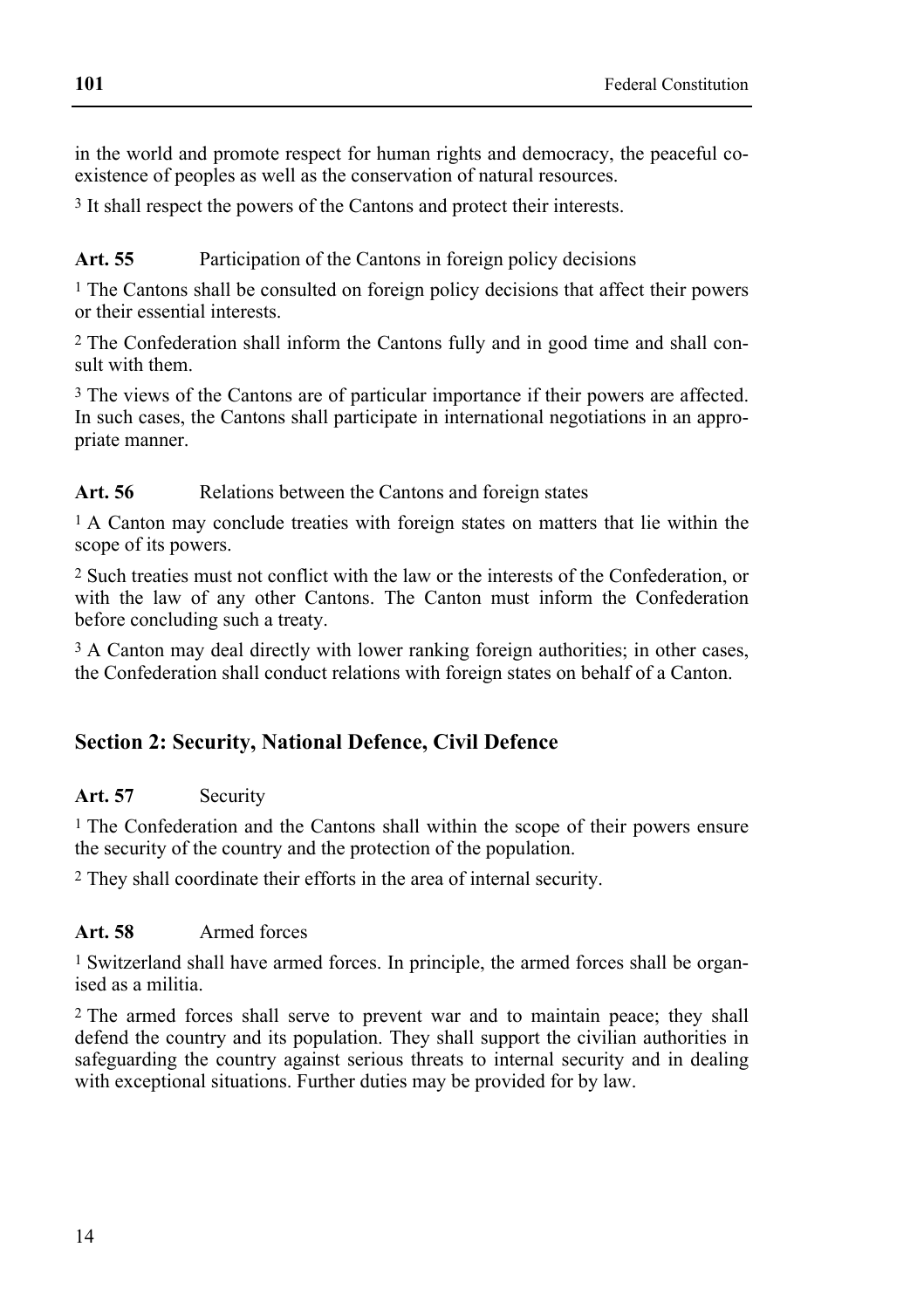3 The deployment of the armed forces shall be the responsibility of the Confederation 14

#### Art. 59 Military service and alternative service

1 Every Swiss man is required to do military service. Alternative civilian service shall be provided for by law.

2 Military service shall be voluntary for Swiss women.

<sup>3</sup> Any Swiss man who does not do military or alternative service shall be liable to pay a tax. This tax shall be levied by the Confederation and assessed and collected by the Cantons.

4 The Confederation shall legislate for fair compensation for loss of income.

5 Persons who suffer damage to their health or lose their lives while doing military or alternative civilian service shall be entitled to appropriate support from the Confederation, whether for themselves or for their next of kin.

#### Art. 60 Armed forces organisation, training and equipment

1 Armed forces legislation, together with the organisation, training and equipment of the armed forces, shall be the responsibility of the Confederation.

2 15

<sup>3</sup> The Confederation may, in return for appropriate compensation, take over the running of cantonal military installations

#### **Art. 61** Civil defence

<sup>1</sup> The legislation on the civil defence of persons and property against the effects of armed conflicts shall be the responsibility of the Confederation.

2 The Confederation shall legislate on the deployment of civil defence units in the event of disasters and emergencies.

3 It may declare civil defence service to be compulsory for men. For women, such service shall be voluntary.

4 The Confederation shall legislate on fair compensation for loss of income.

5 Persons who suffer damage to their health or lose their lives while doing civil defence service shall be entitled to appropriate support from the Confederation, whether for themselves or for their next of kin.

 $14$ Approved in the popular vote on 28 Nov 2004, in force since 1 Jan. 2008 (Federal Council Decree of 3 Oct 2003, Federal Council Decree of 26 Jan. 2005, Federal Council Decree of 7 Nov. 2007 – AS **2007** 5765 5771; BBl **2002** 2291, **2003** 6591,

**<sup>2005</sup>**951). 15 Repealed by the popular vote on 28 Nov 2004, with effect from 1 Jan. 2008 (Federal Council Decree of 3 Oct 2003, Federal Council Decree of 26 Jan. 2005, Federal Council Decree of 7 Nov. 2007 – AS **2007** 5765 5771; BBl **2002** 2291, **2003** 6591, **2005** 951).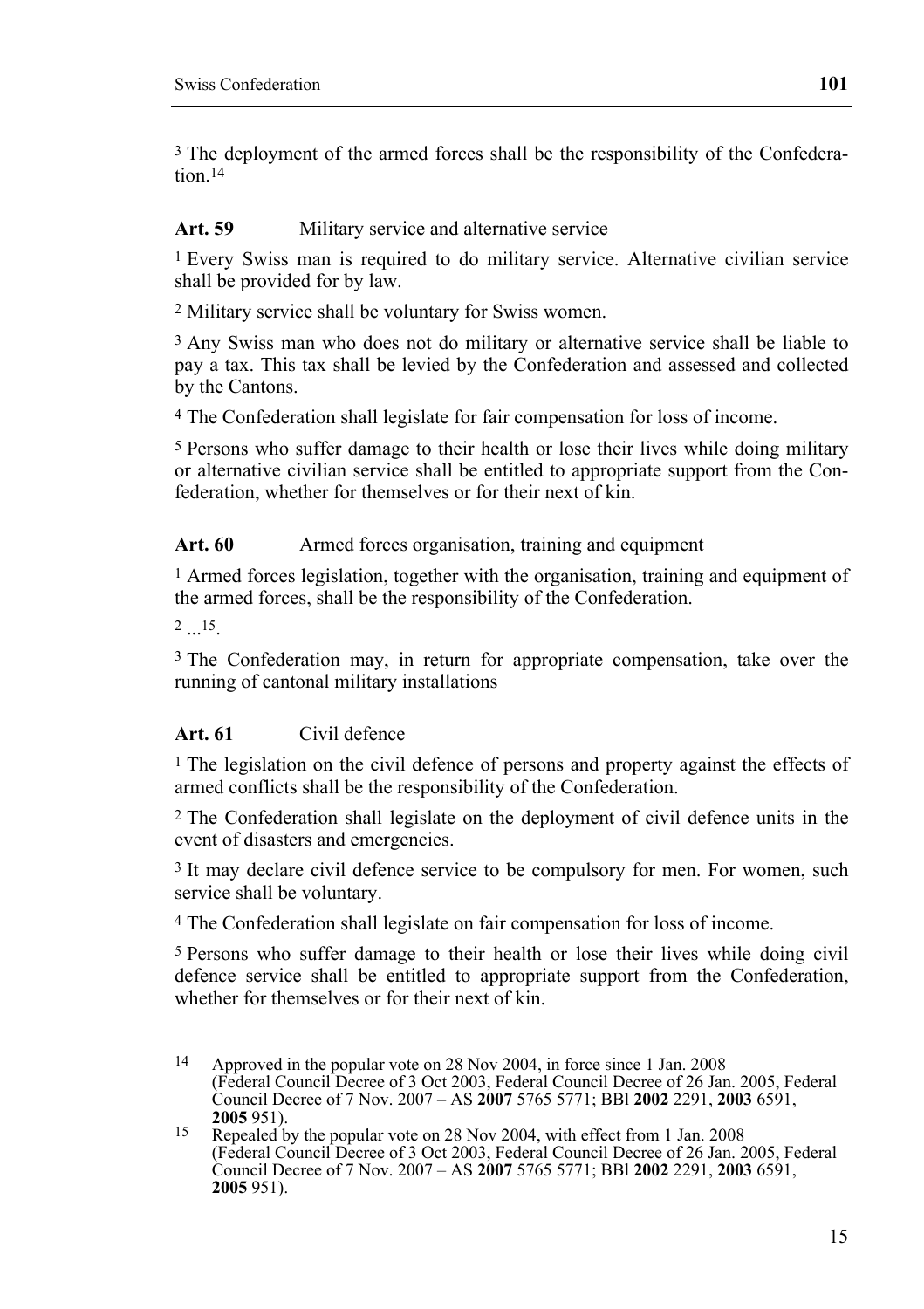# **Section 3: Education, Research and Culture**

#### **Art. 61***a*16 Swiss Education Area

<sup>1</sup> The Confederation and the Cantons shall, within the scope of their powers, jointly ensure the high quality and accessibility of the Swiss Education Area.

2 They shall coordinate their efforts and ensure their cooperation through joint administrative bodies and other measures.

3 They shall ensure in the fulfilment of their duties17 that general and vocational courses of study achieve equal recognition in society.

#### **Art. 62** School education

1 The Cantons shall be responsible for the system of school education.

2 They shall ensure the provision of an adequate primary school education that is available to all children. Primary school education shall be mandatory and be managed or supervised by the state. At state schools it shall be free of charge.<sup>18</sup>

<sup>3</sup> The Cantons shall ensure that adequate special needs education is provided to all children and young people with disabilities up to the age of 20.19

4 Where harmonisation of school education is not achieved by means of coordination in the areas of school entry age and compulsory school attendance, the duration and objectives of levels of education, and the transition for one level to another, as well as the recognition of qualifications, the Confederation shall issue regulations to achieve such harmonisation.20

5 The Confederation shall regulate the start of the school year.21

6 The Cantons shall participate in the drafting of federal legislation on school education that affects cantonal responsibilities, and special account shall be taken of their opinions.22

(SR **171.10**). 18 Adopted by the popular vote of 21 May 2006 (Federal Decree of 16 Dec. 2005, Federal Council Decree of 27 July 2006 - AS **2006** 3033; BBl **2005** 5479 5547 7273, **2006** 6725). 19 Approved in the popular vote on 28 Nov 2004, in force since 1 Jan. 2008

(Federal Council Decree of 3 Oct 2003, Federal Council Decree of 26 Jan. 2005, Federal Council Decree of 7 Nov. 2007 – AS **2007** 5765 5771; BBl **2002** 2291, **2003** 6591,

**2005** 951).<br>
20 Adopted by the popular vote of 21 May 2006 (Federal Decree of 16 Dec. 2005, Federal Council Decree of 27 July 2006 - AS **2006** 3033; BBI **2005** 5479 5547 7273, **2006** 6725). Council Decree of 27 July 2006 - AS **2006** 3033; BBl **2005** 5479 5547 7273, **2006** 6725). 21 Adopted by the popular vote of 21 May 2006 (Federal Decree of 16 Dec. 2005, Federal

<sup>16</sup> Adopted by the popular vote of 21 May 2006 (Federal Decree of 16 Dec. 2005, Federal Council Decree of 27 July 2006 - AS 2006 3033: BBI 2005 5479 5547 7273. 2006 6725).

Revised by the Editing Committee of the Federal Assembly, Art. 58 para. 1 ParlA<br>
(SR 171.10).

Council Decree of 27 July 2006 - AS **2006** 3033; BBl **2005** 5479 5547 7273, **2006** 6725). 22 Adopted by the popular vote of 21 May 2006 (Federal Decree of 16 Dec. 2005, Federal Council Decree of 27 July 2006 - AS **2006** 3033; BBl **2005** 5479 5547 7273, **2006** 6725).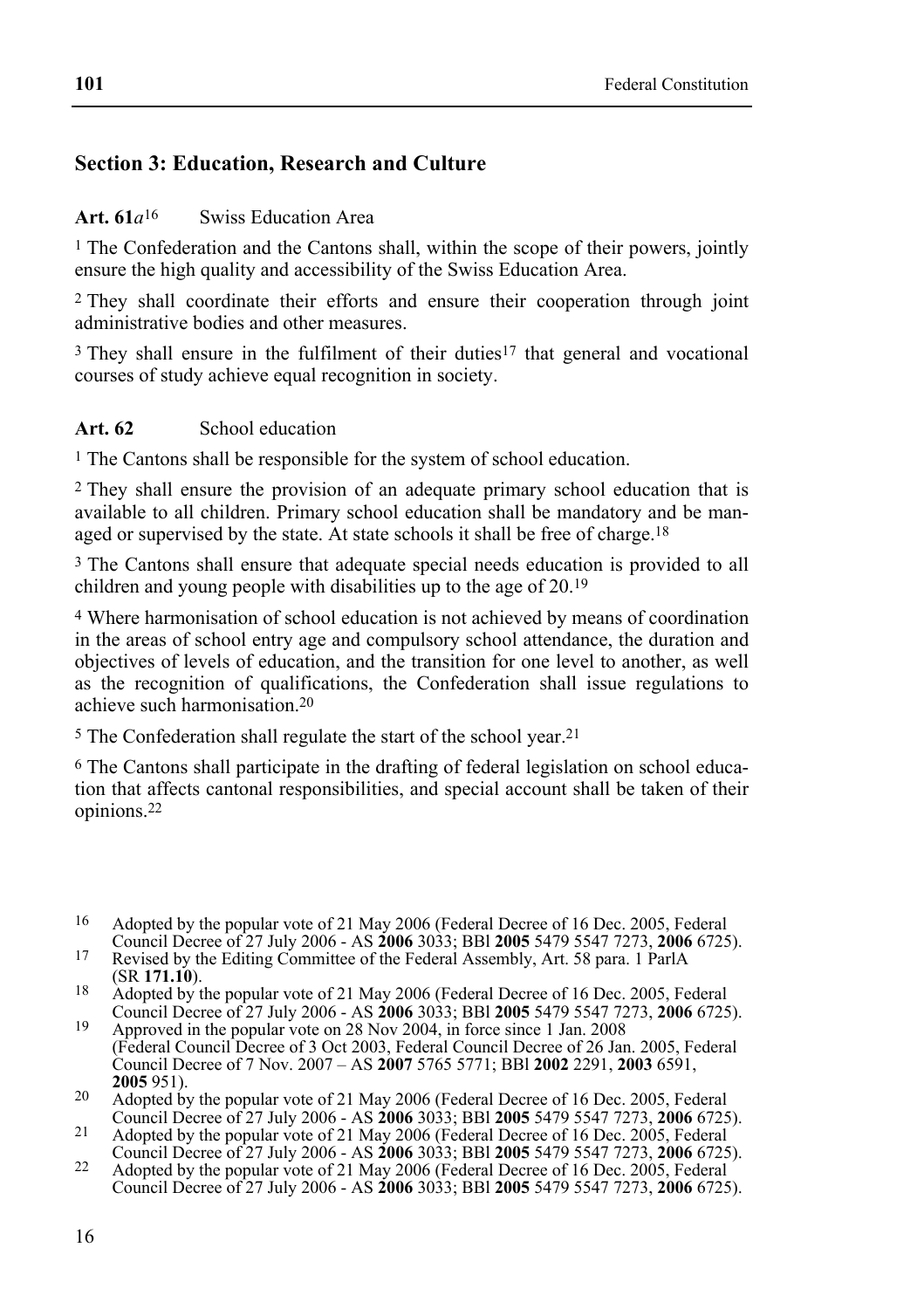Art.  $63<sup>23</sup>$  Vocational and professional education and training

1 The Confederation shall issue regulations on vocational and professional education and training.

2 It shall encourage the provision of a diverse and accessible range of courses in vocational and professional education and training.

# Art. 63*a*<sup>24</sup> Higher education institutions

<sup>1</sup> The Confederation shall manage the Federal Institutes of Technology. It may establish, take over or manage additional universities and other higher education institutions.

2 It shall support the cantonal universities and may make financial contributions to other higher education institutions that it recognises.

3 The Confederation and the Cantons shall be jointly responsible for the coordination and guarantee of quality in Swiss higher education. In fulfilling this responsibility, they shall take account of the autonomy of the universities and the various bodies responsible for them and ensure the equal treatment of institutions with the same functions.

4 In order to fulfil their duties, the Confederation and the Cantons shall enter into agreements and delegate certain powers to joint administrative authorities. The law shall regulate the powers that may be delegated, and determine the principles governing the organisation of and procedures for coordination.

5 If the Confederation and the Cantons fail to reach their common goals by means of coordination, the Confederation shall issue regulations on levels of studies and the transition from one level to another, on postgraduate education and on the recognition of institutions and qualifications. In addition, the Confederation may impose standard funding principles for subsidising of universities, and may make subsidies contingent on universities sharing particularly cost-intensive activities.

### **Art. 64** Research

<sup>1</sup> The Confederation shall promote scientific research and innovation<sup>25</sup>.

2 It may make its support conditional in particular on quality assurance and coordination being guaranteed.26

3 It may establish, take over or run research institutes.

<sup>&</sup>lt;sup>23</sup> Adopted by the popular vote of 21 May 2006 (Federal Decree of 16 Dec. 2005, Federal Council Decree of 27 July 2006 - AS **2006** 3033; BBI **2005** 5479 5547 7273, **2006** 6725). Council Decree of 27 July 2006 - AS **2006** 3033; BBl **2005** 5479 5547 7273, **2006** 6725). 24 Adopted by the popular vote of 21 May 2006 (Federal Decree of 16 Dec. 2005, Federal

Council Decree of 27 July 2006 - AS **2006** 3033; BBl **2005** 5479 5547 7273, **2006** 6725). 25 Adopted by the popular vote of 21 May 2006 (Federal Decree of 16 Dec. 2005, Federal

Council Decree of 27 July 2006 – AS **2006** 3033; BBl **2005** 5479 5547 7273, **2006** 6725). 26 Adopted by the popular vote of 21 May 2006 (Federal Decree of 16 Dec. 2005, Federal Council Decree of 27 July 2006 – AS **2006** 3033; BBl **2005** 5479 5547 7273, **2006** 6725).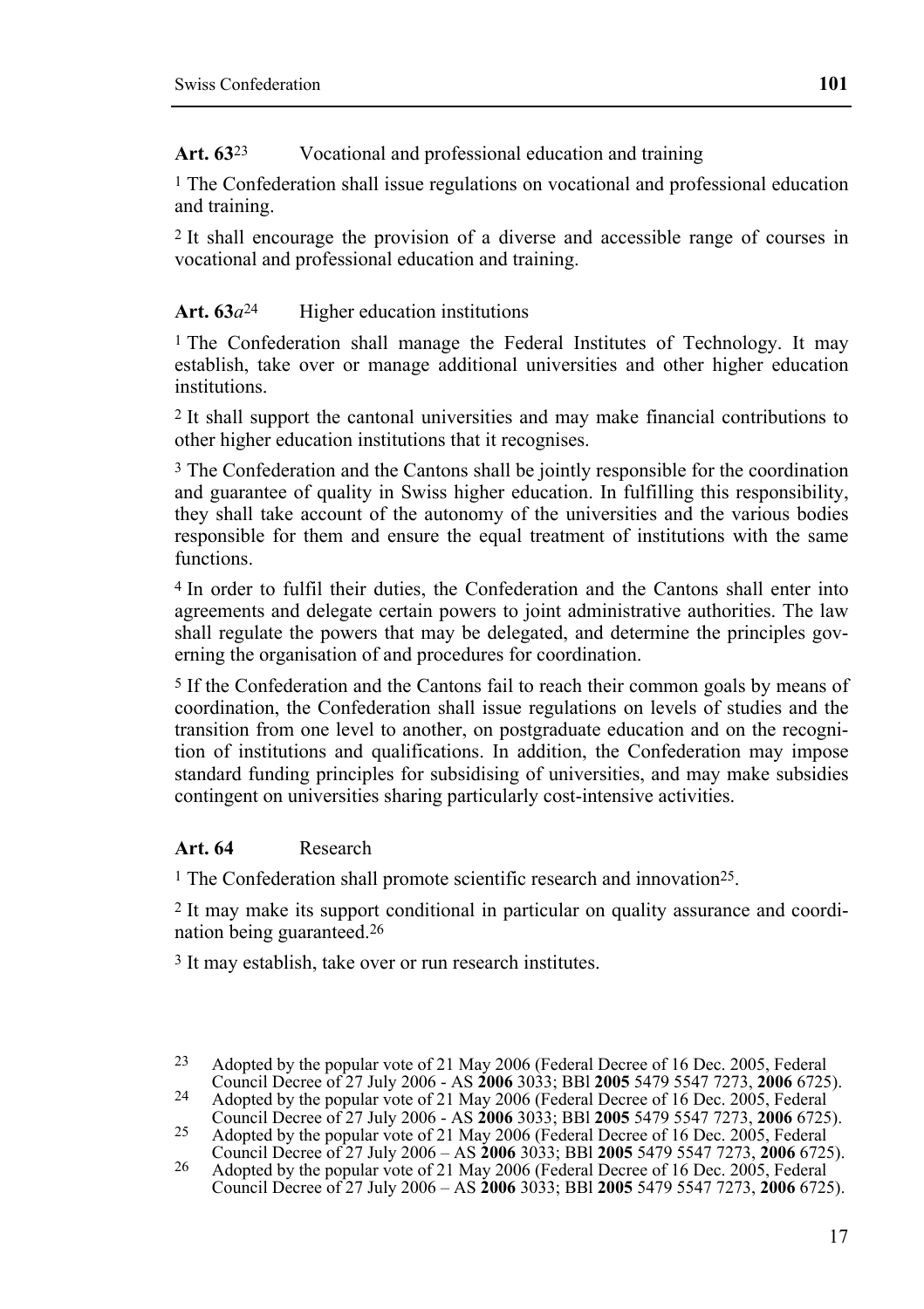Art. 64*a*<sup>27</sup> Continuing education and training

1 The Confederation shall specify principles governing continuing education and training.

2 It may promote continuing education and training.

3 The law shall specify the fields of and the criteria for such promotion.

# **Art. 65** Statistics

1 The Confederation shall compile the necessary statistical data on the status and trends in the population, the economy, society, education, research, the land and the environment in Switzerland.28

2 It may issue regulations on the harmonisation and maintenance of official registers in order to reduce the cost of compiling data.

# Art. 66 Education grants<sup>29</sup>

<sup>1</sup> The Confederation may contribute to cantonal expenditure on grants provided to students at universities and higher education institutions. It may encourage the intercantonal harmonisation of education grants and lay down principles for the payment of education grants.30

2 It may also supplement cantonal measures while preserving cantonal autonomy in education matters by taking its own measures to promote education.

Art. 67 **Encouragement of children and young people**<sup>31</sup>

1 In fulfilling their duties, the Confederation and Cantons shall take account of the special need of children and young people to receive encouragement and protection.

2 The Confederation may supplement cantonal measures by supporting extracurricular work with children and young people.32

# **Art. 68** Sport

<sup>1</sup> The Confederation shall encourage sport, and in particular education in sport.

2 It shall operate a sports school.

<sup>&</sup>lt;sup>27</sup> Adopted by the popular vote of 21 May 2006 (Federal Decree of 16 Dec. 2005, Federal Council Decree of 27 July 2006 - AS **2006** 3033; BBI **2005** 5479 5547 7273, **2006** 6725).

<sup>&</sup>lt;sup>28</sup> Adopted by the popular vote of 21 May 2006 (Federal Decree of 16 Dec. 2005, Federal

Council Decree of 27 July 2006 – AS **2006** 3033; BBI **2005** 5479 5547 7273, **2006** 6725).<br>
29 Adopted by the popular vote of 21 May 2006 (Federal Decree of 16 Dec. 2005, Federal Council Decree of 27 July 2006 - AS **2006** 3

Adopted by the popular vote of 21 May 2006 (Federal Decree of 16 Dec. 2005, Federal Council Decree of 27 July 2006 - AS **2006** 3033; BBI **2005** 5479 5547 7273, **2006** 6725). Council Decree of 27 July 2006 - AS **2006** 3033; BBl **2005** 5479 5547 7273, **2006** 6725). 31 Adopted by the popular vote of 21 May 2006 (Federal Decree of 16 Dec. 2005, Federal

Council Decree of 27 July 2006 - AS **2006** 3033; BBl **2005** 5479 5547 7273, **2006** 6725). 32 Adopted by the popular vote of 21 May 2006 (Federal Decree of 16 Dec. 2005, Federal Council Decree of 27 July 2006 - AS **2006** 3033; BBl **2005** 5479 5547 7273, **2006** 6725).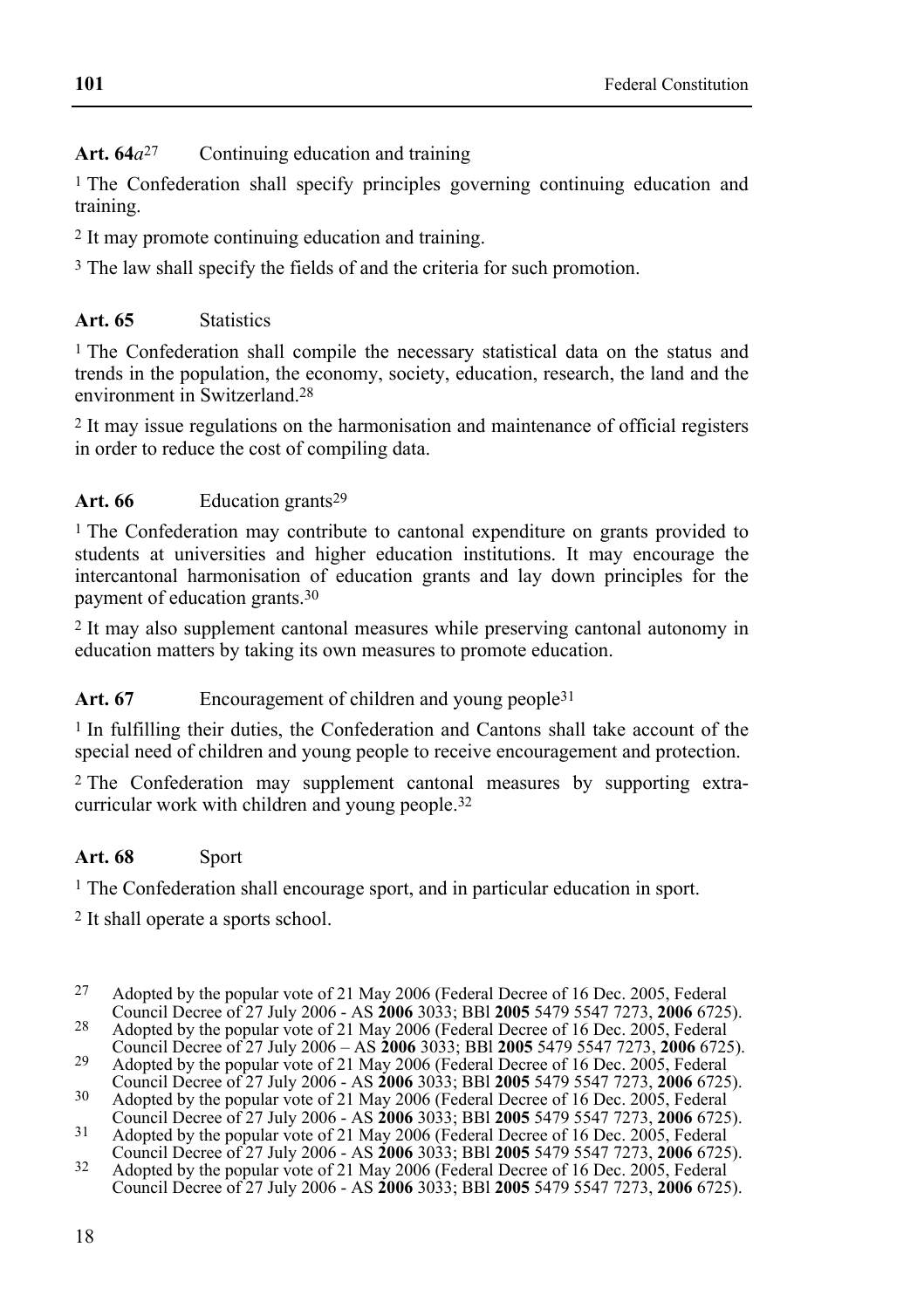3 It may issue regulations on sport for young people and declare the teaching of sport in schools to be compulsory.

#### **Art. 69** Culture

1 Cultural matters shall be a cantonal responsibility.

2 The Confederation may support cultural activities of national interest as well as art and music, in particular in the field of education.

3 In the fulfilment of its duties, it shall take account of the cultural and linguistic diversity of the country.

#### **Art. 70** Languages

1 The official languages of the Confederation shall be German, French and Italian. Romansh shall also be an official language of the Confederation when communicating with persons who speak Romansh.

2 The Cantons shall decide on their official languages. In order to preserve harmony between linguistic communities, the Cantons shall respect the traditional territorial distribution of languages and take account of indigenous linguistic minorities.

3 The Confederation and the Cantons shall encourage understanding and exchange between the linguistic communities.

4 The Confederation shall support the plurilingual Cantons in the fulfilment of their special duties.

5 The Confederation shall support measures by the Cantons of Graubünden and Ticino to preserve and promote the Romansh and the Italian languages.

#### **Art. 71** Cinema

1 The Confederation may encourage Swiss film production and film culture.

2 It may issue regulations to promote the diversity and the quality of the cinematographic works that are offered.

#### **Art. 72** Church and state

1 The regulation of the relationship between the church and the state shall be the responsibility of the Cantons.

2 The Confederation and the Cantons may within the scope of their powers take measures to preserve public peace between the members of different religious communities.

3 The construction of minarets is prohibited.33

<sup>33</sup> Approved in the popular vote on 29 Nov. 2009, in force since 29 Nov. 2009 (Federal Decree of 12 June 2009, Federal Council Decree of 5 May 2010 – AS **2010** 2161; BBl **2008** 6851 7603, **2009** 4381, **2010** 3437).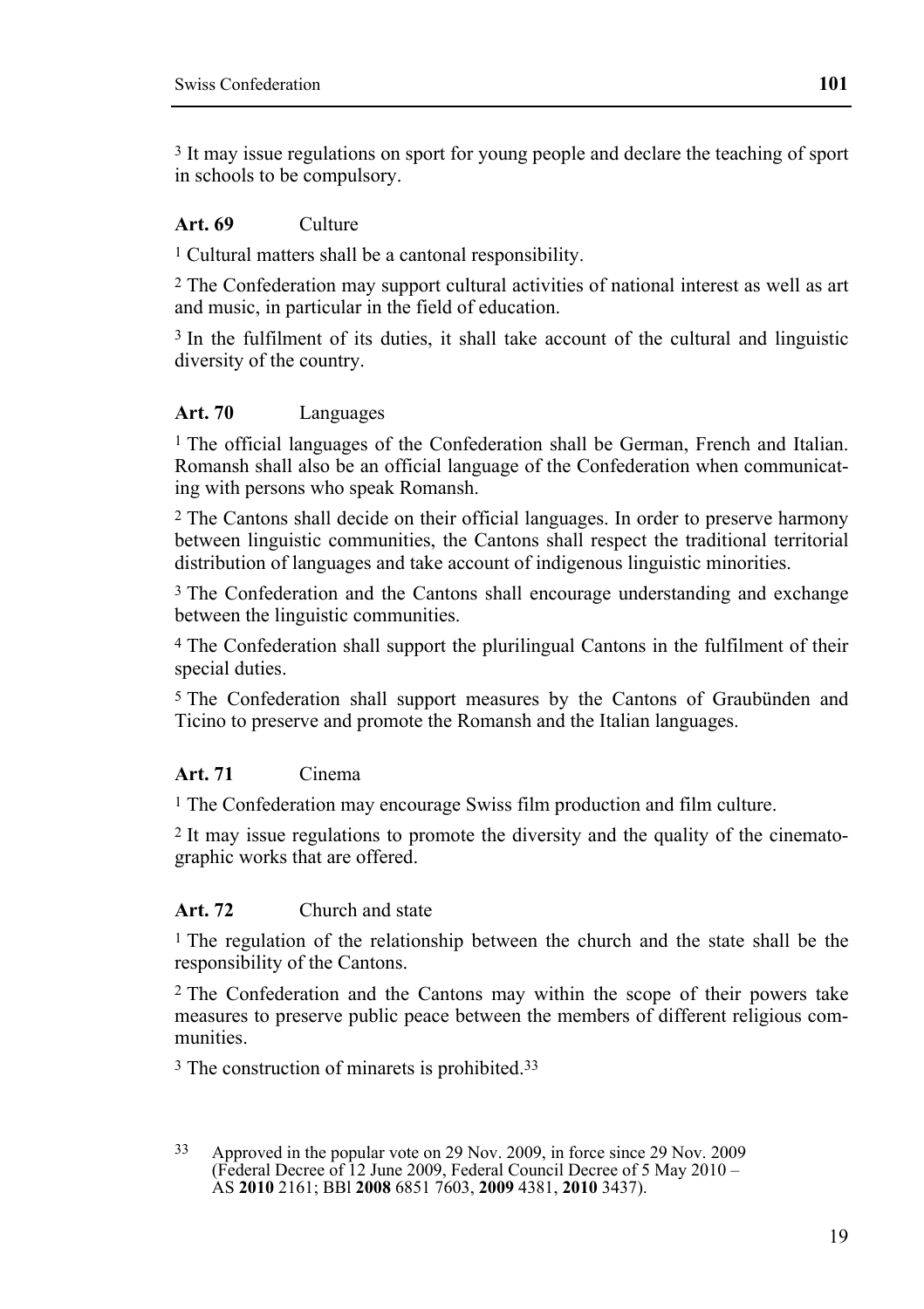# **Section 4: Environment and Spatial Planning**

### Art. 73 Sustainable development

The Confederation and the Cantons shall endeavour to achieve a balanced and sustainable relationship between nature and its capacity to renew itself and the demands placed on it by the population.

### **Art. 74** Protection of the environment

<sup>1</sup> The Confederation shall legislate on the protection of the population and its natural environment against damage or nuisance.

2 It shall ensure that such damage or nuisance is avoided. The costs of avoiding or eliminating such damage or nuisance shall be borne by those responsible for causing it.

3 The Cantons shall be responsible for the implementation of the relevant federal regulations, except where the law reserves this duty for the Confederation.

# Art. 75 **Spatial planning**

1 The Confederation shall lay down principles on spatial planning. These principles shall be binding on the Cantons and serve to ensure the appropriate and economic use of the land and its properly ordered settlement.

2 The Confederation shall encourage and coordinate the efforts of the Cantons and shall cooperate with them.

3 Confederation and Cantons shall in the fulfilment of their duties take account of the requirements of spatial planning.

### **Art. 75***a*34 National Land Survey

1 The National Land Survey shall be the responsibility of the Confederation.

2 The Confederation shall issue regulations on official surveying.

3 It may issue regulations on the harmonisation of official information relating to the land.

### **Art. 76** Water

1 The Confederation shall within the scope of its powers ensure the economic use and the protection of water resources and provide protection against the harmful effects of water.

 $34$ 34 Approved in the popular vote on 28 Nov 2004, in force since 1 Jan. 2008 (Federal Council Decree of 3 Oct 2003, Federal Council Decree of 26 Jan. 2005, Federal Council Decree of 7 Nov. 2007 – AS **2007** 5765 5771; BBl **2002** 2291, **2003** 6591, **2005** 951).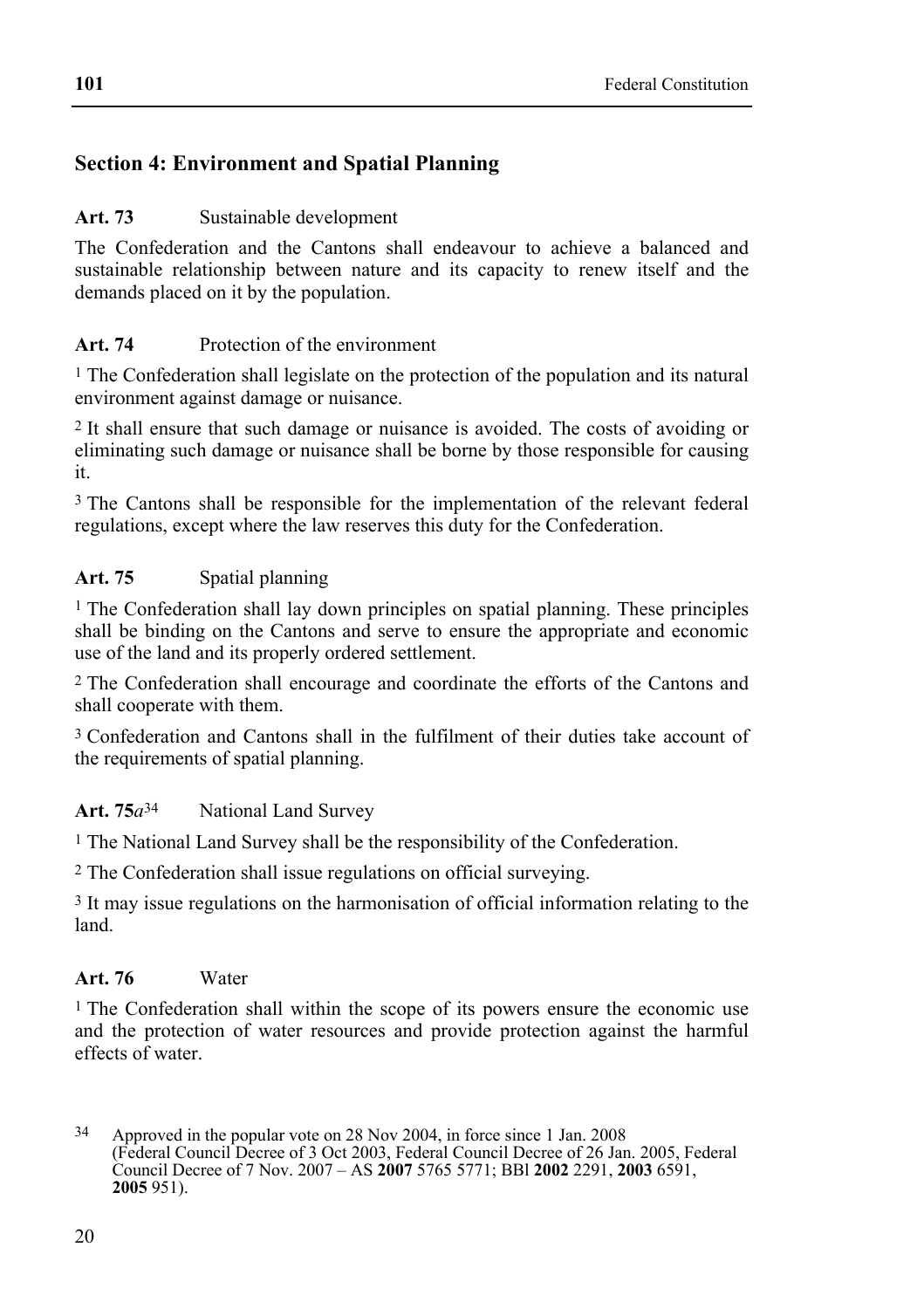2 It shall lay down principles on the conservation and exploitation of water resources, the use of water for the production of energy and for cooling purposes, as well as on other measures affecting the water-cycle.

<sup>3</sup> It shall legislate on water protection, on ensuring appropriate residual flow, on hydraulic engineering and the safety of dams, and on measures that influence precipitation.

4 The Cantons shall manage their water resources. They may levy charges for the use of water, subject to the limits imposed by federal legislation. The Confederation has the right to use water for its transport operations subject to payment of a charge and compensation.

5 The Confederation, in consultation with the Cantons concerned, shall decide on rights to international water resources and the charges for them. If Cantons are unable to agree on rights to intercantonal water resources, the Confederation shall decide.

6 The Confederation shall in the fulfilment of its duties take account of the concerns of the Cantons where the water originates.

#### **Art. 77** Forests

1 The Confederation shall ensure that the forests are able to fulfil their protective, commercial and public amenity functions.

2 It shall lay down principles on the protection of the forests.

3 It shall encourage measures for the conservation of the forests.

#### Art. 78 Protection of natural and cultural heritage

1 The protection of natural and cultural heritage shall be the responsibility of the Cantons.

2 In the fulfilment of its duties, the Confederation shall take account of concerns for the protection of natural and cultural heritage. It shall protect the countryside and places of architectural, historical, natural or cultural interest; it shall preserve such places intact if required to do so in the public interest.

<sup>3</sup> It may support efforts made for the protection of natural and cultural heritage and acquire or preserve properties of national importance by contract or through compulsory purchase.

4 It shall legislate on the protection of animal and plant life and on the preservation of their natural habitats and their diversity. It shall protect endangered species from extinction.

5 Moors and wetlands of special beauty and national importance shall be preserved. No buildings may be built on them and no changes may be made to the land, except for the construction of facilities that serve the protection of the moors or wetlands or their continued use for agricultural purposes.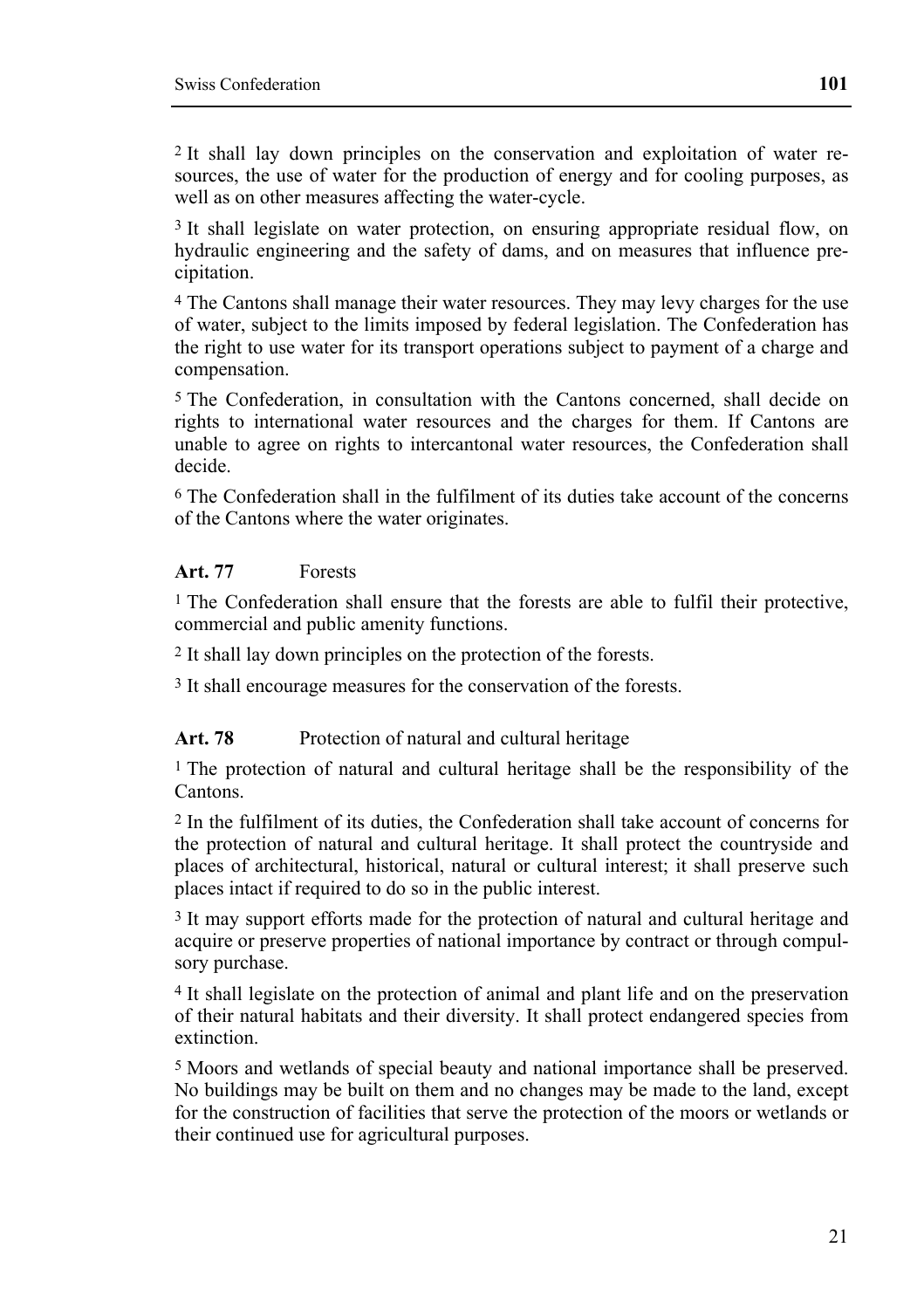### **Art. 79** Fishing and hunting

The Confederation shall lay down principles on fishing and hunting and in particular on the preservation of the diversity of fish species, wild mammals and birds.

### **Art. 80** Protection of animals

1 The Confederation shall legislate on the protection of animals.

2 It shall in particular regulate:

- a. the keeping and care of animals;
- b. experiments on animals and procedures carried out on living animals;
- c. the use of animals;
- d. the import of animals and animal products;
- e. the trade in animals and the transport of animals;
- f. the slaughter of animals.

<sup>3</sup> The enforcement of the regulations shall be the responsibility of the Cantons, except where the law reserves this to the Confederation.

# **Section 5: Public Construction Works and Transport**

### **Art. 81** Public Construction Works

The Confederation may in the interests of the country as a whole or a large part of it carry out and operate public construction works, or provide support for such construction works.

### Art. 82 Road transport

1 The Confederation shall legislate on road transport.

2 It shall exercise supervisory control over roads of national importance; it may decide which transit roads must remain open to traffic.

3 Public roads may be used free of charge. The Federal Assembly may authorise exceptions.

### **Art. 83** National roads

1 The Confederation shall ensure the construction of a network of motorways and shall guarantee that they remain useable.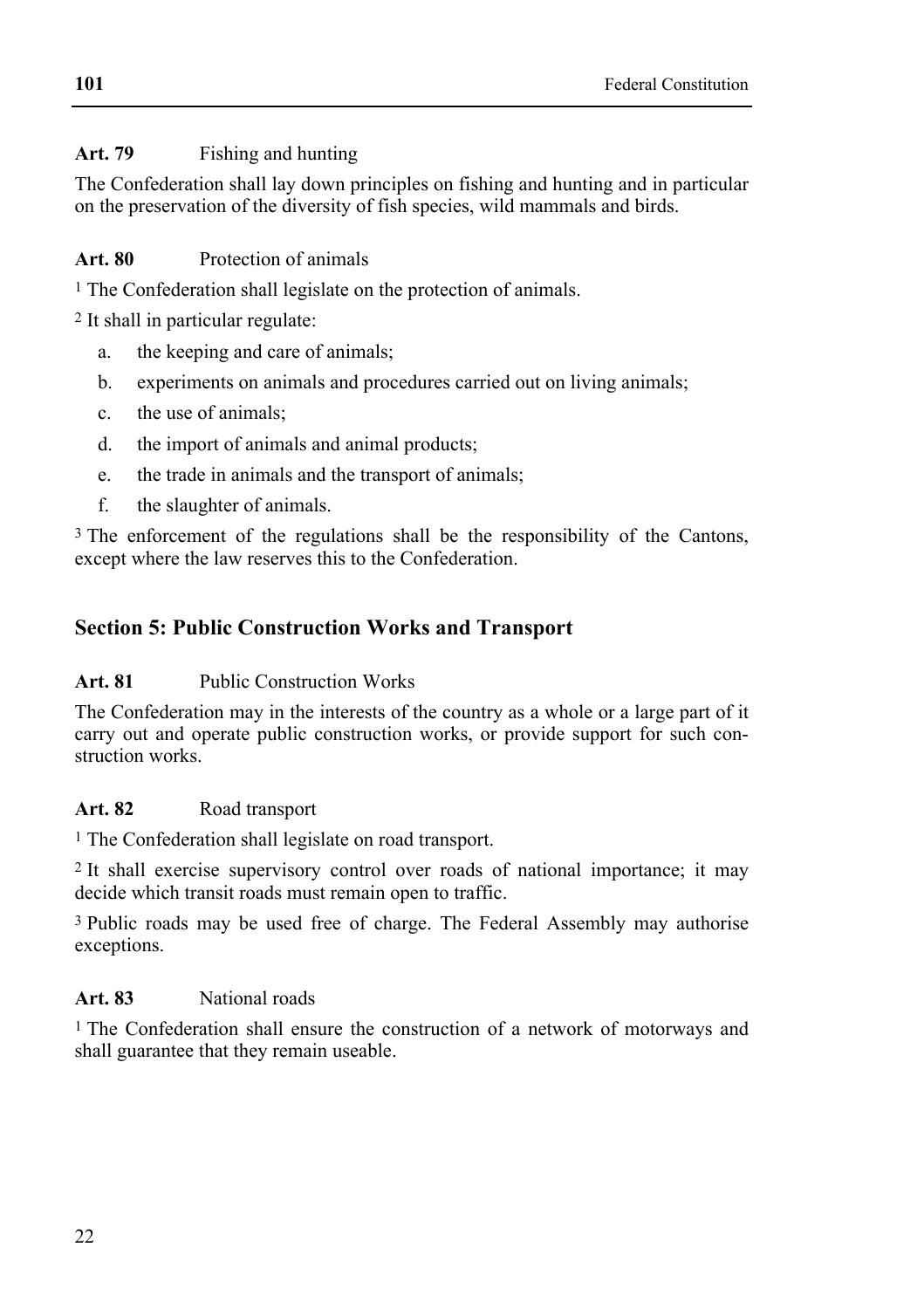2 The Confederation shall construct, operate and maintain the national roads. It shall bear the costs thereof. It may assign this task wholly or partly to public or private bodies or combined public-private bodies.35

36

#### Art. 84 Alpine transit traffic<sup>\*</sup>

1 The Confederation shall protect the Alpine region from the negative effects of transit traffic. It shall limit the nuisance caused by transit traffic to a level that is not harmful to people, animals and plants or their habitats.

2 Transalpine goods traffic shall be transported from border to border by rail. The Federal Council shall take the measures required. Exceptions shall be permitted only when there is no alternative. They must be specified in detail in a federal act.

<sup>3</sup> The capacity of the transit routes in the Alpine region must not be increased. This does not apply to by-pass roads that reduce the level of transit traffic in towns and villages.

#### Art. 85 **Heavy vehicle charge\***

<sup>1</sup> The Confederation may levy a capacity or mileage-related charge on heavy vehicle traffic where such traffic creates public costs that are not covered by other charges or taxes.

2 The net revenue from the charge shall be used to cover the costs incurred in connection with the road traffic.

3 The Cantons shall be entitled to a share of the net revenue. In the assessment of the shares allocated, the particular consequences that levying the charge have for mountainous and remote regions shall be taken into account.

Art. 86 Consumption tax on motor fuels and other traffic taxes

1 The Confederation may levy a consumption tax on motor fuels.

2 It shall levy a charge for the use of the motorways by motor vehicles and trailers that are not liable to pay the heavy vehicle charge.

<sup>35</sup> Approved in the popular vote on 28 Nov 2004, in force since 1 Jan. 2008 (Federal Council Decree of 3 Oct 2003, Federal Council Decree of 26 Jan. 2005, Federal Council Decree of 7 Nov. 2007 – AS **2007** 5765 5771; BBl **2002** 2291, **2003** 6591,

**<sup>2005</sup>**951). 36 Repealed by the popular vote on 28 Nov 2004, in force since 1 Jan. 2008 (Federal Council Decree of 3 Oct 2003, Federal Council Decree of 26 Jan. 2005, Federal Council Decree of 7 Nov. 2007 – AS **2007** 5765 5771; BBl **2002** 2291, **2003** 6591,

**<sup>2005</sup>** 951). \* With transitional provision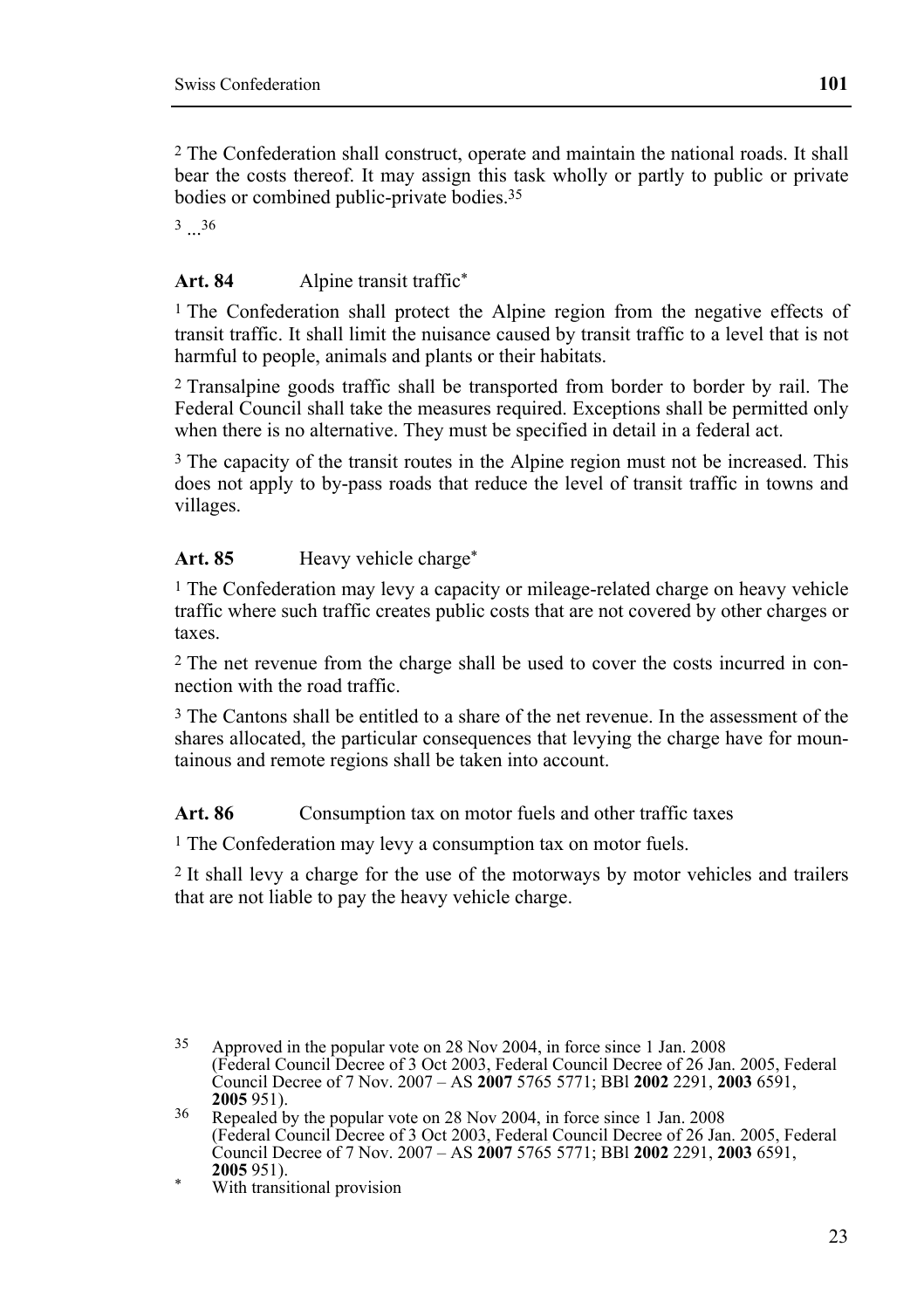3 It shall use half of the net proceeds from the consumption tax on all motor fuels, with the exception of aircraft fuels, and the net revenue from the motorways charge for the following tasks and costs in connection with road traffic:<sup>37</sup>

- a. the construction, maintenance and operation of motorways;
- b.38 measures to encourage combined transport and the transport of motor vehicles and drivers;
- bbis.39 measures to improve the transport infrastructure in cities and urban areas;
- c.40 contributions towards the cost of main roads;
- d. contributions towards protective structures to prevent natural disasters and measures to protect the environment and countryside from the effects of road traffic;
- e.41 general contributions towards the costs incurred by the Cantons for roads open to motor vehicles
- f.42 contributions to Cantons without motorways.

3bis It shall use half of the net proceeds from the consumption tax on aircraft fuels for the following tasks and costs in connection with air traffic:

- a. contributions towards environmental protection measures made necessary by air traffic;
- b. contributions towards security measures to protect against unlawful acts against air traffic, and in particular against terrorist attacks and the hijacking of aircraft, insofar as such measures are not the responsibility of national authorities;
- 37 Approved in the popular vote on 29 Nov. 2009, in force since 29 Nov. 2009 (Federal Decree of 3 Oct. 2008, Federal Council Decree of 5 May 2010 – AS **2010** 2159;
- BBl **2007** 6373, **2008** 8231, **2010** 3437). 38 Approved in the popular vote on 28 Nov 2004, in force since 1 Jan. 2008 (Federal Council Decree of 3 Oct 2003, Federal Council Decree of 26 Jan. 2005, Federal Council Decree of 7 Nov. 2007 – AS **2007** 5765 5771; BBl **2002** 2291, **2003** 6591,
- **<sup>2005</sup>**951). 39 Approved in the popular vote on 28 Nov 2004, in force since 1 Jan. 2008 (Federal Council Decree of 3 Oct 2003, Federal Council Decree of 26 Jan. 2005, Federal Council Decree of 7 Nov. 2007 – AS **2007** 5765 5771; BBl **2002** 2291, **2003** 6591,
- **2005** 951). **2005** 951). **2006** Approved in the popular vote on 28 Nov 2004, in force since 1 Jan. 2008 (Federal Council Decree of 3 Oct 2003, Federal Council Decree of 26 Jan. 2005, Federal Council Decree of 7 Nov. 2007 – AS **2007** 5765 5771; BBl **2002** 2291, **2003** 6591,
- **<sup>2005</sup>**951). 41 Approved in the popular vote on 28 Nov 2004, in force since 1 Jan. 2008 (Federal Council Decree of 3 Oct 2003, Federal Council Decree of 26 Jan. 2005, Federal Council Decree of 7 Nov. 2007 – AS **2007** 5765 5771; BBl **2002** 2291, **2003** 6591,
- **<sup>2005</sup>**951). 42 Approved in the popular vote on 28 Nov 2004, in force since 1 Jan. 2008 (Federal Council Decree of 3 Oct 2003, Federal Council Decree of 26 Jan. 2005, Federal Council Decree of 7 Nov. 2007 – AS **2007** 5765 5771; BBl **2002** 2291, **2003** 6591, **2005** 951).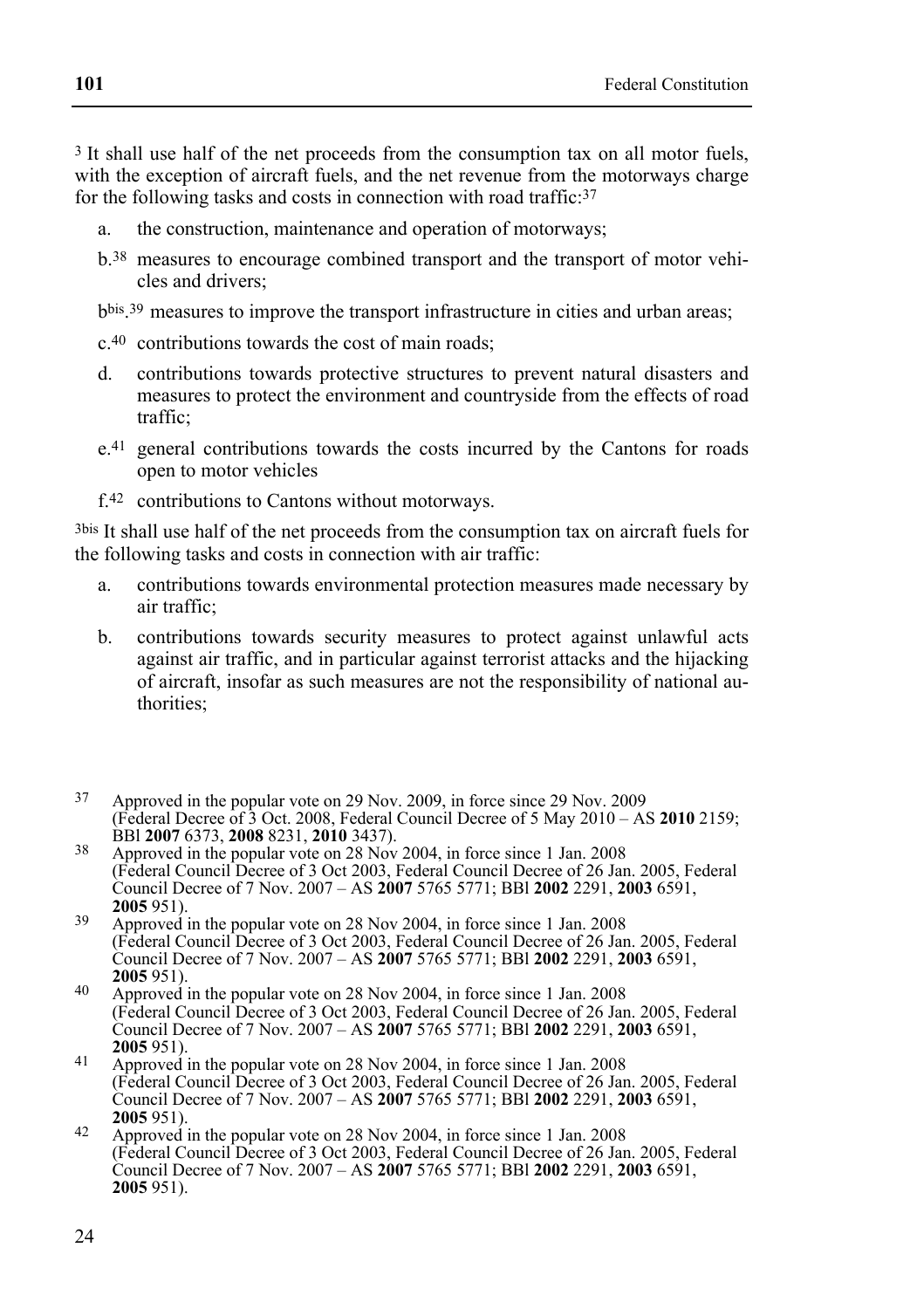c. contributions towards measures to ensure a high technical level of safety in air traffic.43

4 If these resources are insufficient for the tasks and costs in connection with road and air traffic, then the Confederation shall levy a surcharge on the consumption tax on the fuels concerned.44

#### Art. 87 **Railways and other modes of transport**\*

The legislation on rail transport, cableways, shipping, aviation and space travel shall be the responsibility of the Confederation.

#### Art. 88 **Footpaths and hiking trails**

1 The Confederation shall lay down principles with regard to the network of footpaths and hiking trails.

2 It may support and coordinate cantonal measures to construct and maintain such networks.

3 It shall take account of the network of footpaths and hiking trails in the fulfilment of its duties and shall replace paths and trails that it has to close.

#### **Section 6: Energy and Communications**

#### Art. 89 Energy policy

1 Within the scope of their powers, the Confederation and Cantons shall endeavour to ensure a sufficient, diverse, safe, economic and environmentally sustainable energy supply as well as the economic and efficient use of energy.

2 The Confederation shall establish principles on the use of local and renewable energy sources and on the economic and efficient use of energy.

3 The Confederation shall legislate on the use of energy by installations, vehicles and appliances. It shall encourage the development of energy technologies, in particular in the fields of saving energy and the renewable energy sources.

4 The Cantons shall be primarily responsible for measures relating to the use of energy in buildings.

5 The Confederation shall take account in its energy policy of the efforts made by the Cantons, the communes and the business community; it shall take account of the

 $43$ Approved in the popular vote on 29 Nov. 2009, in force since 29 Nov. 2009 (Federal Decree of 3 Oct. 2008, Federal Council Decree of 5 May 2010 – AS **2010** 2159;

BBl **2007** 6373, **2008** 8231, **2010** 3437). 44 Approved in the popular vote on 29 Nov. 2009, in force since 29 Nov. 2009 (Federal Decree of 3 Oct. 2008, Federal Council Decree of 5 May 2010 – AS **2010** 2159; **BBI 2007 6373, 2008 8231, 2010 3437).** With transitional provision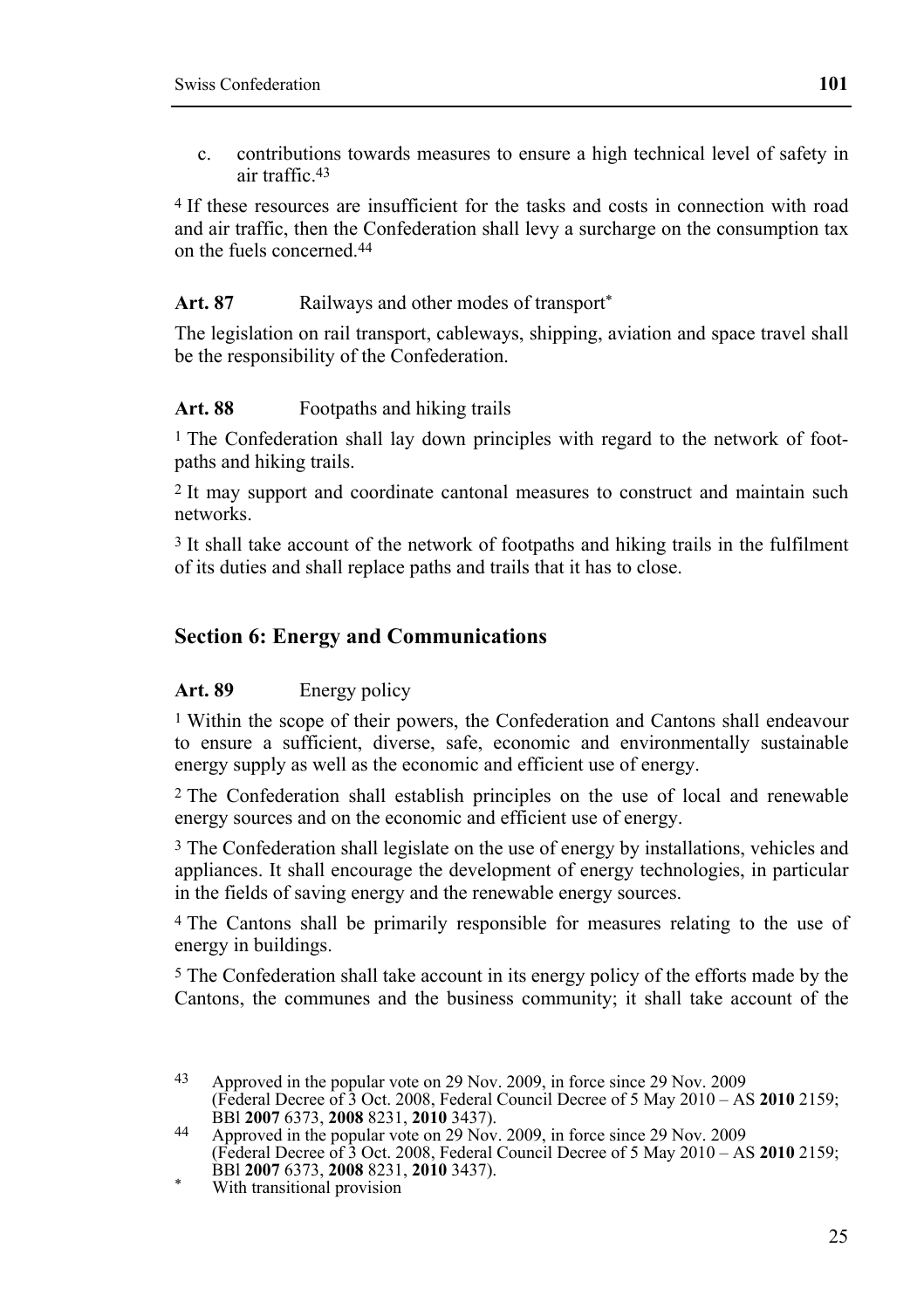conditions in the individual regions of the country and the limitations of what is economically feasible.

### Art. 90 Nuclear energy<sup>\*</sup>

The Confederation shall be responsible for legislation in the field of nuclear energy.

# Art. 91 **Transport of energy**

<sup>1</sup> The Confederation shall legislate on the transport and the supply of electrical energy.

2 The Confederation shall be responsible for legislation on transmission and distribution systems for the transport of liquid or gaseous fuels.

# Art. 92 **Postal and telecommunications services**

1 The Confederation shall be responsible for postal and telecommunications services.

2 The Confederation shall ensure the adequate, universal and reasonably priced provision of postal and telecommunications services in all regions of the country. The rates shall be fixed according to standard principles.

# **Art. 93** Radio and television

1 The Confederation shall be responsible for legislation on radio and television as well as on other forms of public broadcasting of features and information.

2 Radio and television shall contribute to education and cultural development, to the free shaping of opinion and to entertainment. They shall take account of the particularities of the country and the needs of the Cantons. They shall present events accurately and allow a diversity of opinions to be expressed appropriately.

3 The independence of radio and television as well as their autonomy in deciding on programming shall be guaranteed.

4 Account must be taken of the role and duties of other media, in particular the press.

5 Complaints about programmes may be submitted to an independent complaints authority.

# **Section 7: The Economy**

# Art. 94 Principles of the economic system

1 The Confederation and the Cantons shall abide by the principle of economic freedom.

With transitional provision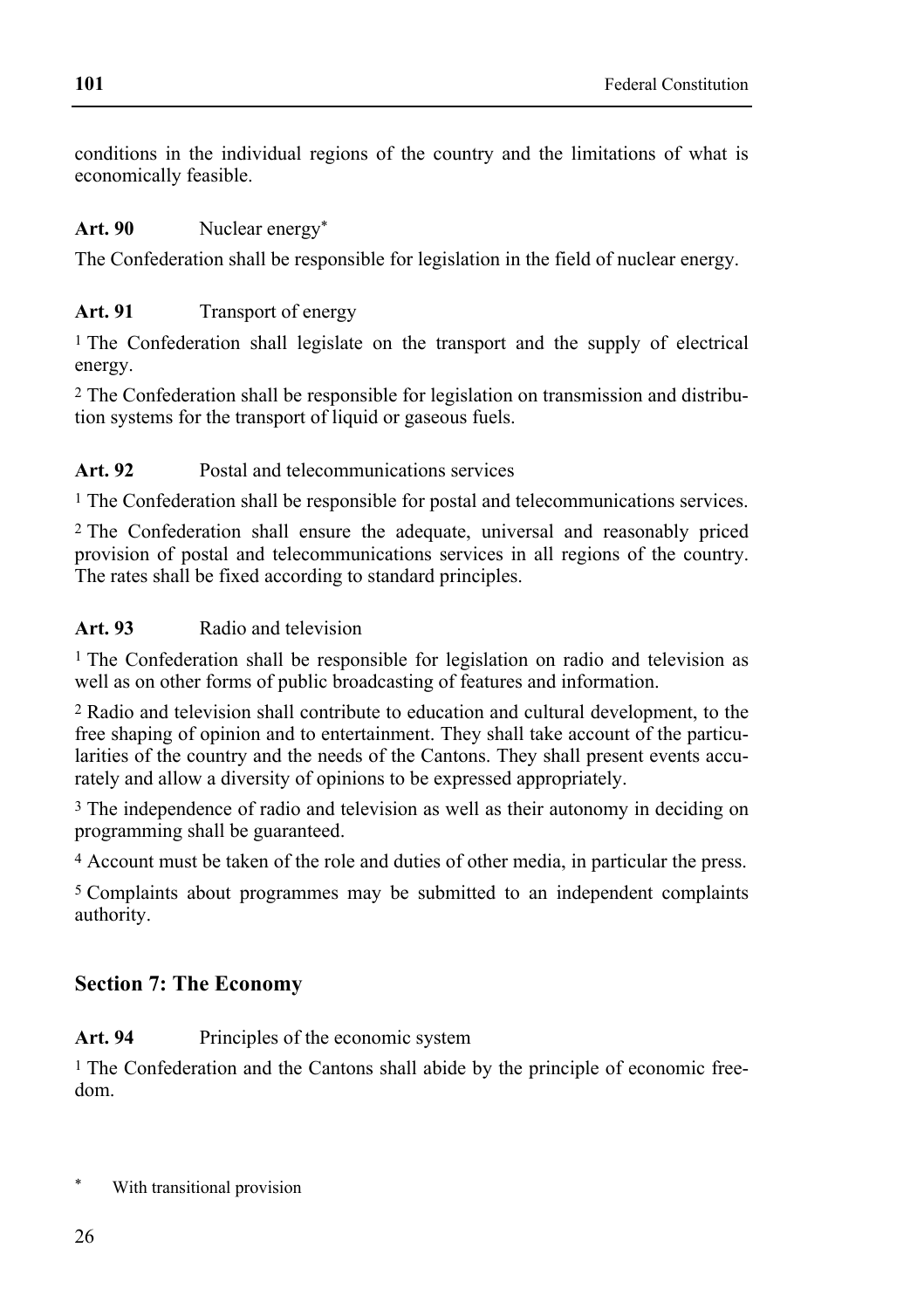2 They shall safeguard the interests of the Swiss economy as a whole and, together with the private sector, shall contribute to the welfare and economic security of the population.

<sup>3</sup> They shall endeavour to create favourable general conditions for the private sector in accordance with their responsibilities.

4 Any divergence from the principle of economic freedom, and in particular measures designed to restrain competition, shall be permitted only if they are provided for in the Federal Constitution or based on cantonal monopoly rights.

### Art. 95 Professional activities in the private sector<sup>\*</sup>

<sup>1</sup> The Confederation may legislate on professional activities in the private sector.

2 It shall seek to create a unified Swiss economic area. It shall guarantee that persons with an academic qualification or with a federal or cantonal educational qualification or an educational qualification recognised by a Canton are able to practise their profession throughout Switzerland.

#### Art. 96 Competition policy

1 The Confederation shall legislate against the damaging effects in economic or social terms of cartels and other restraints on competition.

2 It shall take measures

- a. to prevent abuses in price maintenance by dominant undertakings and private and public law organisations;
- b. against unfair competition.

#### **Art. 97** Consumer protection

1 The Confederation shall take measures to protect consumers.

2 It shall legislate on the legal remedies available to consumer organisations. These organisations shall have the same rights under the federal legislation on unfair competition as professional and trade associations.

3 The Cantons shall provide a conciliation procedure or a simple and rapid court procedure for claims of up to a certain sum. The Federal Council shall fix this sum.

#### Art. 98 **Banks** and insurance companies

1 The Confederation shall legislate on the banking and stock exchange system; in doing so, it shall take account of the special function and role of the cantonal banks.

2 It may legislate on financial services in other fields.

3 It shall legislate on private insurance.

With transitional provision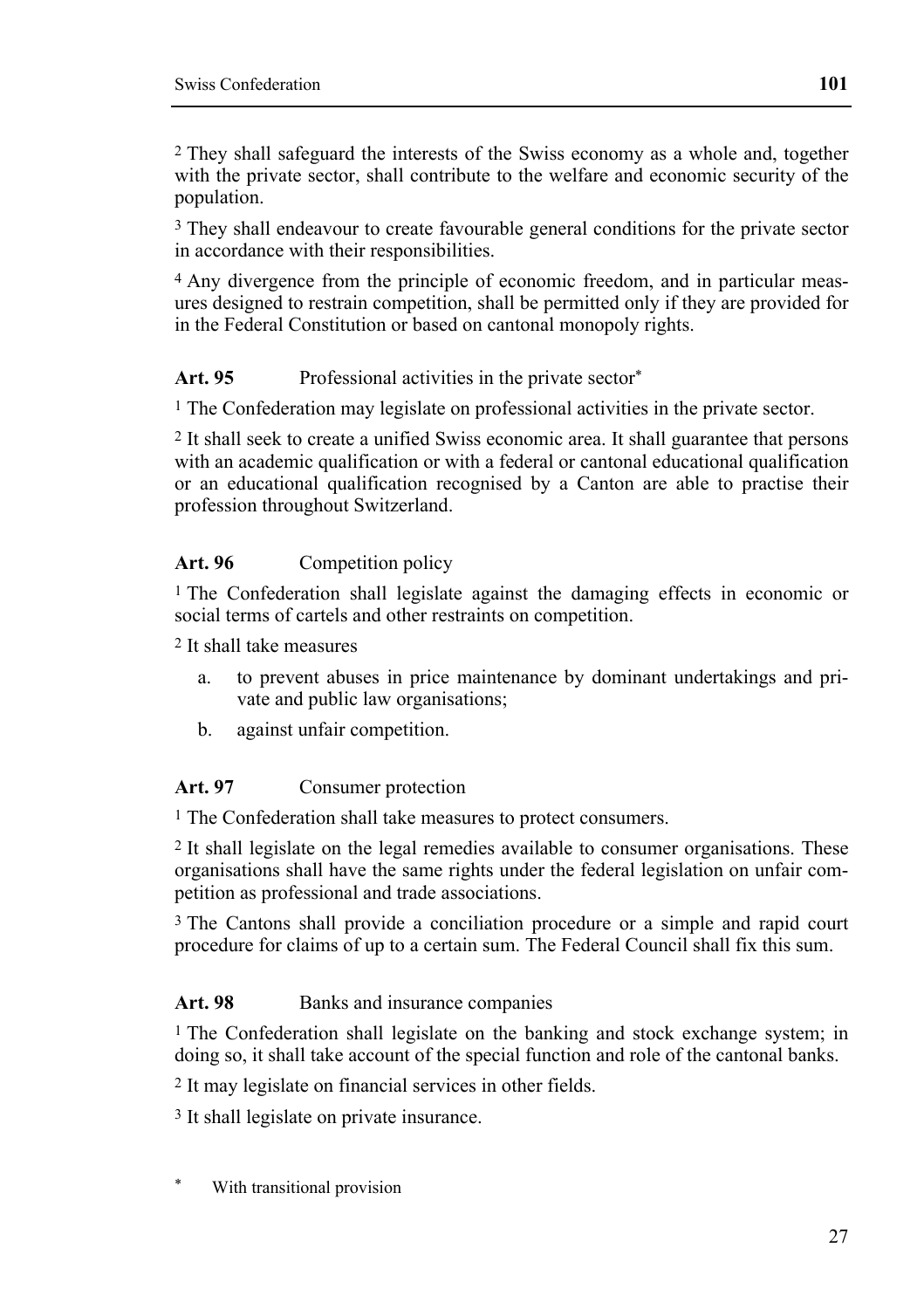# Art. 99 Monetary policy

1 The Confederation shall be responsible for money and currency; the Confederation has the exclusive right to issue coins and banknotes.

2 The Swiss National Bank, as an independent central bank, shall pursue a monetary policy that serves the overall interests of the country; it shall be administered with the cooperation and under the supervision of the Confederation.

3 The Swiss National Bank shall create sufficient currency reserves from its revenues; part of these reserves shall be held in gold.

4 A minimum of two thirds of the net profits made by the Swiss National Bank shall be allocated to the Cantons.

# Art. 100 Economic policy

<sup>1</sup> The Confederation shall take measures to achieve balanced economic development, and in particular to prevent and combat unemployment and inflation.

2 It shall take account of economic development in individual regions of the country. It shall cooperate with the Cantons and the business community.

3 In the field of money and banking, in foreign economic affairs and in the field of public finance, the Confederation may if necessary depart from the principle of economic freedom.

4 The Confederation, the Cantons and the communes shall take account of the economic situation in their revenue and expenditure policies.

5 To stabilise the economic situation, the Confederation may temporarily levy surcharges or grant rebates on federal taxes and duties. The accumulated funds must be held in reserve; following their release, direct taxes shall be individually refunded, and indirect taxes used to grant rebates or to create jobs.

6 The Confederation may oblige businesses to accumulate reserves for the creation of jobs; it shall for this purpose grant tax concessions and may require the Cantons to do the same. Following the release of the reserves, businesses shall be free to decide how the funds are applied within the scope of the uses permitted by law.

# Art. 101 Foreign economic policy

1 The Confederation shall safeguard the interests of the Swiss economy abroad.

2 In special cases, it may take measures to protect the domestic economy. In doing so, it may if necessary depart from the principle of economic freedom.

# Art. 102 National economic supply<sup>\*</sup>

1 The Confederation shall ensure that the country is supplied with essential goods and services in the event of the threat of politico-military strife or war, or of severe

With transitional provision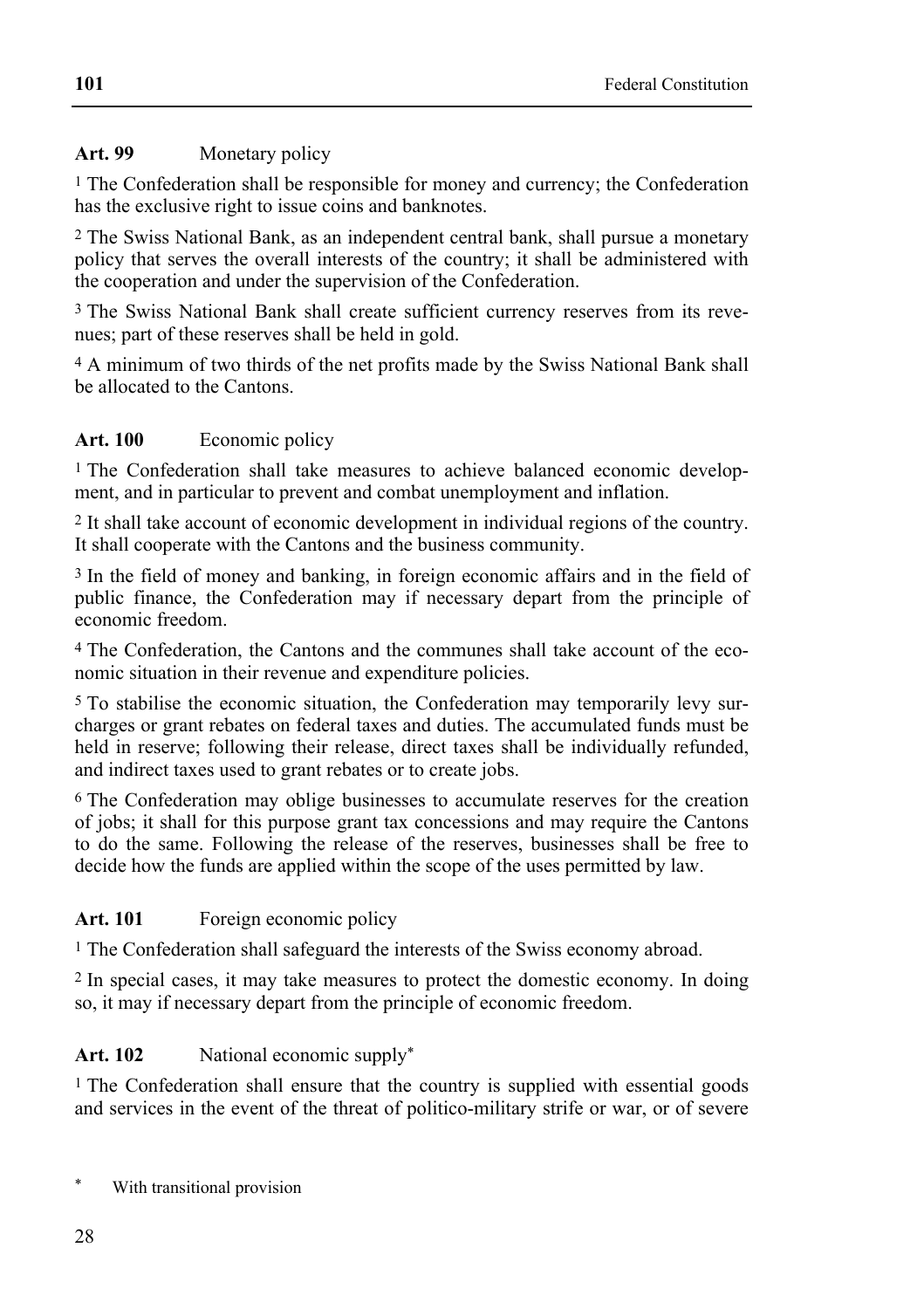shortages that the economy cannot by itself counteract. It shall take precautionary measures to address these matters

2 In exercising its powers under this Article, it may if necessary depart from the principle of economic freedom.

#### **Art. 103** Structural policy\*

The Confederation may support regions of the country that are under economic threat and promote specific economic sectors and professions, if reasonable self-help measures are insufficient to ensure their existence. In exercising its powers under this Article, it may if necessary depart from the principle of economic freedom.

#### **Art. 104** Agriculture

<sup>1</sup> The Confederation shall ensure that agricultural sector, by means of a sustainable and market oriented production policy, makes an essential contribution towards:

- a. the reliable provision of the population with foodstuffs;
- b. the conservation of natural resources and the upkeep of the countryside;
- c. decentralised population settlement of the country.

2 In addition to the self-help measures that can reasonably be expected in the agriculture sector and if necessary in derogation from the principle of economic freedom, the Confederation shall support farms that cultivate the land.

3 The Confederation shall organise measures in such a manner that the agricultural sector fulfils its multi-functional duties. It has in particular the following powers and duties:

- a. supplementing revenues from agriculture by means of direct subsidies in order to achieve of fair and adequate remuneration for the services provided, subject to proof of compliance with ecological requirements.
- b. encouraging by means of economically advantageous incentives methods of production that are specifically near-natural and respectful of both the environment and livestock.
- c. legislating on declarations of origin, quality, production methods and processing procedures for foodstuffs.
- d. protecting the environment against the detrimental effects of the excessive use of fertilisers, chemicals and other auxiliary agents.
- e. at its discretion, encouraging agricultural research, counselling and education and subsidise investments.
- f. at its discretion, legislating on the consolidation of agricultural property holdings.

4 For these purposes, the Confederation shall provide both funds earmarked for the agricultural sector and general federal funds.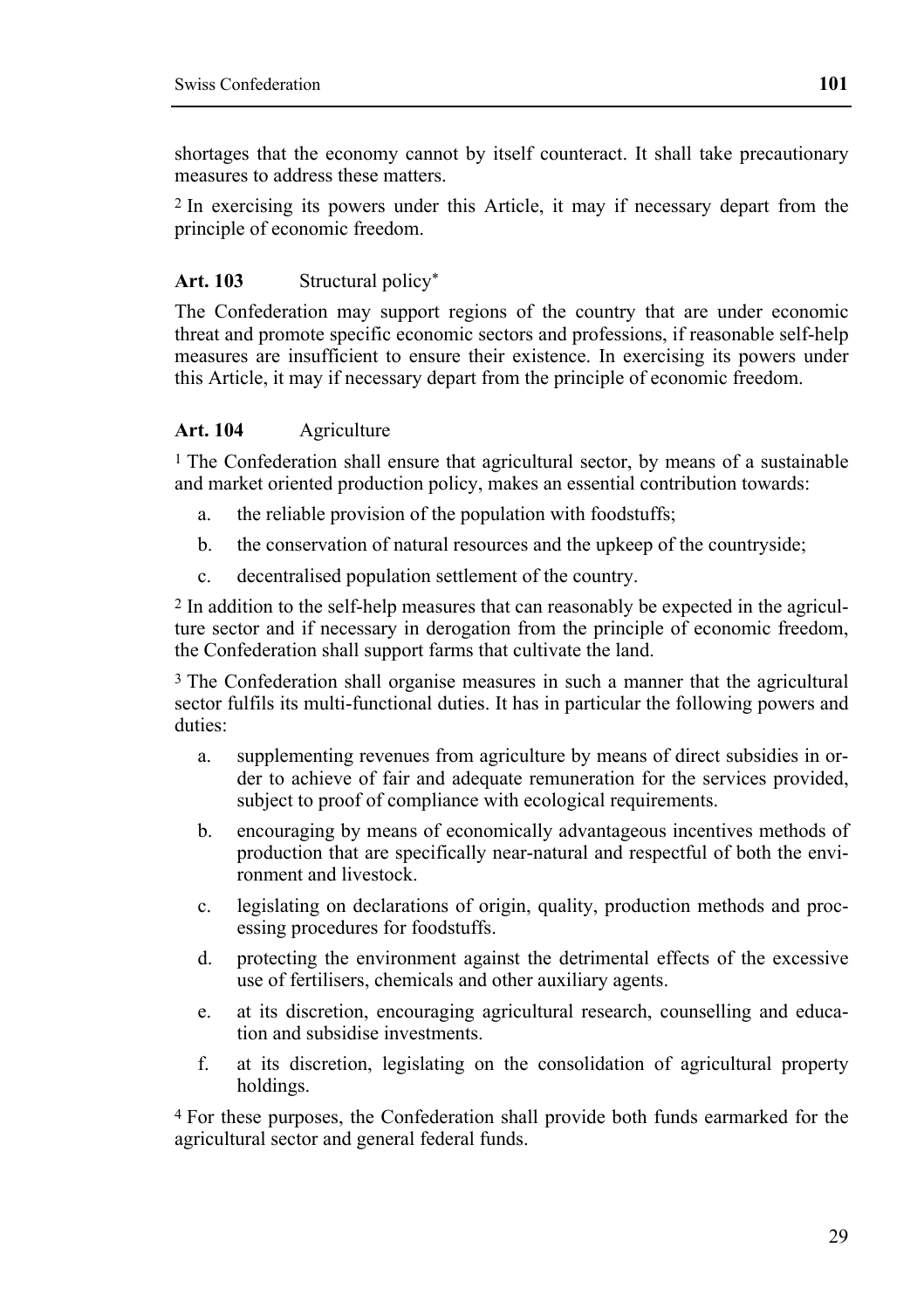# **Art. 105** Alcohol

The legislation on the manufacture, import, rectification and sale of alcohol obtained by distillation is the responsibility of the Confederation. The Confederation shall in particular take account of the harmful effects of alcohol consumption.

# **Art. 106** Gambling\*

1 The Confederation shall be responsible for legislation on games of chance and **lotteries** 

2 A licence from the Confederation shall be required in order to establish and operate a casino. In granting such a licence, the Confederation shall take account of regional circumstances and the dangers of gambling.

3 The Confederation shall levy a revenue-related tax on casinos; this tax must not exceed 80 per cent of the gross revenues from gambling. It shall be used to fund the federal contribution to the Old-age, Survivors' and Invalidity Insurance.

4 The Cantons shall be responsible for the licensing of gaming machines involving an element of skill that offer prizes.

# Art. 107 Weapons and war material

1 The Confederation shall legislate against misuse of weapons and their accessories and ammunition.

2 It shall legislate on the manufacture, procurement and sale of war material as well as the import, export and transit of such material.

# **Section 8: Housing, Employment, Social Security and Health**

### Art. 108 Construction of housing and home ownership

1 The Confederation shall encourage the construction of housing, the acquisition of the ownership of apartments and houses for the personal use of private individuals, as well as the activities of developers and organisations involved in the construction of public utility housing.

2 It shall encourage in particular the acquisition and development of land for the construction of housing, increased efficiency in construction and the reduction of construction and housing costs.

3 It may legislate on the development of land for housing construction and on increasing the efficiency of construction.

4 In doing so, it shall take particular account of the interests of families, elderly persons, persons on low incomes and persons with disabilities.

With transitional provision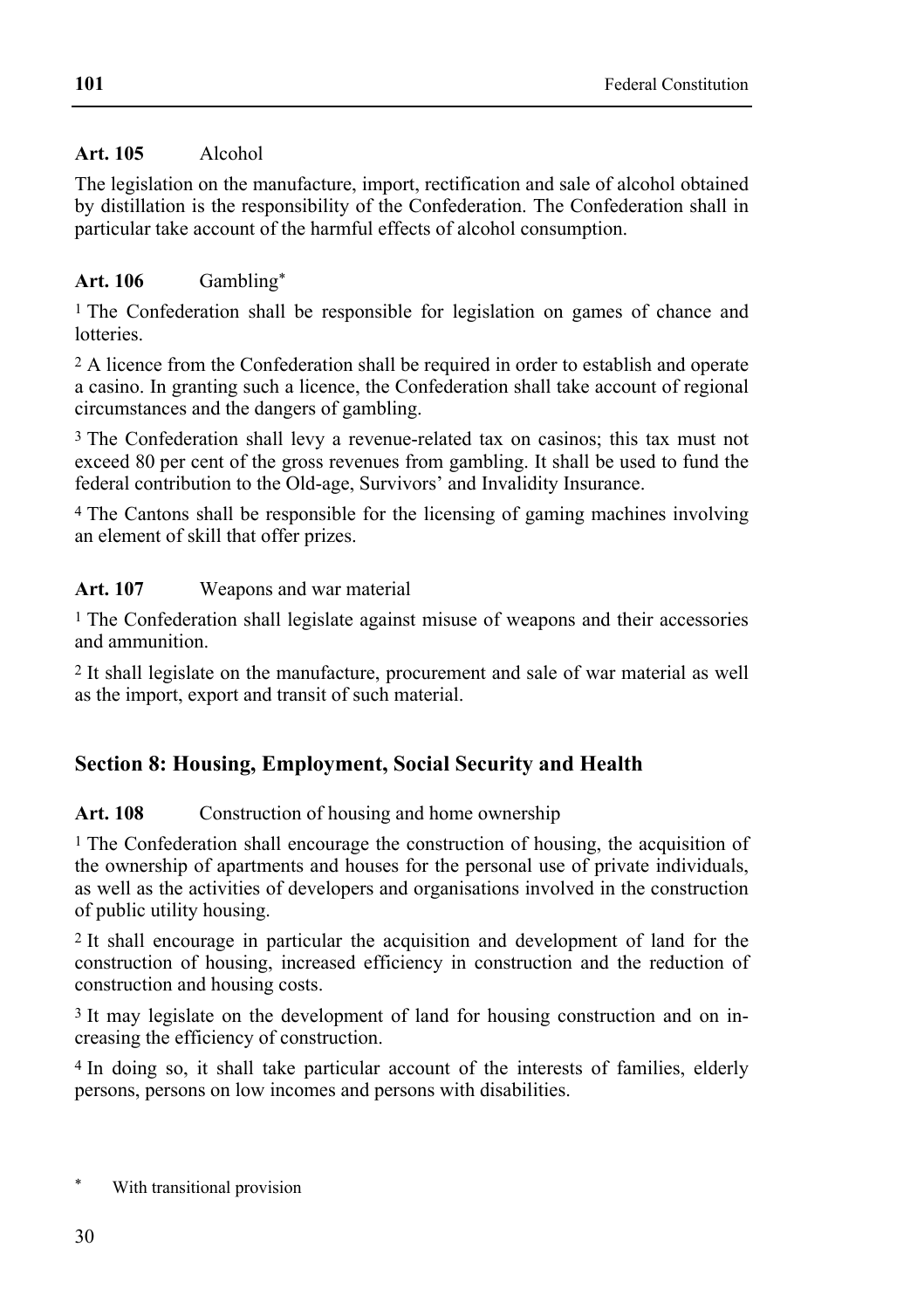#### **Art. 109** Landlord and tenant

1 The Confederation shall legislate against abuses in tenancy matters, and in particular against unfair rents, as well as on the procedure for challenging unlawfully terminated leases and the limited extension of leases.

2 It may legislate to declare framework leases to be generally applicable. Such leases may be declared generally applicable only if they take appropriate account of the justified interests of minorities and regional particularities, and respect the principle of equality before the law.

#### **Art. 110** Employment\*

<sup>1</sup> The Confederation may legislate on:

- a. employee protection;
- b. relations between employer and employee, and in particular on common regulations on operational and professional matters;
- c. recruitment services;
- d. the declaration of collective employment agreements to be generally applicable.

2 Collective employment agreements may be declared generally applicable only if they take appropriate account of the justified interests of minorities and regional particularities, and they respect the principle of equality before the law and the right to form professional associations.

3 August 1 shall be the National Day of the Swiss Confederation. In terms of employment law, it shall be regarded as equivalent to a Sunday, with equivalent rights to pay.

#### Art. 111 Old-age, survivors' and invalidity pension provision

1 The Confederation shall take measures to ensure adequate financial provision for the elderly, surviving spouses and children, and persons with disabilities. These shall be based on three pillars, namely the Federal Old-age, Survivors' and Invalidity Insurance, the occupational pension scheme and private pension schemes.

2 The Confederation shall ensure that the Federal Old-age, Survivors' and Invalidity Insurance and the occupational pension scheme are able to fulfil their purpose at all times.

3 It may require the Cantons to exempt institutions of the Federal Old-age, Survivors' and Invalidity Insurance and the occupational pension scheme from liability to pay tax and to grant insured persons and their employers tax relief on contributions and reversionary rights.

With transitional provision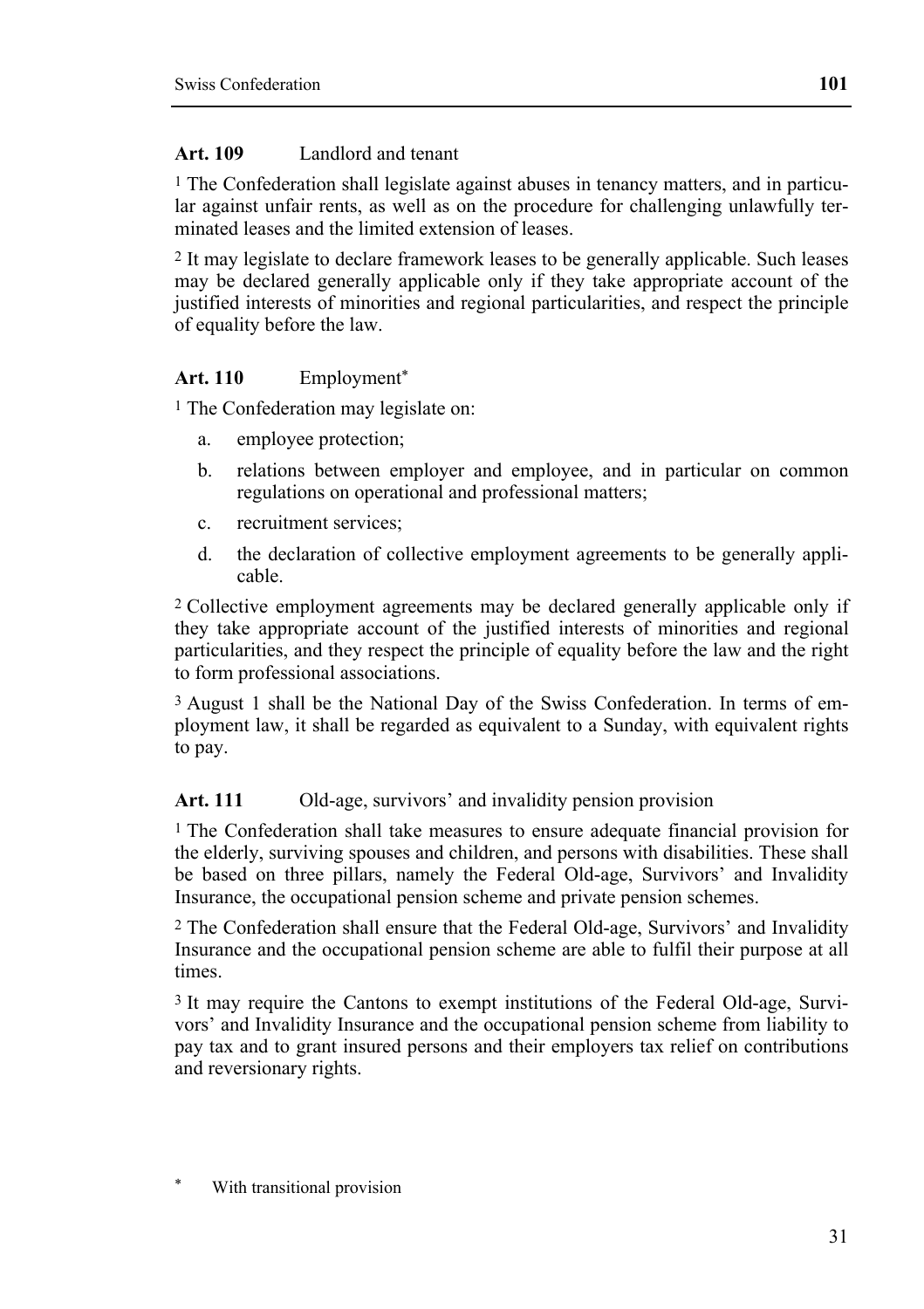4 In cooperation with the Cantons, it shall encourage private pension schemes, in particular through measures relating to taxation policy and the policy of promoting property ownership.

Art. 112 Old-age, Survivors' and Invalidity Insurance<sup>\*</sup>

<sup>1</sup> The Confederation shall legislate on the Old-age, Survivors and Invalidity Insurance.

2 In doing so, it shall adhere to the following principles:

a. the insurance is compulsory.

abis.45 it provides cash and non-cash benefits.

- b. pensions must be sufficient to cover basic living expenses adequately.
- c. the maximum pension must not be more than twice the minimum pension.
- d. pensions must as a minimum be adjusted in line with price trends.

3 The insurance shall be funded:

- a. through contributions from those insured, whereby employers must pay one half of the contributions payable by their employees;
- b.46 through subsidies from the Confederation.

4 The subsidies from the Confederation shall not exceed one half of the disbursements made under the scheme.<sup>47</sup>

5 The subsidies from the Confederation shall in the first place be funded from the net proceeds of the tax on tobacco, the tax on distilled spirits and the tax on the revenues from gaming houses.

6 ...48.

- Approved in the popular vote on 28 Nov 2004, in force since 1 Jan. 2008 (Federal Council Decree of 3 Oct 2003, Federal Council Decree of 26 Jan. 2005, Federal Council Decree of 7 Nov. 2007 – AS **2007** 5765 5771; BBl **2002** 2291, **2003** 6591,
- **2005** 951). **2005** 951). **2006** Approved in the popular vote on 28 Nov 2004, in force since 1 Jan. 2008 (Federal Council Decree of 3 Oct 2003, Federal Council Decree of 26 Jan. 2005, Federal Council Decree of 7 Nov. 2007 – AS **2007** 5765 5771; BBl **2002** 2291, **2003** 6591,
- **<sup>2005</sup>**951). 47 Approved in the popular vote on 28 Nov 2004, in force since 1 Jan. 2008 (Federal Council Decree of 3 Oct 2003, Federal Council Decree of 26 Jan. 2005, Federal Council Decree of 7 Nov. 2007 – AS **2007** 5765 5771; BBl **2002** 2291, **2003** 6591,
- **<sup>2005</sup>**951). 48 Repealed by the popular vote on 28 Nov 2004, with effect from 1 Jan. 2008 (Federal Council Decree of 3 Oct 2003, Federal Council Decree of 26 Jan. 2005, Federal Council Decree of 7 Nov. 2007 – AS **2007** 5765 5771; BBl **2002** 2291, **2003** 6591, **2005** 951).

<sup>\*</sup> With transitional provision<br> $\frac{45}{2}$  Approved in the popular vo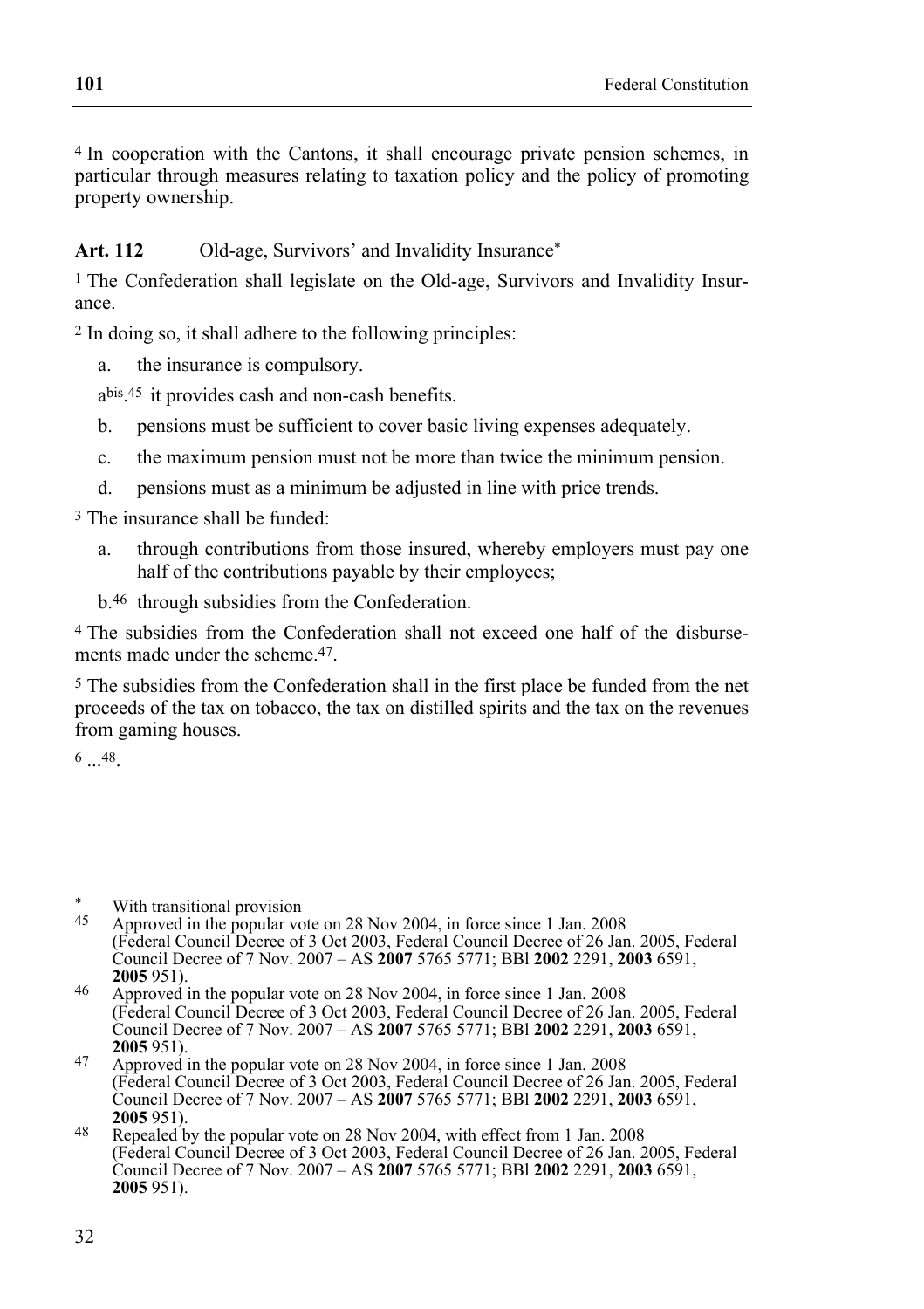### Art. 112*a*<sup>49</sup> Supplementary benefits

1 Confederation and Cantons shall pay supplementary benefits to people whose basic living expenses are not covered by benefits under the Old-age, Survivors and Invalidity Insurance.

2 The law shall determine the extent of the supplementary benefits as well as the tasks and responsibilities of the Confederation and Cantons.

### Art. 112*b*<sup>50</sup> Promoting the rehabilitation of people eligible for invalidity benefits\*

1 The Confederation shall encourage the rehabilitation of people eligible for invalidity benefits by providing cash and non-cash benefits. For this purpose, it may use resources from the Invalidity Insurance.

2 The Cantons shall encourage the rehabilitation of people eligible for invalidity benefits, in particular through contributions to the construction and running of institutions that provide accommodation and work.

3 The law shall determine the goals of rehabilitation and the principles and criteria.

Art.  $112c^{51}$  Aid for elderly people and people with disabilities<sup>\*</sup>

1 The Cantons shall provide for assistance and care in the home for elderly people and people with disabilities.

2 The Confederation shall support national efforts for the benefit of elderly people and people with disabilities. For this purpose, it may use resources from the Old-age, Survivors and Invalidity Insurance.

#### Art. 113 Occupational pension scheme<sup>\*</sup>

1 The Confederation shall legislate for an occupational pension scheme.

2 In doing so, it shall adhere to the following principles:

a. the occupational pension scheme, together with the Old-age, Survivors' and Invalidity Insurance, enables the insured person to maintain his or her previous lifestyle in an appropriate manner.

**2005** 951). \* With transitional provision.

<sup>49</sup> Approved in the popular vote on 28 Nov 2004, in force since 1 Jan. 2008 (Federal Council Decree of 3 Oct 2003, Federal Council Decree of 26 Jan. 2005, Federal Council Decree of 7 Nov. 2007 – AS **2007** 5765 5771; BBl **2002** 2291, **2003** 6591,

**<sup>2005</sup>**951). 50 Approved in the popular vote on 28 Nov 2004, in force since 1 Jan. 2008 (Federal Council Decree of 3 Oct 2003, Federal Council Decree of 26 Jan. 2005, Federal Council Decree of 7 Nov. 2007 – AS **2007** 5765 5771; BBl **2002** 2291, **2003** 6591,

<sup>&</sup>lt;sup>2005</sup> 951).<br>
With transitional provision.<br>
<sup>51</sup> Approved in the popular vol

<sup>51</sup> Approved in the popular vote on 28 Nov 2004, in force since 1 Jan. 2008 (Federal Council Decree of 3 Oct 2003, Federal Council Decree of 26 Jan. 2005, Federal Council Decree of 7 Nov. 2007 – AS **2007** 5765 5771; BBl **2002** 2291, **2003** 6591,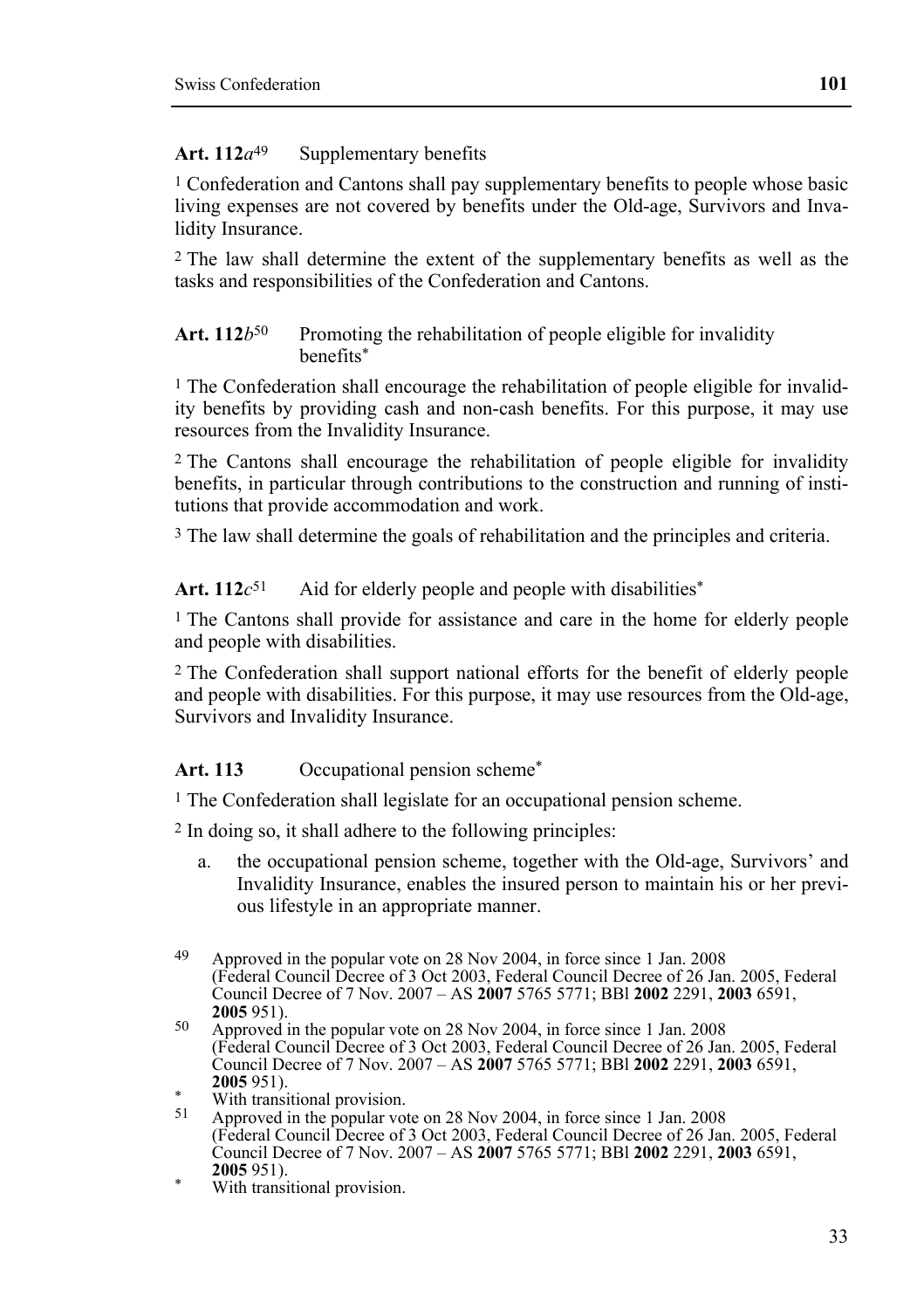- b. the occupational pension scheme is compulsory for employees; the law may provide for exceptions.
- c. employers shall insure their employees with a pension institution; if required, the Confederation shall make it possible for employees to be insured with a federal pension institution.
- d. self-employed persons may insure themselves on a voluntary basis with a pension institution.
- e. for specific groups of self-employed persons, the Confederation may declare the occupational pension scheme to be compulsory, either in general terms or for individual risks only.

<sup>3</sup> The occupation pension scheme shall be funded from the contributions of those insured, whereby employers must pay a minimum of one half of the contributions of their employees.

4 Pension schemes must satisfy the minimum requirements under federal law; the Confederation may provide for national measures to resolve particular difficulties.

# **Art. 114** Unemployment insurance

1 The Confederation shall legislate on unemployment insurance.

2 In doing so, it shall adhere to the following principles:

- a. the insurance guarantees appropriate compensation for loss of earnings and supports measures to prevent and combat unemployment.
- b. the insurance is compulsory for employees; the law may provide for exceptions.
- c. self-employed persons may insure themselves voluntarily.

3 The insurance shall be funded by the contributions from those insured, whereby one half of the contributions of employees shall be paid by their employers.

4 Confederation and Cantons shall provide subsidies in extraordinary circumstances.

5 The Confederation may enact regulations on social assistance for the unemployed.

### Art. 115 Support for persons in need

Persons in need shall be supported by their Canton of residence. The Confederation regulates exceptions and powers.

### Art. 116 Child allowances and maternity insurance

1 In the fulfilment of its duties, the Confederation shall take account of the needs of families. It may support measures for the protection of families.

2 It may issue regulations on child allowances and operate a federal family allowances compensation fund.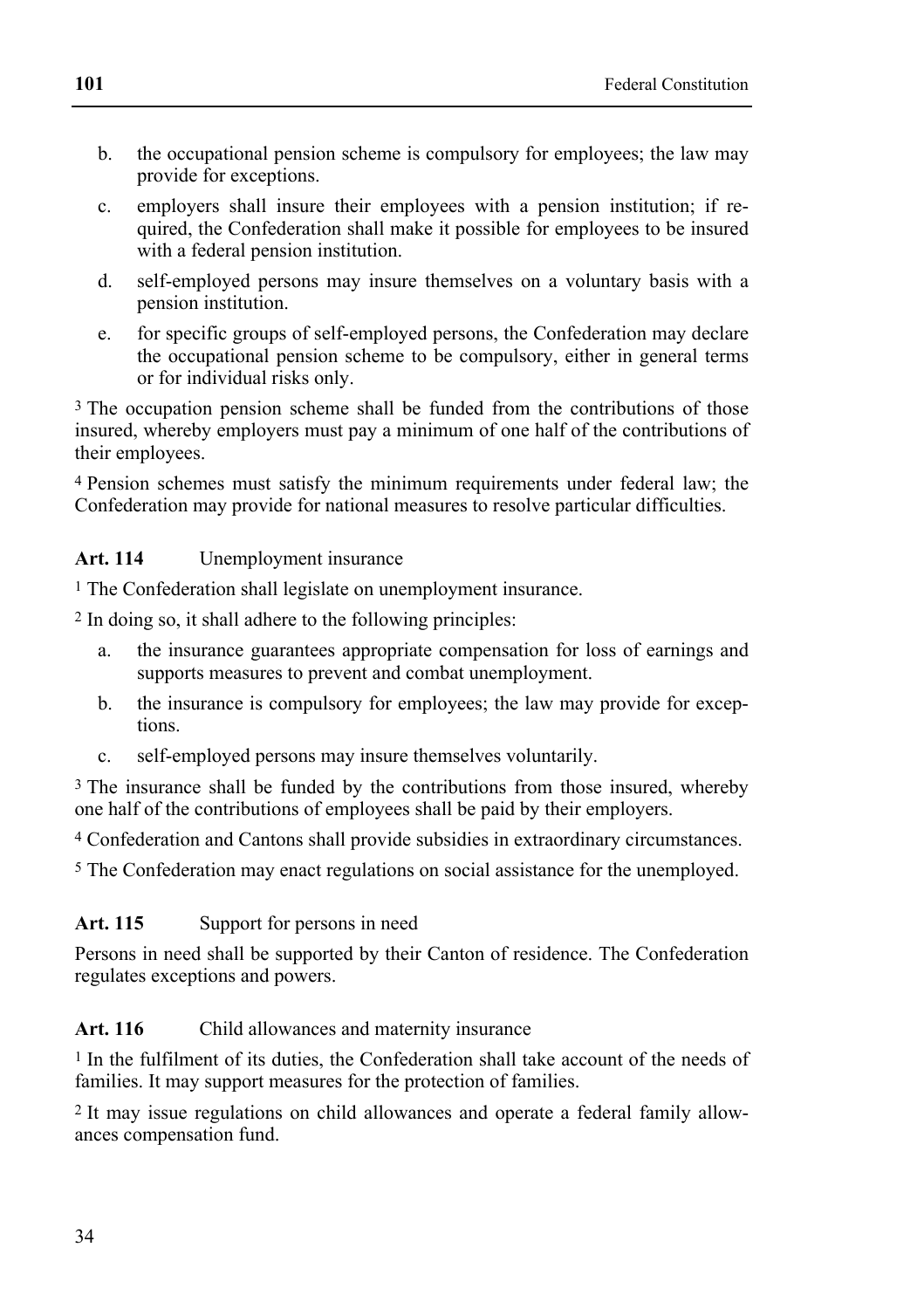3 It shall establish a maternity insurance scheme. It may also require persons who cannot benefit from that insurance to make contributions.

4 The Confederation may declare participation in a family allowances compensation fund and the maternity insurance scheme to be compulsory, either in general terms or for individual sections of the population, and make its subsidies dependent on appropriate subsidies being made by the Cantons.

#### Art. 117 **Health and accident insurance**

<sup>1</sup> The Confederation shall legislate on health and accident insurance.

2 It may declare health and the accident insurance to be compulsory, either in general terms or for individual sections of the population.

#### Art. 118 **Health** protection

<sup>1</sup> The Confederation shall, within the limits of its powers, take measures for the protection of health.

2 It shall legislate on:

- a. the use of foodstuffs as well as therapeutic products, narcotics, organisms, chemicals and items that may be dangerous to health;
- b. the combating of communicable, widespread or particularly dangerous human and animal diseases;
- c. protection against ionising radiation.

#### Art. 118*a*<sup>52</sup> Complementary medicine

The Confederation and the Cantons shall within the scope of their powers ensure that consideration is given to complementary medicine.

#### Art. 118*b*<sup>53</sup> Research on human beings

1 The Confederation shall legislate on research on human beings where this is required in order to protect their dignity and privacy. In doing so, it shall preserve the freedom to conduct research and shall take account of the importance of research to health and society.

2 The Confederation shall adhere to the following principles in relation to biological and medical research involving human beings:

<sup>52</sup> Adopted by the popular vote on 17 May 2009 (Federal Decree of 3 Oct. 2008, Federal Council Decree of 21 Oct. 2009 – AS **2009** 5325; BBl **2005** 6001, **2006** 7591, **2008** 8229, **2009** 7539).<br>53 Adopted by the popular vote on 7 March 2010, in force since 7 March 2010 (Federal

Decree of 25 Sept. 2009, Federal Council Decree of 15 April 2010 – AS **2010** 1569; BBl **2007** 6713, **2009** 6649, **2010** 2625).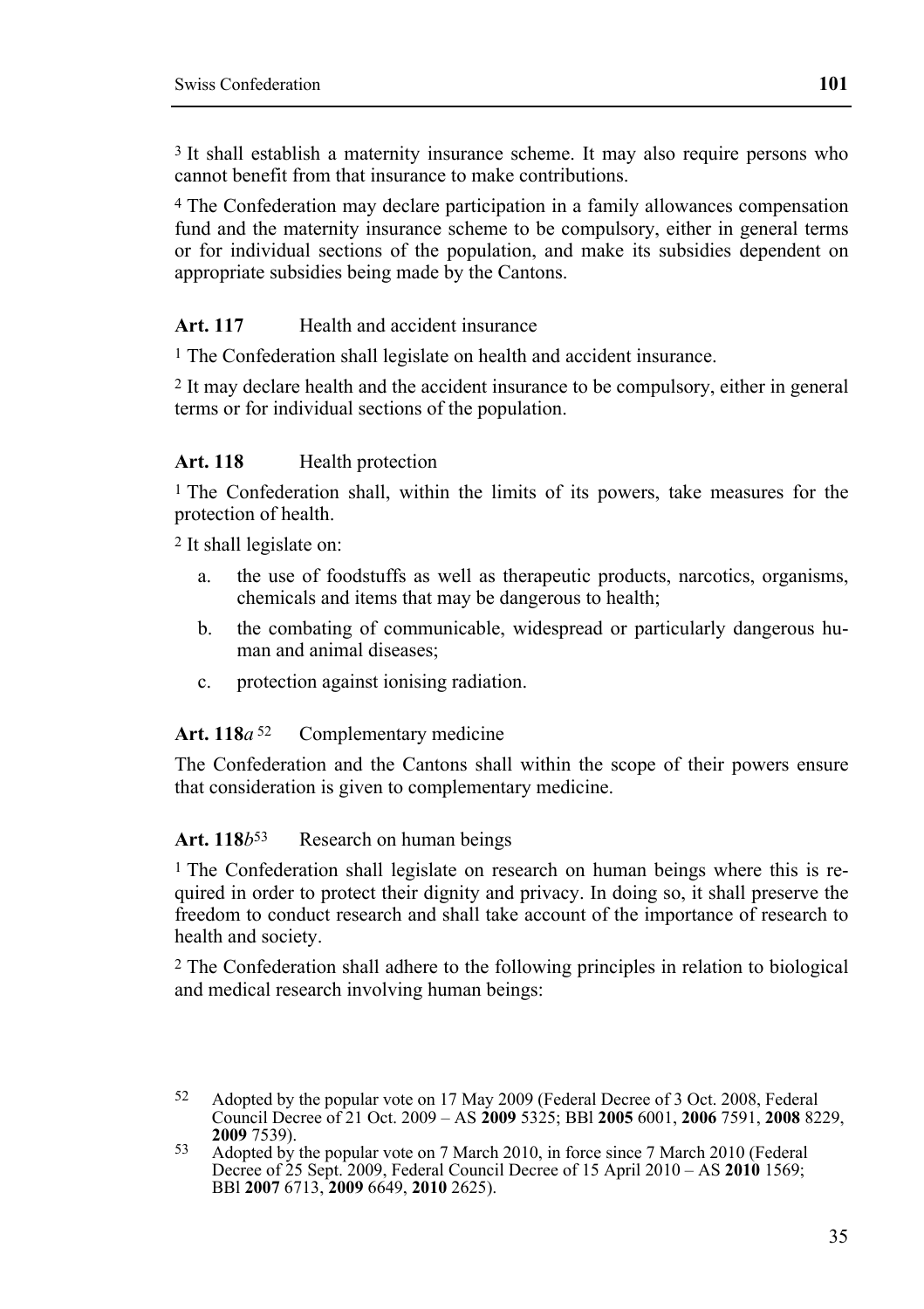- a. It shall be a requirement for any research project that the participants or their legal representatives have given their informed consent. The law may provide for exceptions. A refusal is binding in every case.
- b. The risks and stress for the participants must not be disproportionate to the benefits of the research project.
- c. A research project involving persons lacking the capacity to consent may be conducted only if findings of equal value cannot be obtained from research involving persons who have the capacity to consent. If the research project is not expected to bring any immediate benefit to the persons lacking the capacity to consent, the risks and stress must be minimal.
- d. An independent assessment of the research project must have determined that the safety of the participants is guaranteed.

Art. 119 Reproductive medicine and gene technology involving human beings

1 Human beings shall be protected against the misuse of reproductive medicine and gene technology.

2 The Confederation shall legislate on the use of human reproductive and genetic material. In doing so, it shall ensure the protection of human dignity, privacy and the family and shall adhere in particular to the following principles:

- a. all forms of cloning and interference with the genetic material of human reproductive cells and embryos are unlawful.
- b. non-human reproductive and genetic material may neither be introduced into nor combined with human reproductive material.
- c. the procedure for medically-assisted reproduction may be used only if infertility or the risk of transmitting a serious illness cannot otherwise be overcome, but not in order to conceive a child with specific characteristics or to further research; the fertilisation of human egg cells outside a woman's body is permitted only under the conditions laid down by the law; no more human egg cells may be developed into embryos outside a woman's body than are capable of being immediately implanted into her.
- d. the donation of embryos and all forms of surrogate motherhood are unlawful.
- e. the trade in human reproductive material and in products obtained from embryos is prohibited.
- f. the genetic material of a person may be analysed, registered or made public only with the consent of the person concerned or if the law so provides.
- g. everyone shall have access to data relating to their ancestry.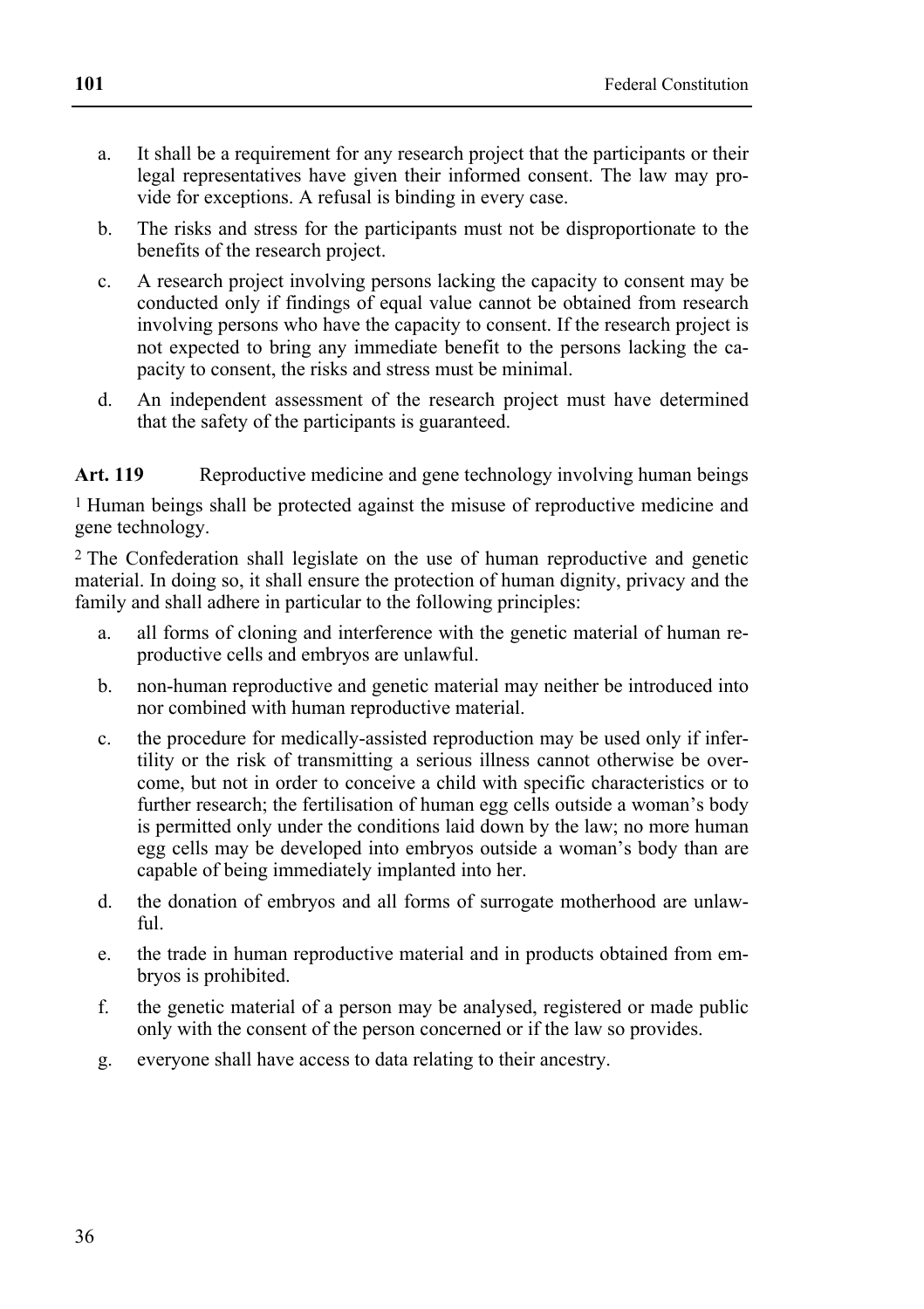#### Art. 119*a*<sup>54</sup> Transplant medicine

1 The Confederation shall legislate in the field of organ, tissue and cell transplants. In doing so, it shall ensure the protection of human dignity, privacy and health.

2 It shall in particular lay down criteria for the fair allocation of organs.

<sup>3</sup> Any donation of human organs, tissue and cells must be free of charge. The trade in human organs is prohibited.

#### Art. 120 Non-human gene technology\*

1 Human beings and their environment shall be protected against the misuse of gene technology.

2 The Confederation shall legislate on the use of reproductive and genetic material from animals, plants and other organisms. In doing so, it shall take account of the dignity of living beings as well as the safety of human beings, animals and the environment, and shall protect the genetic diversity of animal and plant species.

#### **Section 9: Residence and Permanent Settlement of Foreign Nationals**

#### **Art. 121**

1 The Confederation shall be responsible for legislation on entry to and exit from Switzerland, the residence and the permanent settlement of foreign nationals and on the granting of asylum.

2 Foreign nationals may be expelled from Switzerland if they pose a risk to the security of the country.

# **Section 10: Civil Law, Criminal Law, Weights and Measures**

#### **Art. 122**55 Civil law

1 The Confederation shall be responsible for legislation in the field of civil law and the law of civil procedure.

2 The Cantons shall be responsible for the organisation of the courts and the administration of justice in civil matters, unless the law provides otherwise.

<sup>54</sup> 54 Adopted by the Popular Vote on 7 Feb. 1999 (Federal Decree of 26 June 1998, Federal Council Decree of 23 March 1999 – AS **1999** 1341; BBl **1997** III 653, **1998** 3473, **1999** 2912 8768).

<sup>\*</sup> With transitional provision

Adopted by the Popular Vote on 12 March 2000, in force since 1 Jan. 2007 (Federal Decree of 8 Oct. 1999, Federal Council Decree of 17 May 2000, Federal Decree of 8 March 2005 – AS **2002** 3148, **2006** 1059; BBl **1997** I 1, **1999** 8633, **2000** 2990, **2001** 4202).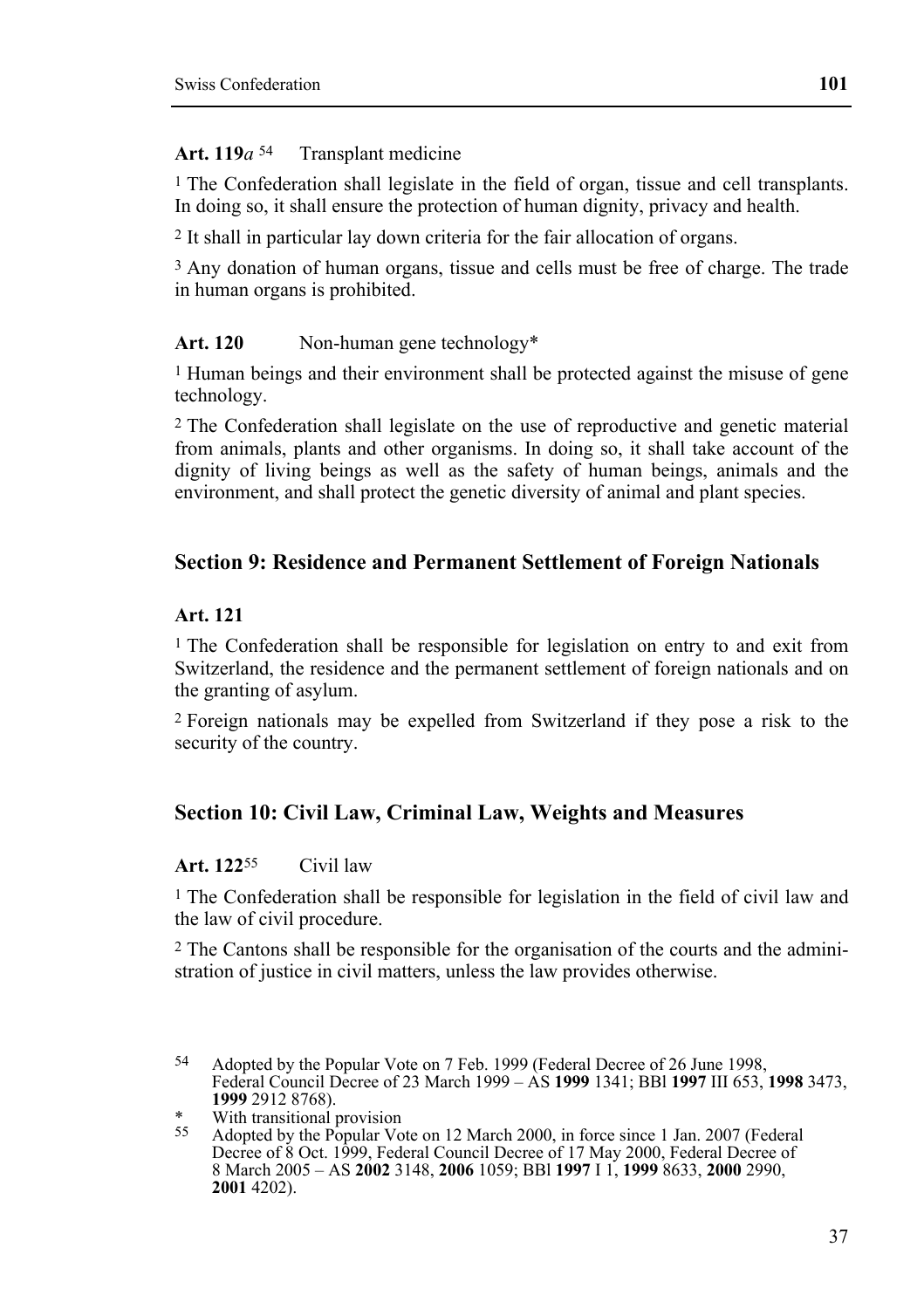### **Art. 123**56 Criminal law

1 The Confederation shall be responsible for legislation in the field of criminal law and the law of criminal procedure.

2 The Cantons shall be responsible for the organisation of the courts, the administration of justice in criminal cases as well as for the execution of penalties and measures, unless the law provides otherwise.

<sup>3</sup> The Confederation may issue regulations on the execution of penalties and measures. It may grant subsidies to the Cantons for:

- a. the construction of penal institutions;
- b. improvements in the execution of penalties and measures;
- c. institutions that conduct educative measures for the benefit of children, adolescents and young adults. 57

#### **Art. 123***a*58

<sup>1</sup> If a sex offender or violent offender is regarded in the reports required for sentencing as being extremely dangerous and his or her condition assessed as untreatable, he or she must be incarcerated until the end of his or her life due to the high risk of reoffending. Early release and release on temporary licence are not permitted.

2 Only if new scientific findings prove that the offender can be cured and thus no longer represents a danger to the public can new reports be drawn up. If the offender is released on the basis of these new reports, the authorities granting his or her release must accept liability if he reoffends.

3 All reports assessing sex offenders or violent offenders must be drawn up by at least two experienced specialists who are independent of each other. The reports must take account of all the principles that are important for the assessment.

Art. 123*b*<sup>59</sup> No time limit for the right to prosecute or for penalties for sexual or pornography offences involving prepubescent children

The right to prosecute sexual or pornography offences involving prepubescent children and the penalties for such offences shall not be subject to a time limit.

<sup>56</sup> Approved in the popular vote on 12 March 2000, in force since 1 April 2003 (Federal Council Decree of 8 Oct. 1999, Federal Council Decree of 17 May 2000, Federal Council Decree of 24 Sept. 2002 – AS **2002** 3148 3147; BBl **1997** I 1, **1999** 8633, **2000** 2990,

<sup>&</sup>lt;sup>57</sup> Approved in the popular vote on 28 Nov 2004, in force since 1 Jan. 2008 (Federal Council Decree of 3 Oct 2003, Federal Council Decree of 26 Jan. 2005, Federal Council Decree of 7 Nov. 2007 – AS **2007** 5765 5771; BBl **2002** 2291, **2003** 6591,

**<sup>2005</sup>** 951). **2005** 951). **58** Adopted by the Popular Vote on 8 February 2004 (Federal Decree of 20 June 2003, Federal Council Decree of 21 April 2004 – AS **2004** 2341; BBI **2000** 3336, **2001** 3433, **2003** 4434, **2004** 2199). **<sup>2003</sup>** 4434, **2004** 2199). 59 Adopted by the Popular Vote on 30 Nov. 2008, in force since 30 Nov. 2008

<sup>(</sup>Federal Decree of 13 June 2008, Federal Council Decree of 23 Jan. 2009 – AS **2009** 471; BBl **2006** 3657, **2007** 5369, **2008** 5245, **2009** 605).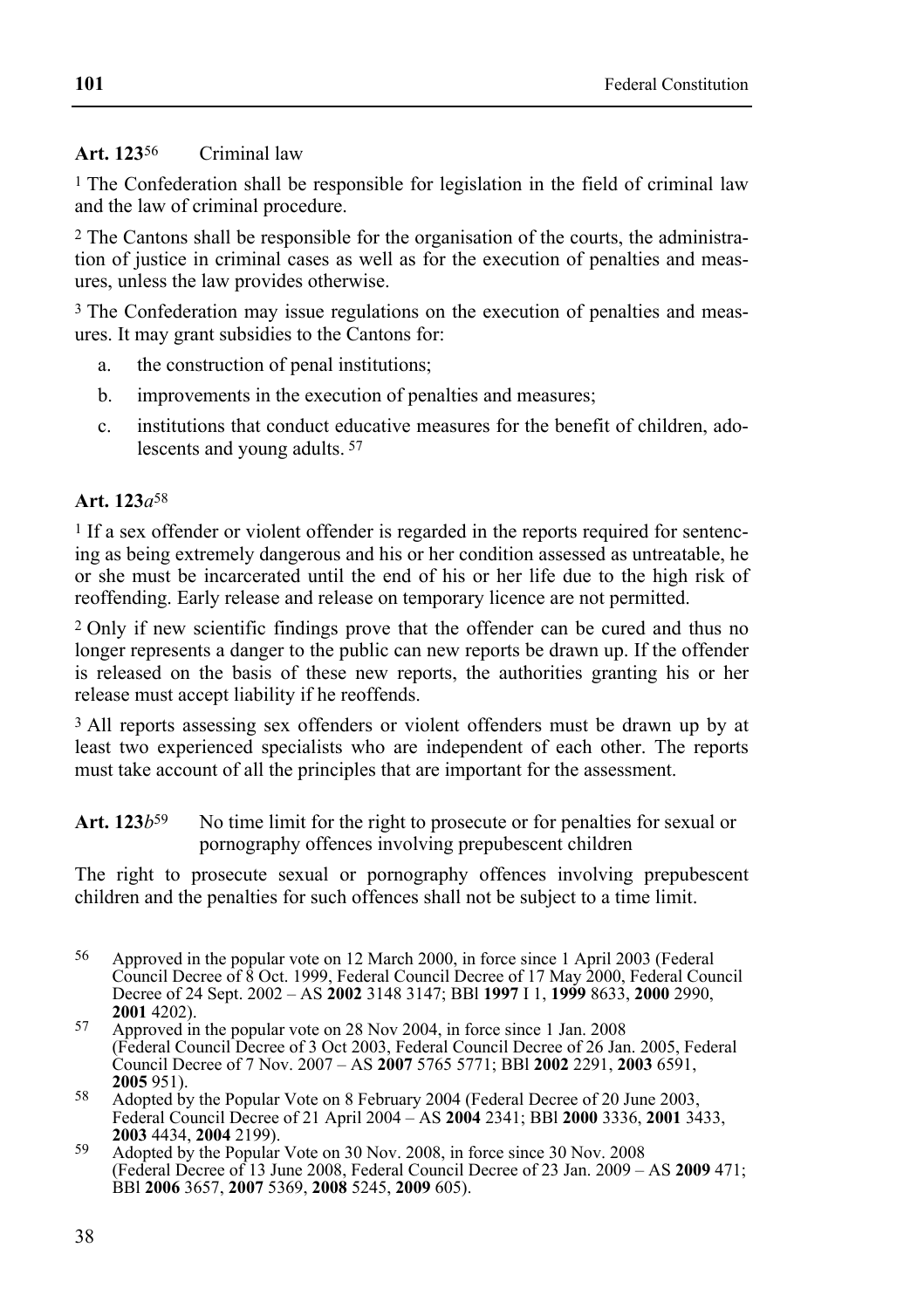#### **Art. 124** Victim support

The Confederation and the Cantons shall ensure that persons who have suffered harm to their physical, mental or sexual integrity as the result of a criminal act receive support and are adequately compensated if they experience financial difficulties as a result of that criminal act.

### **Art. 125** Weights and measures

The Confederation shall be responsible for legislation on weights and measures.

# **Chapter 3: Financial System**

#### Art. 126<sup>60</sup> Financial management

<sup>1</sup> The Confederation shall maintain its income and expenditure in balance over time.

2 The ceiling for total expenditure that is to be approved in the budget is based on the expected income after taking account of the economic situation.

3 Exceptional financial requirements may justify an appropriate increase in the ceiling in terms of paragraph 2. The Federal Assembly shall decide on any increase in accordance with Article 159 paragraph 3 letter c.

4 If the total expenditure in the federal accounts exceeds the ceiling in terms of paragraphs 2 or 3, compensation for this additional expenditure must be made in subsequent years.

5 The details shall be are regulated by law.

#### **Art. 127** Principles of taxation

1 The main structural features of any tax, in particular those liable to pay tax, the object of the tax and its assessment, shall be regulated by law.

2 Provided the nature of the tax permits it, the principles of universality and uniformity of taxation as well as the principle of taxation according to ability to pay shall be applied.

3 Intercantonal double taxation is prohibited. The Confederation shall take the measures required.

#### **Art. 128** Direct taxes\*

<sup>1</sup> The Confederation may levy a direct tax:

a. of a maximum of 11.5 per cent on the income of private individuals;

With transitional provision

<sup>60</sup> 60 Adopted by the Popular Vote on 2 Dec. 2001 (Federal Decree of 22 June 2001, Federal Council Decree of 4 Feb. 2002 – AS **2002** 241; BBl **2000** 4653, **2001** 2387 2878,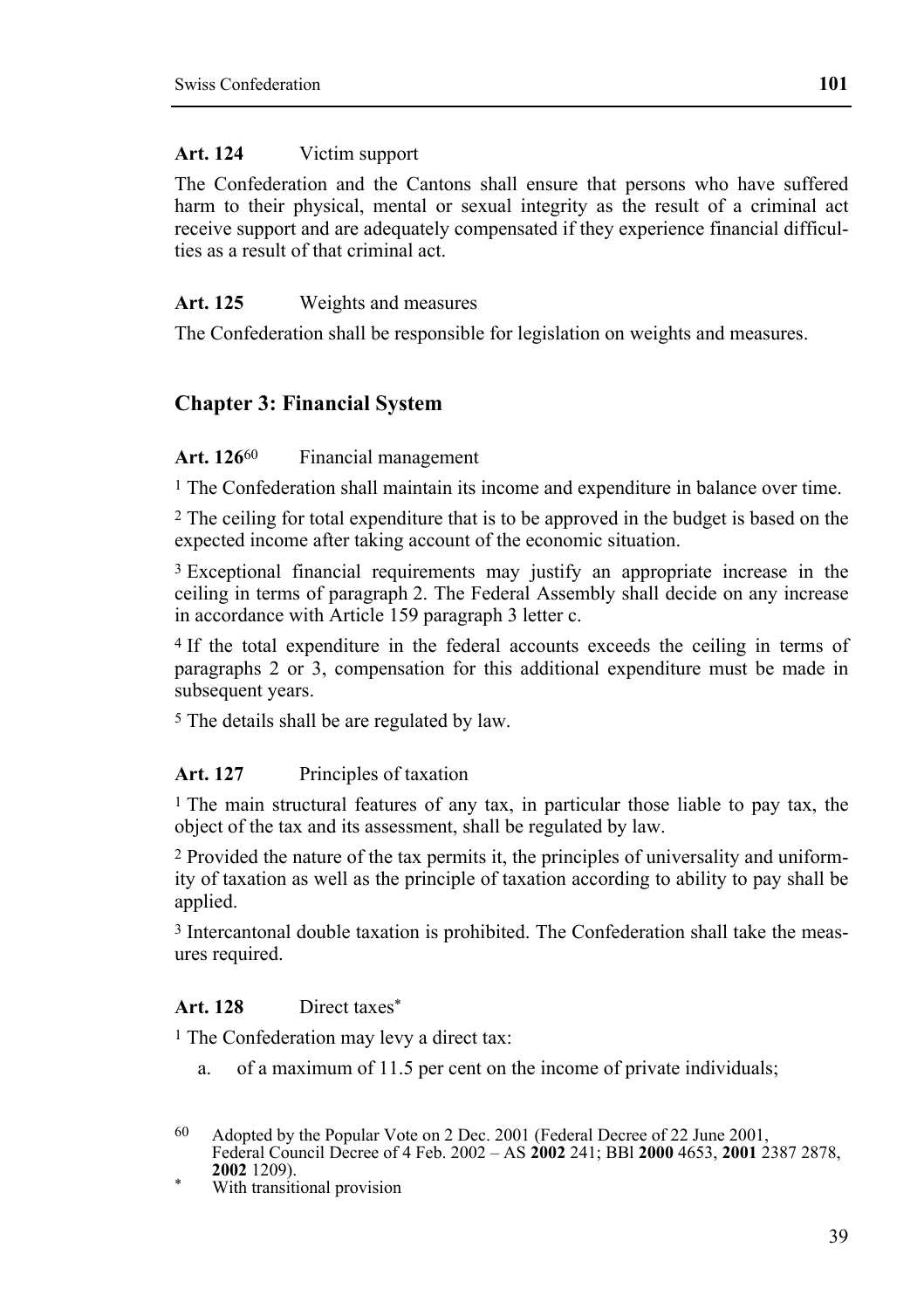b. 61 of a maximum of 8.5 per cent of the net profit of legal entities;

 $c. 62$ 

2 The Confederation, in fixing the taxation rates, shall take account of the burden of direct taxation imposed by the Cantons and communes.

3 In relation to the tax on the income of private individuals, regular revisions shall be made to compensate for the consequences of an increased tax burden due to inflation.

4 The tax shall be assessed and collected by the Cantons. A minimum of 17 per cent of the gross revenue from taxation shall be allocated to the Cantons. This share may be reduced to 15 per cent if the consequences of financial equalisation so require.<sup>63</sup>.

# **Art. 129** Tax harmonisation

1 The Confederation shall set out principles on the harmonisation of the direct taxes imposed by the Confederation, the Cantons and the communes; it shall take account of the efforts towards harmonisation made by the Cantons.

2 Harmonisation shall extend to tax liability, the object of the tax and the tax period, procedural law and the law relating to tax offences. Matters excluded from harmonisation shall include in particular tax scales, tax rates and tax allowances.

3 The Confederation may issue regulations to prevent unjustified tax benefits.

# **Art. 130**64 Value added tax\*

1 The Confederation may levy value added tax on the supply of goods, on services, including goods and services for personal use, and on imports, at a standard rate of a maximum of 6.5 per cent and at a reduced rate of at least 2.0 per cent.

2 The law may provide for the taxation of accommodation services at a rate between the reduced rate and the standard rate 65

- 61 61 Adopted by the popular vote on 28 Nov. 2004, in force since 1 Jan. 2007 (Federal Decree of 19 March 2004, Federal Council Decree of 26 Jan. 2005, Federal Council Decree of 2 Feb. 2006, – AS **2006** 1057 1058; BBl **2003** 1531, **2004** 1363,
- **<sup>2005</sup>** 951). 62 Repealed by the popular vote on 28 Nov. 2004, with effect from 1 Jan. 2007 (Federal Decree of 19 March 2004, Federal Council Decree of 26 Jan. 2005, Federal Council Decree of 2 Feb. 2006 – AS 2006 1057 1058; BBI 2003 1531, 2004 1363, 2005 951).
- cree of 2 Feb. 2006 AS **2006** 1057 1058; BBl **2003** 1531, **2004** 1363, **2005** 951). 63 Approved in the popular vote on 28 Nov 2004, in force since 1 Jan. 2008 (Federal Council Decree of 3 Oct 2003, Federal Council Decree of 26 Jan. 2005, Federal Council Decree of 7 Nov. 2007 – AS **2007** 5765 5771; BBl **2002** 2291, **2003** 6591,
- **<sup>2005</sup>**951). 64 Adopted by the popular vote on 28 Nov. 2004, in force since 1 Jan. 2007 (Federal Decree of 19 March 2004, Federal Council Decree of 26 Jan. 2005, Federal Council Decree of 2 Feb. 2006, – AS **2006** 1057 1058; BBl **2003** 1531, **2004** 1363,
- <sup>2005</sup> 851).<br>With transitional provision
- The legislature has made use of this power; see Art. 25 para. 4 of the Value Added Tax Act of 12 June 2009 (SR 641.20), under which the rate of value added tax amounts to 3.8% (special rate for accommodation services, valid until 31 Dec. 2013).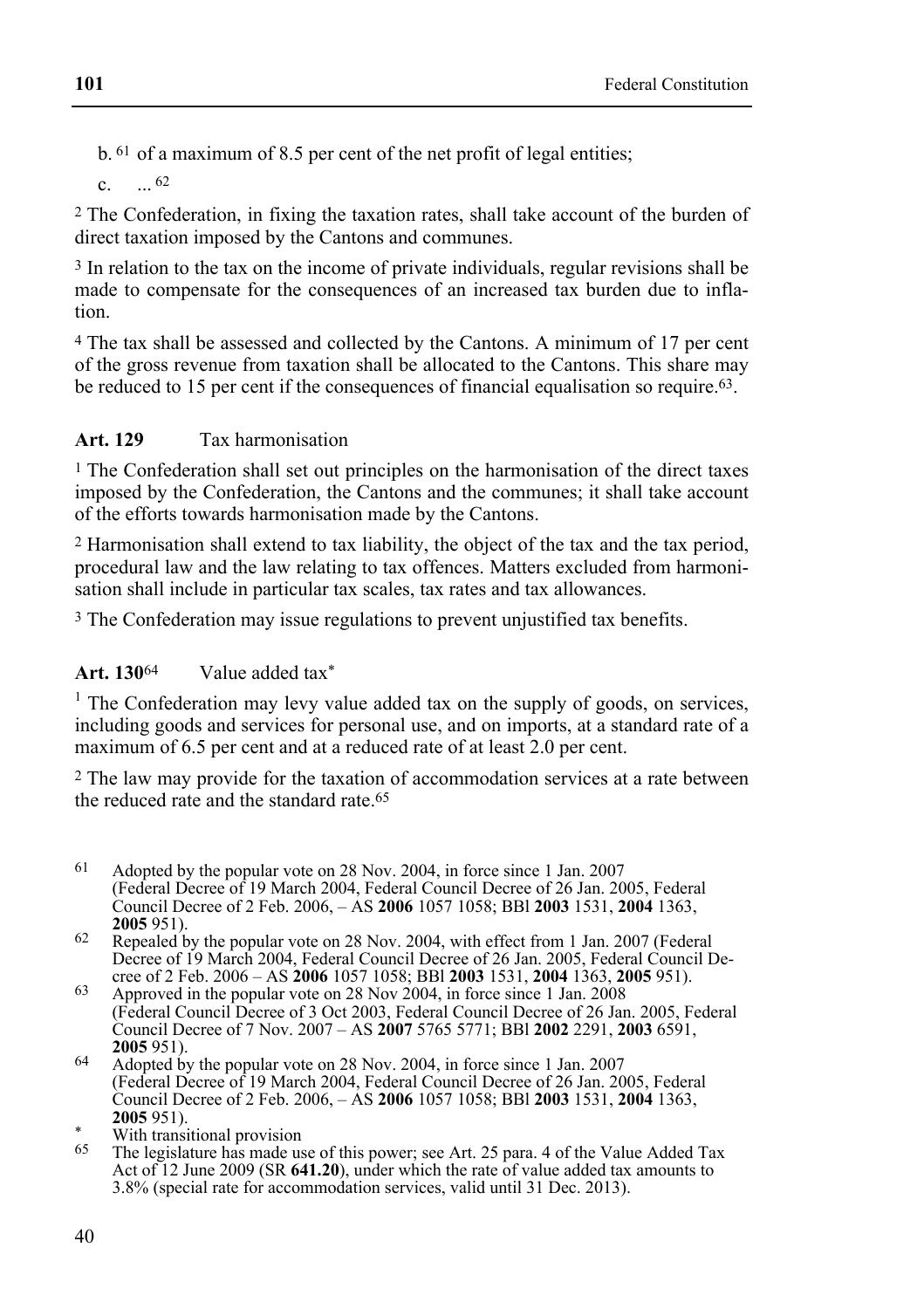3 If, due to demographic changes, the financing of the Old-Age, Survivors' and Invalidity Insurance is no longer guaranteed, the standard rate may be increased by federal act by a maximum of 1 percentage point and the reduced rate by a maximum of 0.3 of a percentage point.66

4 5 per cent of the non-earmarked revenues shall be used to reduce the health insurance premiums of persons on low incomes, unless an alternative method of assisting such persons is provided for by law.

#### Art. 131 Special consumption taxes<sup>\*</sup>

1 The Confederation may level special consumption taxes on:

- a. tobacco and tobacco products;
- b. distilled spirits;
- c. beer;
- d. automobiles and their parts;
- e. petroleum, other mineral oils, natural gas and products obtained by refining these resources, as well as on motor fuels.

2 It may levy a surcharge on the consumption tax on motor fuels.

3 The Cantons shall receive ten per cent of the net proceeds from the taxation of distilled spirits. These funds must be used to fight the causes and effects of substance addiction.

#### Art. 132 Stamp duty and withholding tax<sup>\*</sup>

1 The Confederation may levy a stamp duty on securities, on receipts for insurance premiums and on other commercial deeds; deeds relating to property and mortgage transactions are exempt from stamp duty.

2 The Confederation may levy a withholding tax on income from moveable capital assets, on lottery winnings and on insurance benefits. 10 per cent of the tax revenue shall be allocated to the Cantons. $67$ 

## **Art. 133** Customs duties

The Confederation shall be responsible for legislation on customs duties and other duties on the cross-border movement of goods.

<sup>66</sup> The legislature has made use of this power; see Art. 25 para. 1 and 2 of the Value Added Tax Act of 12 June 2009 (SR **641.20**) under which the rates of value added tax amounts to 8 % (standard rate) and 2.5% (reduced rate) until 31 Dec. 2017. With transitional provision

<sup>\*</sup> With transitional provision

<sup>67</sup> Approved in the popular vote on 28 Nov 2004, in force since 1 Jan. 2008 (Federal Council Decree of 3 Oct 2003, Federal Council Decree of 26 Jan. 2005, Federal Council Decree of 7 Nov. 2007 – AS **2007** 5765 5771; BBl **2002** 2291, **2003** 6591, **2005** 951).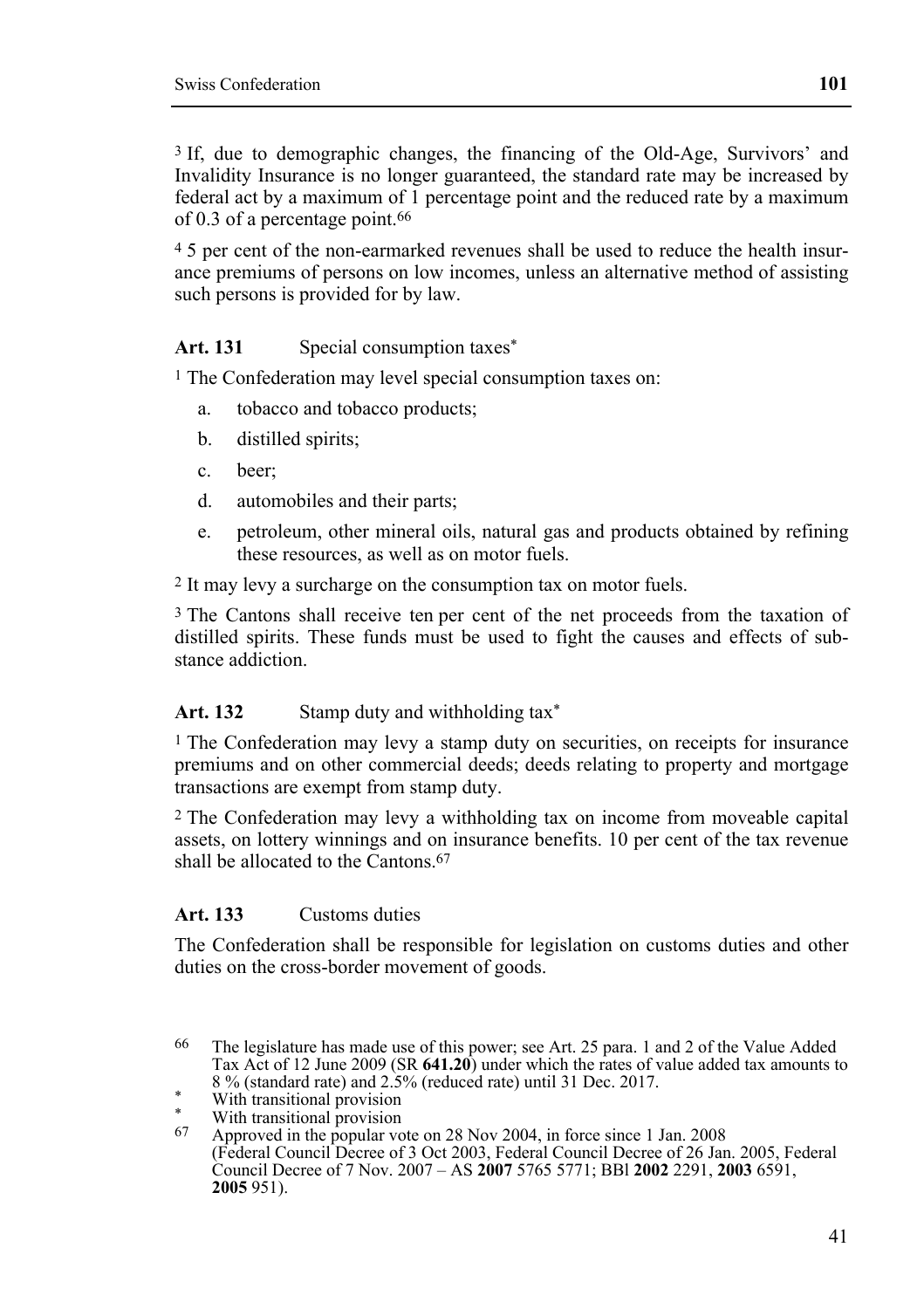# **Art. 134** Exclusion of cantonal and communal taxation

Anything that is declared by federal legislation to be subject to, or exempt from value added tax, special consumption taxes, stamp duty or withholding tax may not be made liable to similar taxes by the Cantons or communes.

### Art. 135<sup>68</sup> Equalisation of financial resources and burdens

1 The Confederation shall issue regulations on the equitable equalisation of financial resources and burdens between the Confederation and the Cantons as well as among the Cantons.

2 The equalisation of financial resources and burdens is intended in particular to:

- a. reduce the differences in financial capacity among the Cantons;
- b. guarantee the Cantons a minimum level of financial resources;
- c. compensate for excessive financial burdens on individual Cantons due to geo-topographical or socio-demographic factors;
- d. encourage intercantonal cooperation on burden equalisation;
- e. maintain the tax competitiveness of the Cantons by national and international comparison.

<sup>3</sup> The funds for the equalisation of financial resources shall be provided by those Cantons with a higher level of resources and by the Confederation. The payments made by those Cantons with a higher level of resources shall amount to a minimum of two thirds and a maximum of 80 per cent of the payments made by the Confederation.

# **Title 4: The People and the Cantons**

# **Chapter 1: General Provisions**

# **Art. 136** Political rights

1 All Swiss citizens over the age of eighteen, unless they lack legal capacity due to mental illness or mental incapacity, shall have political rights in federal matters. Such citizens shall all have the same political rights and duties.

2 They may participate in elections to the National Council and in federal popular votes, and launch or sign popular initiatives and requests for referendums in federal matters.

<sup>68</sup> 68 Approved in the popular vote on 28 Nov 2004, in force since 1 Jan. 2008 (Federal Council Decree of 3 Oct 2003, Federal Council Decree of 26 Jan. 2005, Federal Council Decree of 7 Nov. 2007 – AS **2007** 5765 5771; BBl **2002** 2291, **2003** 6591, **2005** 951).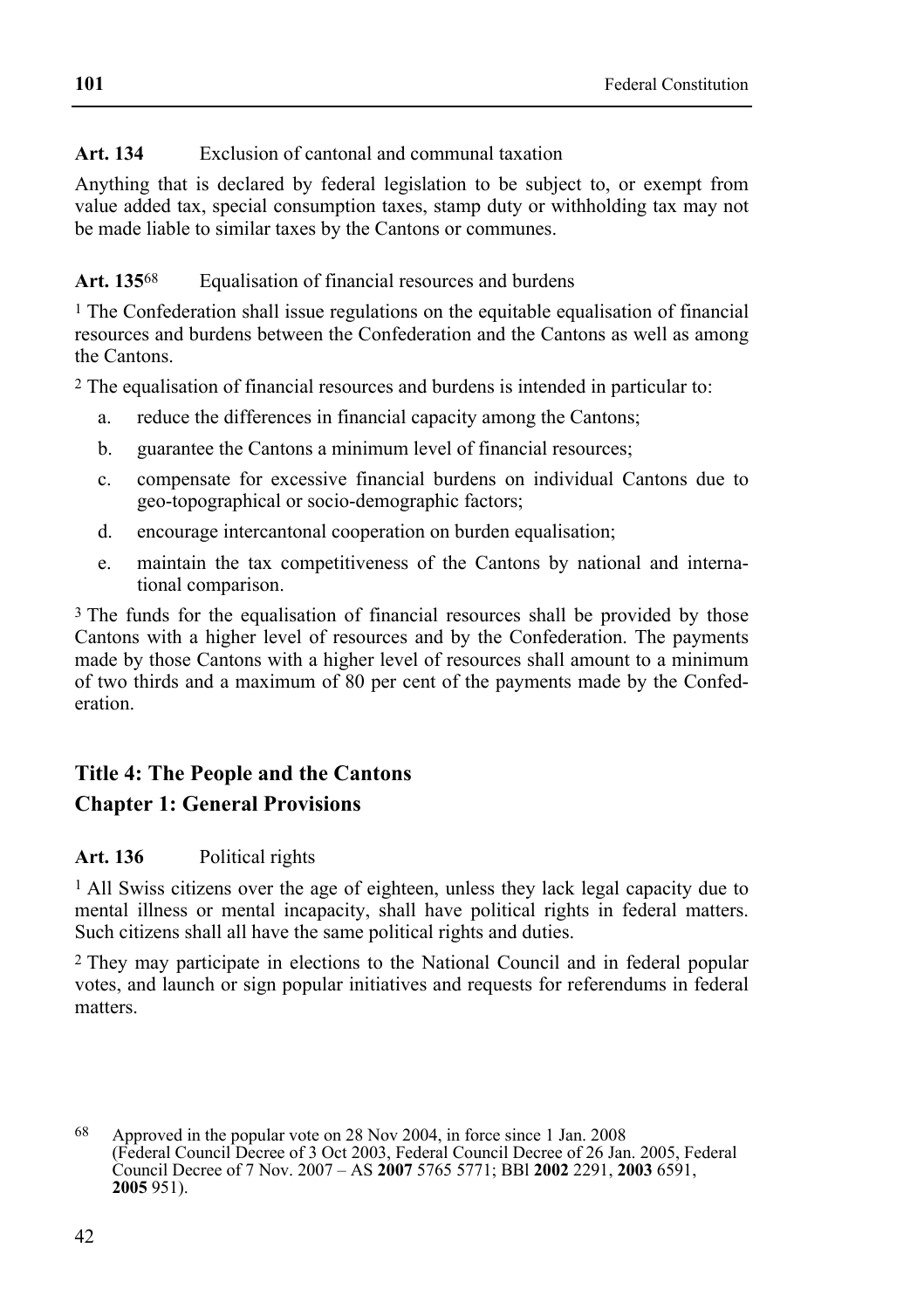#### **Art. 137** Political parties

The political parties shall contribute to forming the opinion and will of the People.

#### **Chapter 2: Initiative and Referendum**

Art. 138 Popular initiative requesting the complete revision of the Federal Constitution

1 Any 100,000 persons eligible to vote may within 18 months of the official publication of their initiative propose a complete revision of the Federal Constitution.69

2 This proposal must be submitted to a vote of the People.

**Art. 139**70 Popular initiative requesting a partial revision of the Federal Constitution in specific terms

1 Any 100,000 persons eligible to vote may within 18 months of the official publication of their initiative request a partial revision of the Federal Constitution.

2 A popular initiative for the partial revision of the Federal Constitution may take the form of a general proposal or of a specific draft of the provisions proposed.

 $3$  If the initiative fails to comply with the requirements of consistency of form, and of subject matter, or if it infringes mandatory provisions of international law, the Federal Assembly shall declare it to be invalid in whole or in part.

4 If the Federal Assembly is in agreement with an initiative in the form of a general proposal, it shall draft the partial revision on the basis of the initiative and submit it to the vote of the People and the Cantons. If the Federal Assembly rejects the initiative, it shall submit it to a vote of the People; the People shall decide whether the initiative should be adopted. If they vote in favour, the Federal Assembly shall draft the corresponding bill.

5 An initiative in the form of a specific draft shall be submitted to the vote of the People and the Cantons. The Federal Assembly shall recommend whether the initiative should be adopted or rejected. It may submit a counter-proposal to the initiative.

69 Adopted by the Popular Vote on 9 Feb. 2003, in force since 1 Aug. 2003 (Federal Decree of 4 Oct. 2002, Federal Council Decree of 25 March 2003, Federal Decree of 19 June

<sup>2003 –</sup>AS **2003** 1949 1953; BBl **2001** 4803 6080, **2002** 6485, **2003** 3111 3954 3960). 70 Adopted by the Popular Vote on 27 Sept. 2009, in force since 27 Sept. 2009 (Federal Decree of 19 Dec. 2008, Federal Council Decree of 1 Dec. 2009 – AS **2009** 6409; BBl **2008** 2891 2907, **2009** 13 8719).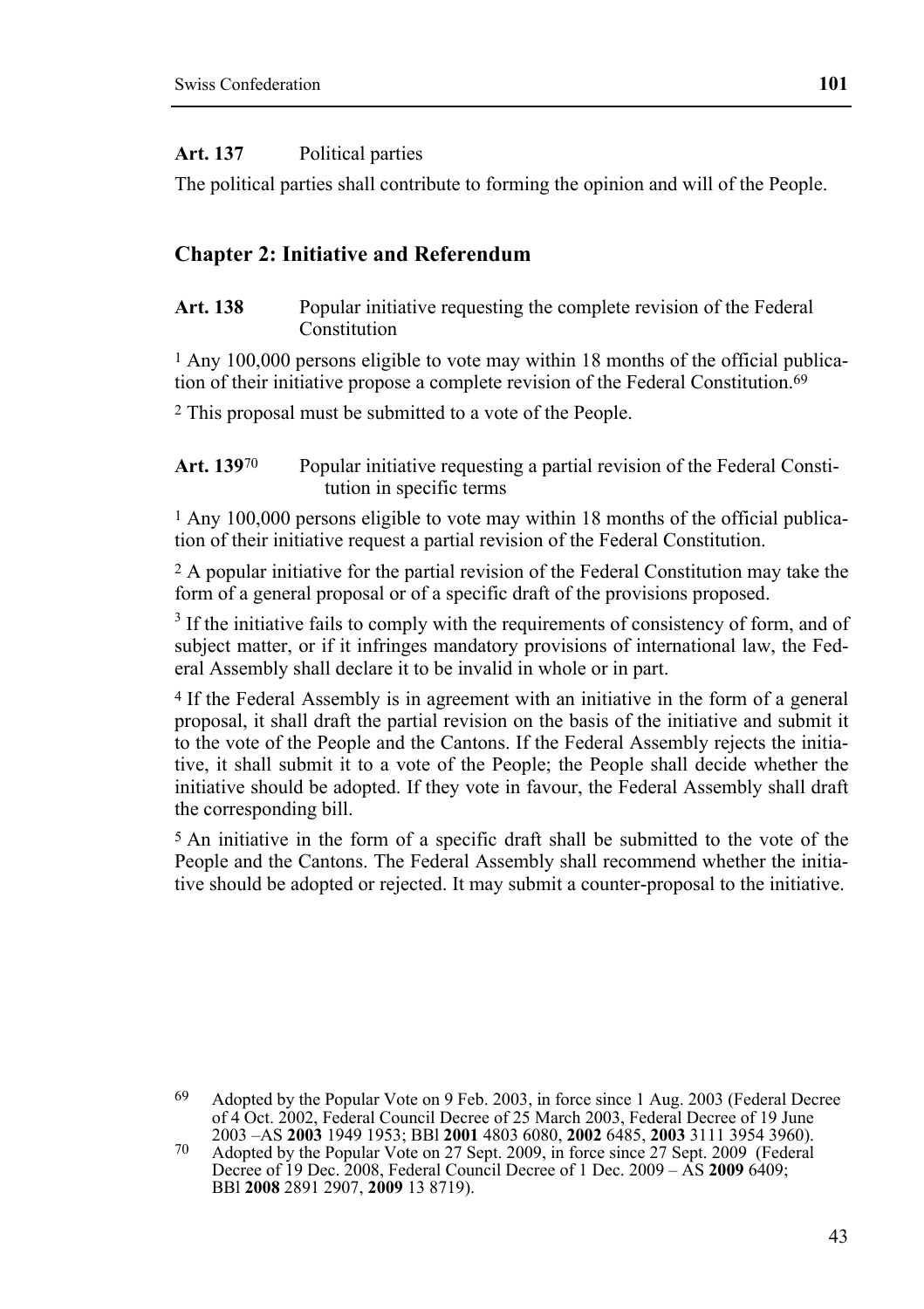# **Art. 139***a* 71

Art. 139*b* <sup>72</sup> Procedure applicable to an initiative and counter-proposal

<sup>1</sup> The People shall vote on the initiative and the counter-proposal at the same time.<sup>73</sup>

2 The People may vote in favour of both proposals. In response to the third question, they may indicate the proposal that they prefer if both are accepted.

<sup>3</sup> If in response to the third question one proposal to amend the Constitution receives more votes from the People and the other more votes from the Cantons, the proposal that comes into force is that which achieves the higher sum if the percentage of votes of the People and the percentage of votes of the Cantons in the third question are added together.

# **Art. 140** Mandatory referendum

1 The following must be put to the vote of the People and the Cantons:

- a. amendments to the Federal Constitution;
- b. accession to organisations for collective security or to supranational communities;
- c. emergency federal acts that are not based on a provision of the Constitution and whose term of validity exceeds one year; such federal acts must be put to the vote within one year of being passed by the Federal Assembly.

2 The following shall be submitted to a vote of the People:

a. popular initiatives for a complete revision of the Federal Constitution;

abis. …74

- 71 Adopted by the Popular Vote on 9 Feb. 2003 (Federal Decree of 4 Oct. 2002, Federal Council Decree of 25 March 2003 – AS **2003** 1949; BBl **2001** 4803 6080, **2002** 6485, **2003** 3111). Repealed in the Popular Vote on 27 Sept. 2009, with effect from 27 Sept. 2009 (Federal Decree of 19 Dec. 2008, Federal Council Decree of 1 Dec. 2009 – AS **2009** 6409; BBl **2008** 2891 2907, **2009** 13 8719). This article in its version in the Fed-
- eral Decree of 4 Oct. 2002 never came into force.<br>
72 Adopted by the Popular Vote on 9 Feb. 2003, para. 2 und 3 in force since 1 Aug. 2003 (Federal Decree of 4 Oct. 2002, Federal Council Decree of 25 March 2003, Federal Decree of 19 June 2003 – AS **2003** 1949 1953; BBl **2001** 4803 6080, **2002** 6485, **2003** 3111 3954 3960). Para. 1 in its version in the Federal Decree of 4 Oct. 2002 never came into
- force.<br> *T*3 Adopted by the Popular Vote on 27 Sept. 2009, in force since 27 Sept. 2009 (Federal Decree of 19 Dec. 2008, Federal Council Decree of 1 Dec. 2009 – AS **2009** 6409;
- BBl **2008** 2891 2907, **2009** 13 8719). 74 Adopted by the Popular Vote on 9 Feb. 2003 (Federal Decree of 4 Oct. 2002, Federal Council Decree of 25 March 2003 – AS **2003** 1949; BBl **2001** 4803 6080, **2002** 6485, **2003** 3111). Repealed in the Popular Vote on 27 Sept. 2009, with effect from 27 Sept. 2009 (Federal Decree of 19 Dec. 2008, Federal Council Decree of 1 Dec. 2009 – AS **2009** 6409; BBl **2008** 2891 2907, **2009** 13 8719). This let. in its version of Federal Decree of 4 Oct. 2002 never came into force.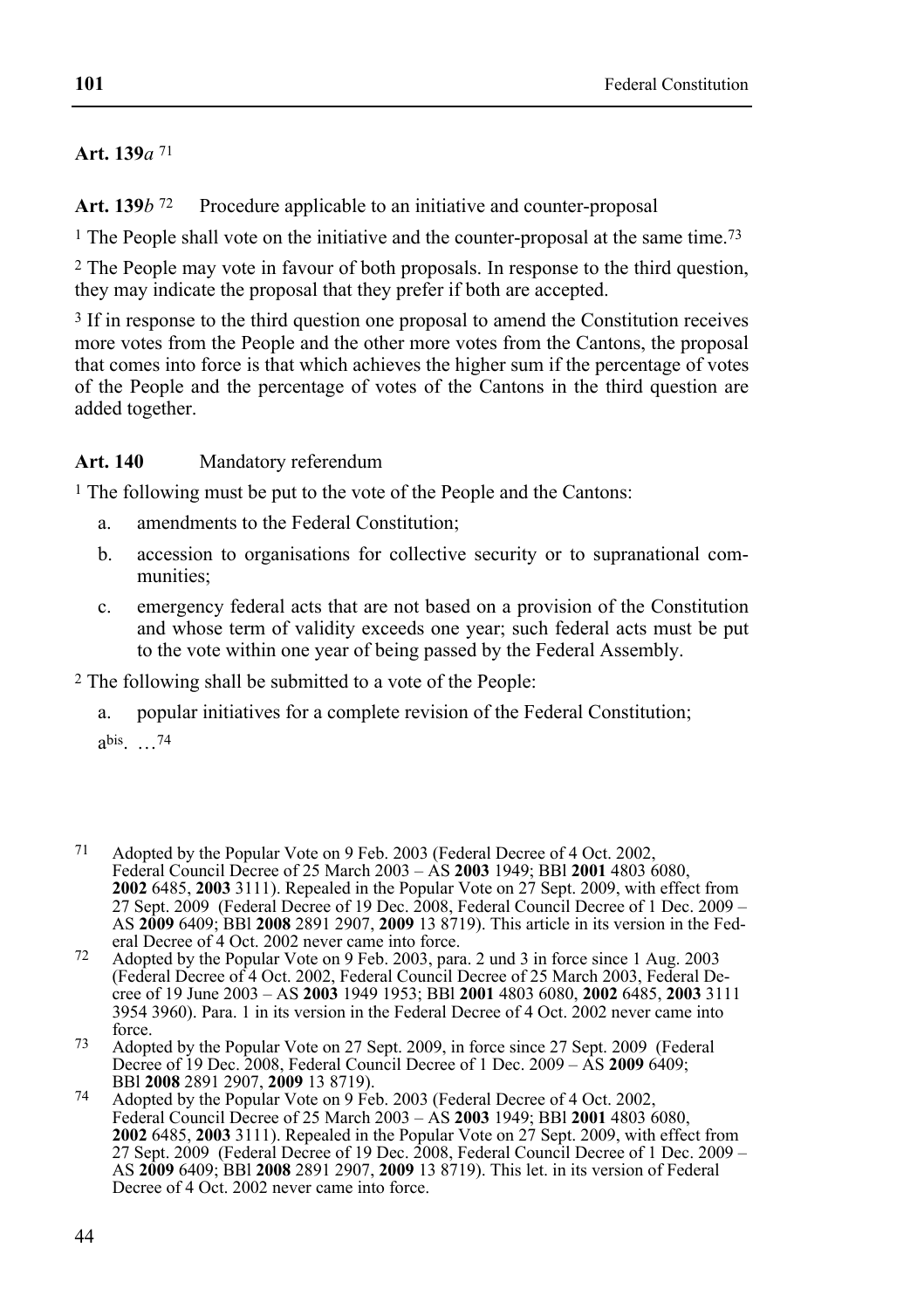- b.75 popular initiatives for a partial revision of the Federal Constitution in the form of a general proposal that have been rejected by the Federal Assembly;
- c. the question of whether a complete revision of the Federal Constitution should be carried out, in the event that there is disagreement between the two Councils.

#### **Art. 141** Optional referendum

 $1$  If within 100 days of the official publication of the enactment any 50,000 persons eligible to vote or any eight Cantons request it, the following shall be submitted to a vote of the People:76

- a. federal acts;
- b. emergency federal acts whose term of validity exceeds one year;
- c. federal decrees, provided the Constitution or an act so requires;
- d. international treaties that:
	- 1. are of unlimited duration and may not be terminated;
	- 2. provide for accession to an international organisation;
	- 3.77 contain important legislative provisions or whose implementation requires the enactment of federal legislation.

2 ... 78

#### Art. 141*a*<sup>79</sup> Implementation of international treaties

<sup>1</sup> If the decision on ratification of an international treaty is subject to a mandatory referendum, the Federal Assembly may incorporate in the decision on ratification the amendments to the Constitution that provide for the implementation of the treaty.

2 If the decision on ratification of an international treaty is subject to an optional referendum, the Federal Assembly may incorporate in the decision on ratification the amendments to the law that provide for the implementation of the treaty.

<sup>75</sup> Adopted by the Popular Vote on 27 Sept. 2009, in force since 27 Sept. 2009 (Federal Decree of 19 Dec. 2008, Federal Council Decree of 1 Dec. 2009 – AS **2009** 6409;

<sup>&</sup>lt;sup>76</sup> Adopted by the Popular Vote on 9 Feb. 2003, in force since 1 Aug. 2003 (Federal Decree For 4 Oct. 2002, Federal Council Decree of 25 March 2003, Federal Decree of 19 June<br>2003 – AS 2003 1949 1953; BBI 2001 4803 6080, 2002 6485, 2003 3111 3954 3960).

<sup>2003 –</sup> AS 2003 1949 1953; BBI 2001 4803 6080, 2002 6485, 2003 3111 3954 3960).<br>Adopted by the Popular Vote on 9 Feb. 2003, in force since 1 Aug. 2003 (Federal Decree of 4 Oct. 2002, Federal Council Decree of 25 March 2003,

<sup>2003 –</sup>AS **2003** 1949 1953; BBl **2001** 4803 6080, **2002** 6485, **2003** 3111 3954 3960). 78 Repealed by the popular vote on 9 Feb. 2003, with effect from 1 Aug. 2003 (Federal Decree of 4 Oct. 2002, Federal Council Decree of 25. March 2003, Federal Decree of 19 June 2003 – AS **2003** 1949 1953; BBl **2001** 4803 6080, **2002** 6485, **2003** 3111 3954 3960).<br><sup>79</sup> Adopted by the Popular Vote on 9 Feb. 2003, in force since 1 Aug. 2003 (Federal Decree

of 4 Oct. 2002, Federal Council Decree of 25 March 2003, Federal Decree of 19 June 2003 –AS **2003** 1949 1953; BBl **2001** 4803 6080, **2002** 6485, **2003** 3111 3954 3960).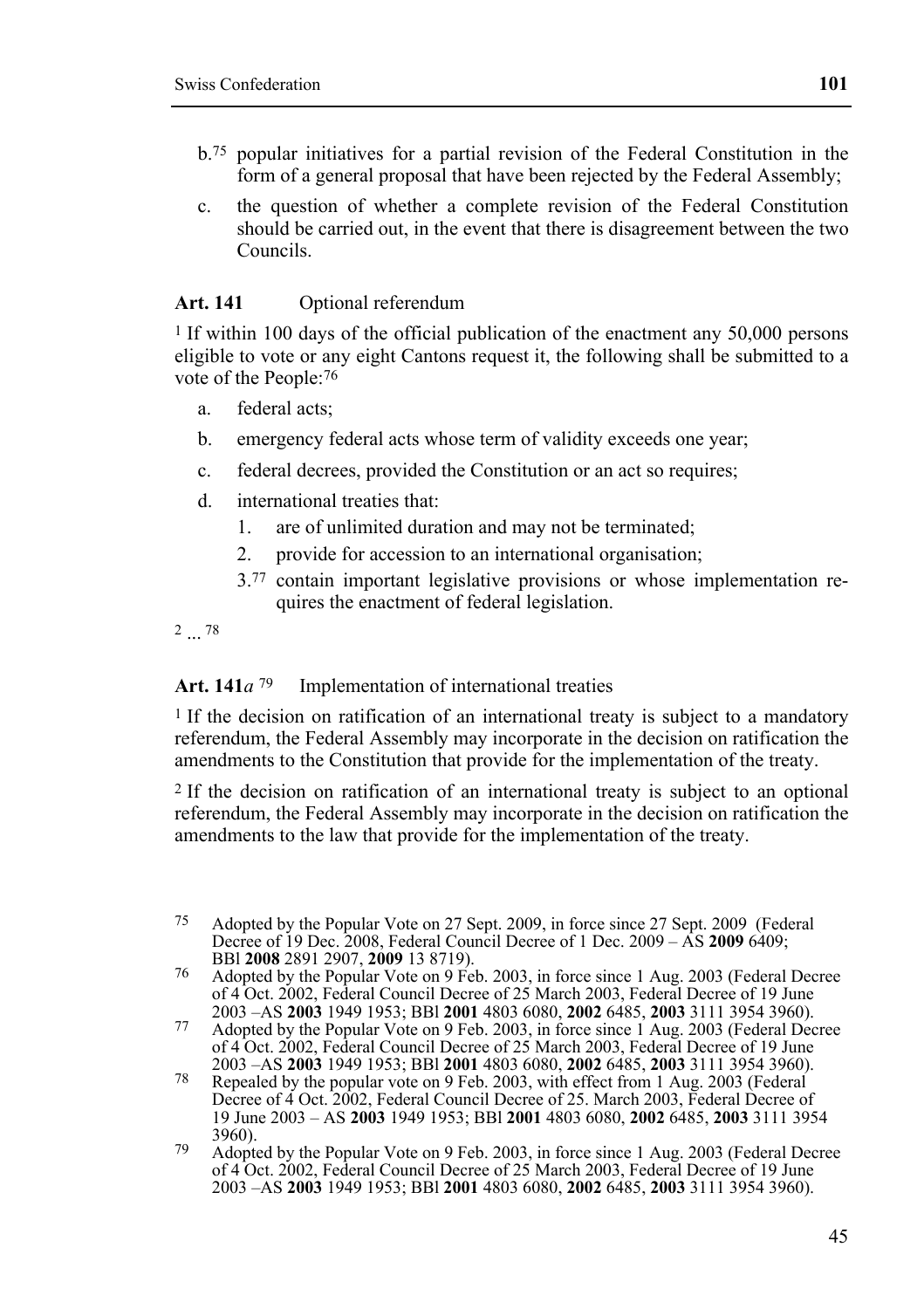## Art. 142 Required majorities

1 Proposals that are submitted to the vote of the People are accepted if a majority of those who vote approve them.

2 Proposals that are submitted to the vote of the People and Cantons are accepted if a majority of those who vote and a majority of the Cantons approve them.

3 The result of a popular vote in a Canton shall determine the vote of the Canton.

4 The Cantons of Obwalden, Nidwalden, Basel-Stadt, Basel-Landschaft, Appenzell Ausserrhoden and Appenzell Innerrhoden shall each have half a cantonal vote.

# **Title 5: Federal Authorities**

# **Chapter 1: General Provisions**

### **Art. 143** Eligibility for election

Any person eligible to vote may be elected to the National Council, the Federal Council or the Federal Supreme Court.

### **Art. 144** Incompatibility

1 No member of the National Council, of the Council of States, of the Federal Council or judge of the Federal Supreme Court may at the same time be a member of any other of these bodies.

2 No member of the Federal Council or full-time judges of the Federal Supreme Court may hold any other federal or cantonal office or undertake any other gainful economic activity.

3 The law may provide for further forms of incompatibility.

# **Art. 145** Term of office

The members of the National Council and of the Federal Council as well as the Federal Chancellor shall be elected for a term of office of four years. Judges of the Federal Supreme Court shall have a term of office of six years.

#### **Art. 146** State liability

The Confederation shall be liable for damage or loss unlawfully caused by its organs in the exercise of official activities.

# **Art. 147** Consultation procedure

The Cantons, the political parties and interested groups shall be invited to express their views when preparing important legislation or other projects of substantial impact as well as in relation to significant international treaties.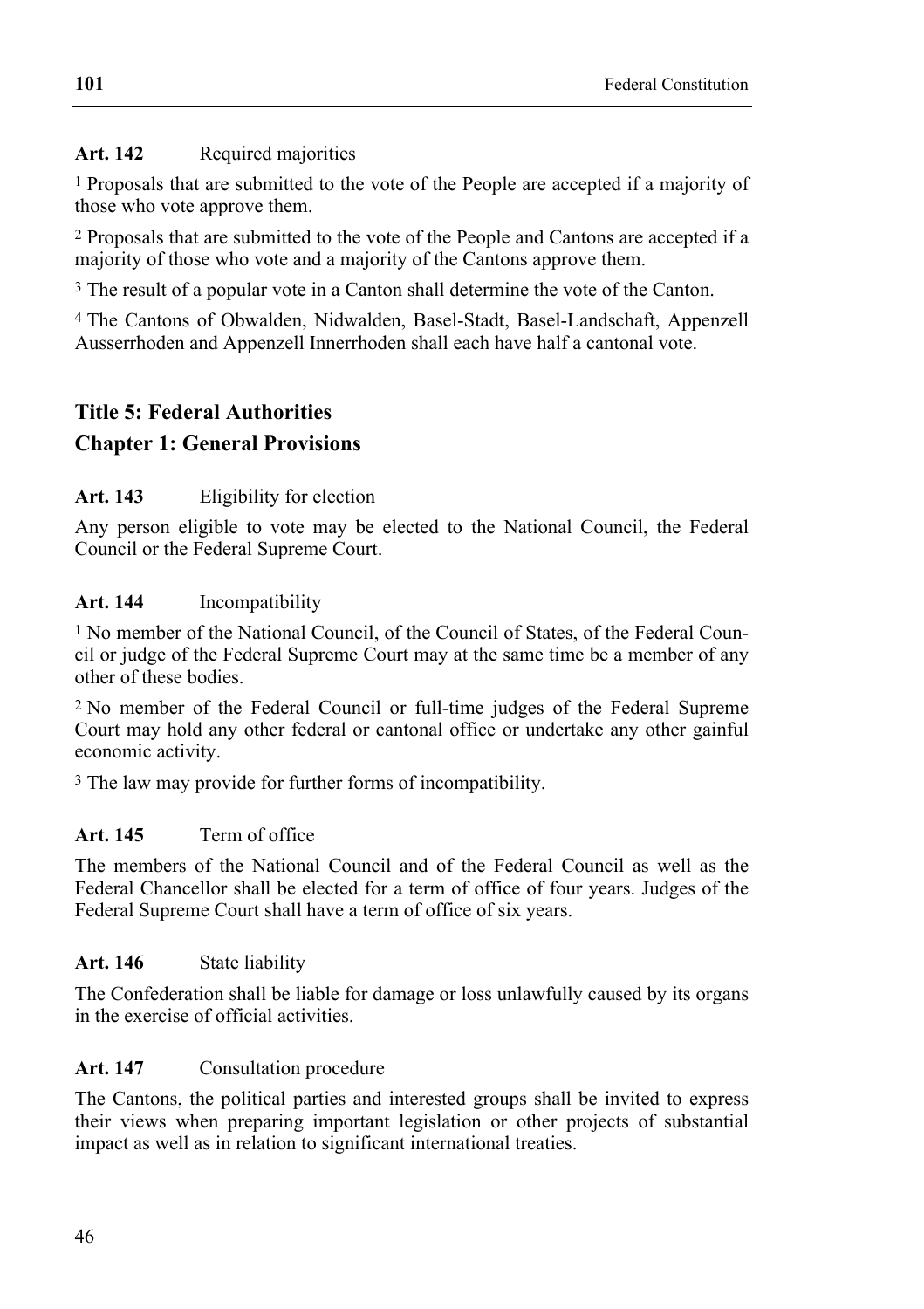# **Chapter 2: Federal Assembly Section 1: Organisation**

## **Art. 148** Status

<sup>1</sup> Subject to the rights of the People and the Cantons, the Federal Assembly shall be the supreme authority of the Confederation.

2 The Federal Assembly shall comprise two chambers, the National Council and the Council of States; both chambers shall be of equal standing.

# Art. 149 Composition and election of the National Council

1 The National Council shall be composed of 200 representatives of the People.

2 The representatives shall be elected directly by the People according to a system of proportional representation. A general election shall be held every four years.

3 Each Canton shall constitute an electoral constituency.

4 The seats shall be allocated to the Cantons according to their relative populations. Each Canton shall have at least one seat.

### Art. 150 Composition and election of the Council of States

1 The Council of States shall be composed of 46 representatives of the Cantons.

2 The Cantons of Obwalden, Nidwalden, Basel-Stadt, Basel-Landschaft, Appenzell Ausserrhoden and Appenzell Innerrhoden shall each elect one representative; the other Cantons shall each elect two representatives.

<sup>3</sup> The Cantons shall determine the rules for the election of their representatives to the Council of States.

# **Art. 151** Sessions

1 The Councils shall convene in session regularly. The convening of sessions shall be governed by law.

2 The Federal Council or one quarter of the members of either Council may request that the Councils be convened for an extraordinary session.

# **Art. 152** Presidency

Each Council shall elect a President from its members for a term of one year, together with a first Vice-President and a second Vice-President. Re-election for the following year shall not be permitted.

#### **Art. 153** Parliamentary committees

1 Each Council shall form committees from its members.

2 The law may provide for joint committees.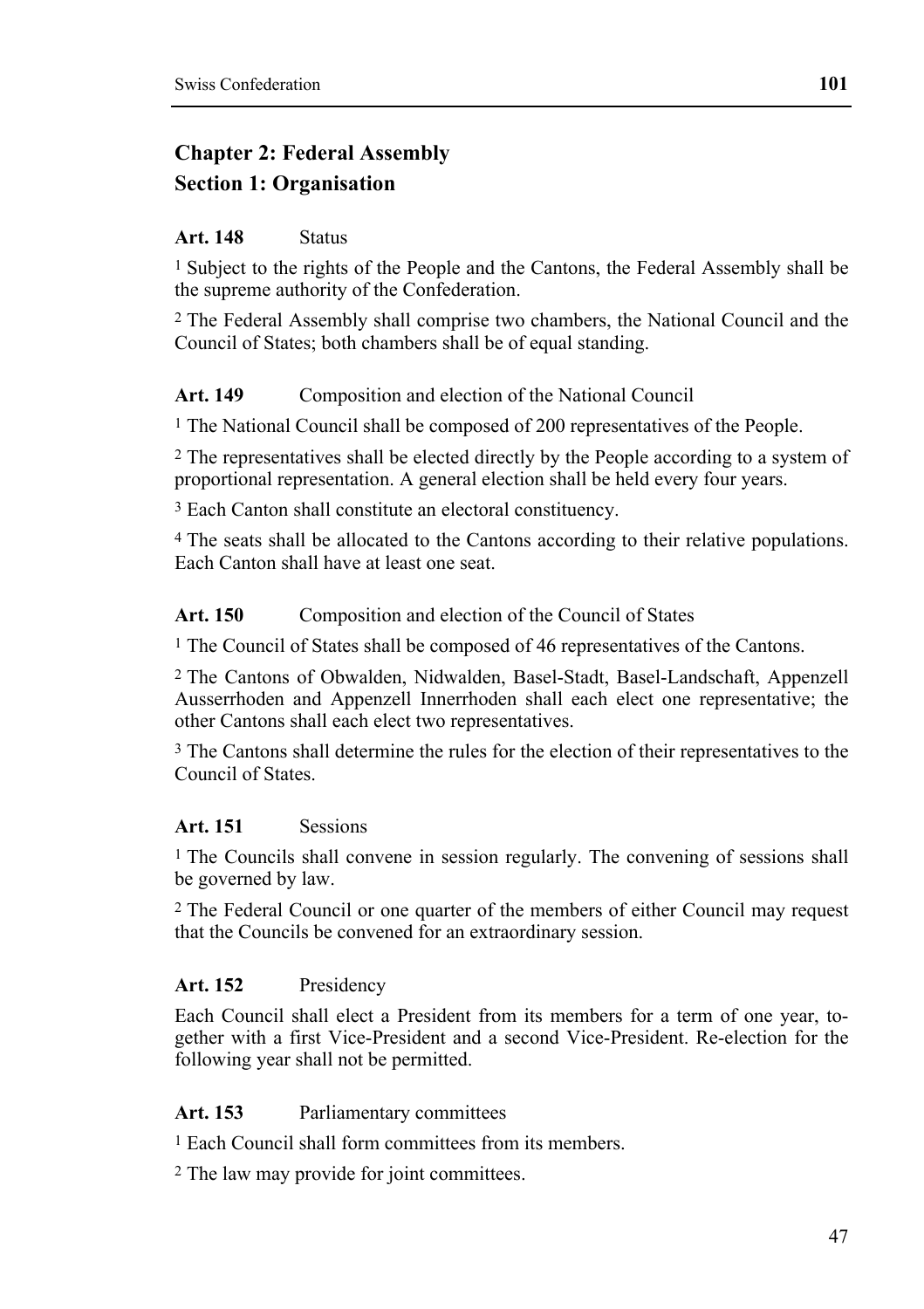3 The law may delegate specific powers, which may not be legislative in their nature, to committees.

4 In order to fulfil their duties, the committees shall have the right to information and to inspect documents and the power to conduct investigations. The extent of such rights and powers shall be governed by the law.

### **Art. 154** Factions

The members the Federal Assembly may form factions.

### **Art. 155** Parliamentary Services

The Federal Assembly shall have parliamentary services at its disposal. It may call on the services of offices of the Federal Administration. The details shall be regulated by law.

# **Section 2: Procedure**

### Art. 156 Separate proceedings

1 The proceedings of the National Council and Council of States shall take place separately.

2 Decisions of the Federal Assembly shall require the agreement of both Chambers.

3 Provision shall be made by the law to ensure that in the event of disagreement between the Councils decisions are made on:

- a. the validity or partial invalidity of a popular initiative;
- b.80 the implementation of a popular initiative in the form of a general proposal that has been adopted by the People;
- c.81 the implementation of a Federal Decree initiating a total revision of the Federal Constitution that has been approved by the People;
- d. the budget or any amendment to it.82

 $80$ 80 Adopted by the Popular Vote on 27 Sept. 2009, in force since 27 Sept. 2009 (Federal Pecree of 19 Dec. 2008, Federal Council Decree of 1 Dec. 2009 – AS **2009** 6409;<br>BBI **2008** 2891 2907, **2009** 13 8719).

BBl **2008** 2891 2907, **2009** 13 8719). 81 Adopted by the Popular Vote on 27 Sept. 2009, in force since 27 Sept. 2009 (Federal Decree of 19 Dec. 2008, Federal Council Decree of 1 Dec. 2009 – AS **2009** 6409;

BBl **2008** 2891 2907, **2009** 13 8719). 82 Adopted by the Popular Vote on 9 Feb. 2003, lets. a and d in force since 1 Aug. 2003 (Federal Decree of 4 Oct. 2002, Federal Council Decree of 25 March 2003, Federal Decree of 19 June 2003 – AS **2003** 1949 1953; BBl **2001** 4803 6080, **2002** 6485, **2003** 3111 3954 3960). Letters b and c come into force at a later date.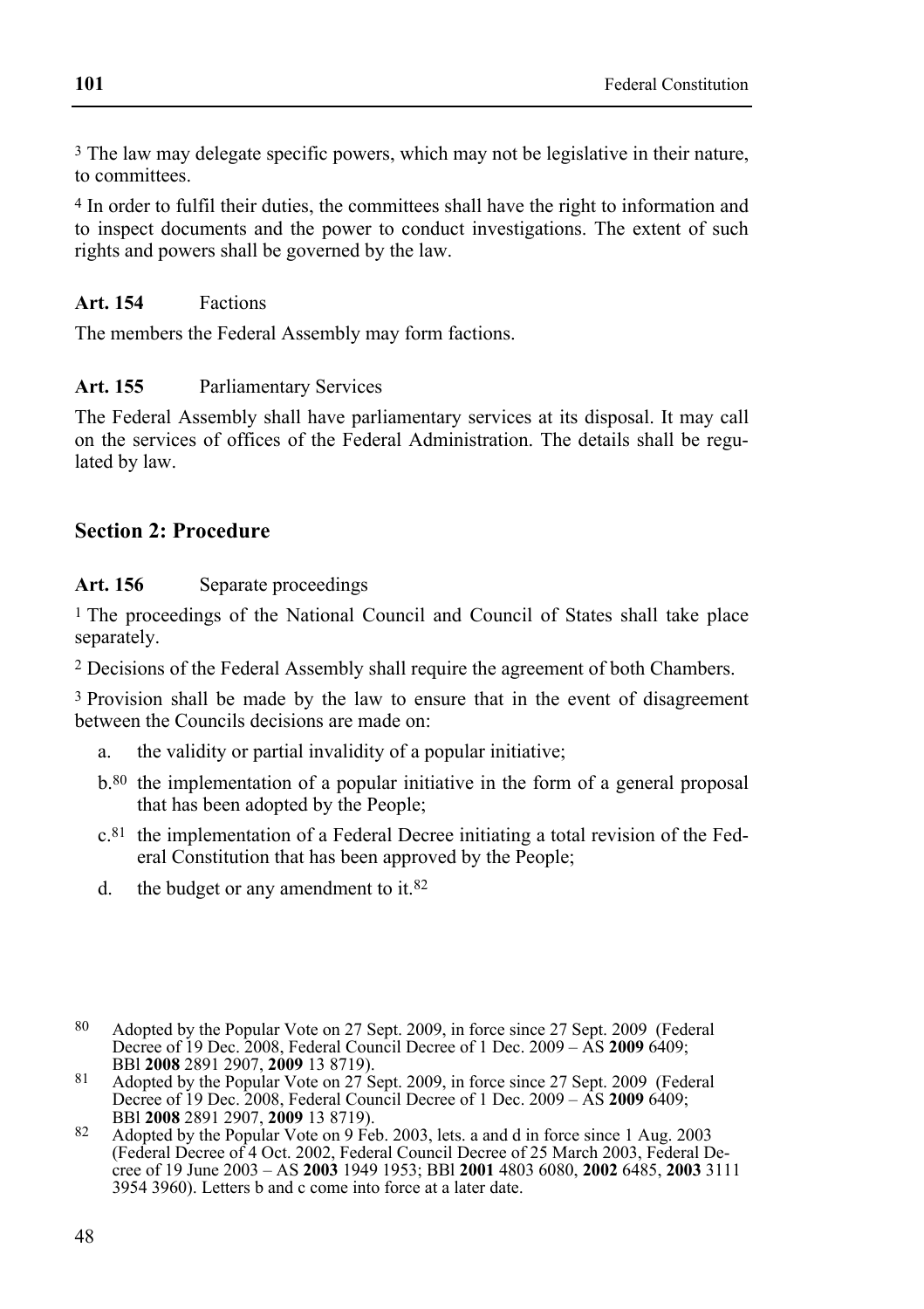#### **Art. 157** Joint proceedings

1 The National Council and Council of States shall hold joint proceedings as the United Federal Assembly under the presidency of the President of the National Council in order to:

- a. conduct elections;
- b. decide on conflicts of jurisdiction between the highest federal authorities;
- c. decide on applications for pardons.

2 The United Federal Assembly shall also convene for special events and to hear declarations made by the Federal Council.

#### **Art. 158** Public meetings

Meetings of the Councils shall be held in public. The law may provide for exceptions.

#### Art. 159 **Quorum and required majority**

1 The Councils are quorate if a majority of their members is present.

2 Decisions shall be taken in both Chambers and in the United Federal Assembly by the majority of those who vote.

3 However, the consent of an absolute majority of the members of each of the two Councils shall be required for:

- a. a declaration that a federal act is urgent;
- b. provisions on subsidies, guarantee credits or spending ceilings that involve new non-recurrent expenditure of more than 20 million francs or new recurrent expenditure of more than 2 million francs;
- c.83 an increase in overall expenditure in the case of extraordinary financial requirements in terms of Article 126 paragraph 3.

4 The Federal Assembly may, by ordinance, adjust subsidies made in terms of paragraph 3 letter b in line with inflation.84

#### Art. 160 Right to submit initiatives and motions

1 Any Council member, faction, parliamentary committee or Canton shall have the right to submit an initiative to the Federal Assembly.

2 Council members and the Federal Council shall have the right to submit motions on business that is under discussion.

<sup>83</sup> Adopted by the Popular Vote on 2 Dec. 2001 (Federal Decree of 22 June 2001, Federal Council Decree of 4 Feb. 2002 – AS **2002** 241; BBl **2000** 4653, **2001** 2387 2878, **<sup>2002</sup>** 1209). 84 Adopted by the Popular Vote on 2 Dec. 2001 (Federal Decree of 22 June 2001,

Federal Council Decree of 4 Feb. 2002 – AS **2002** 241; BBl **2000** 4653, **2001** 2387 2878, **2002** 1209).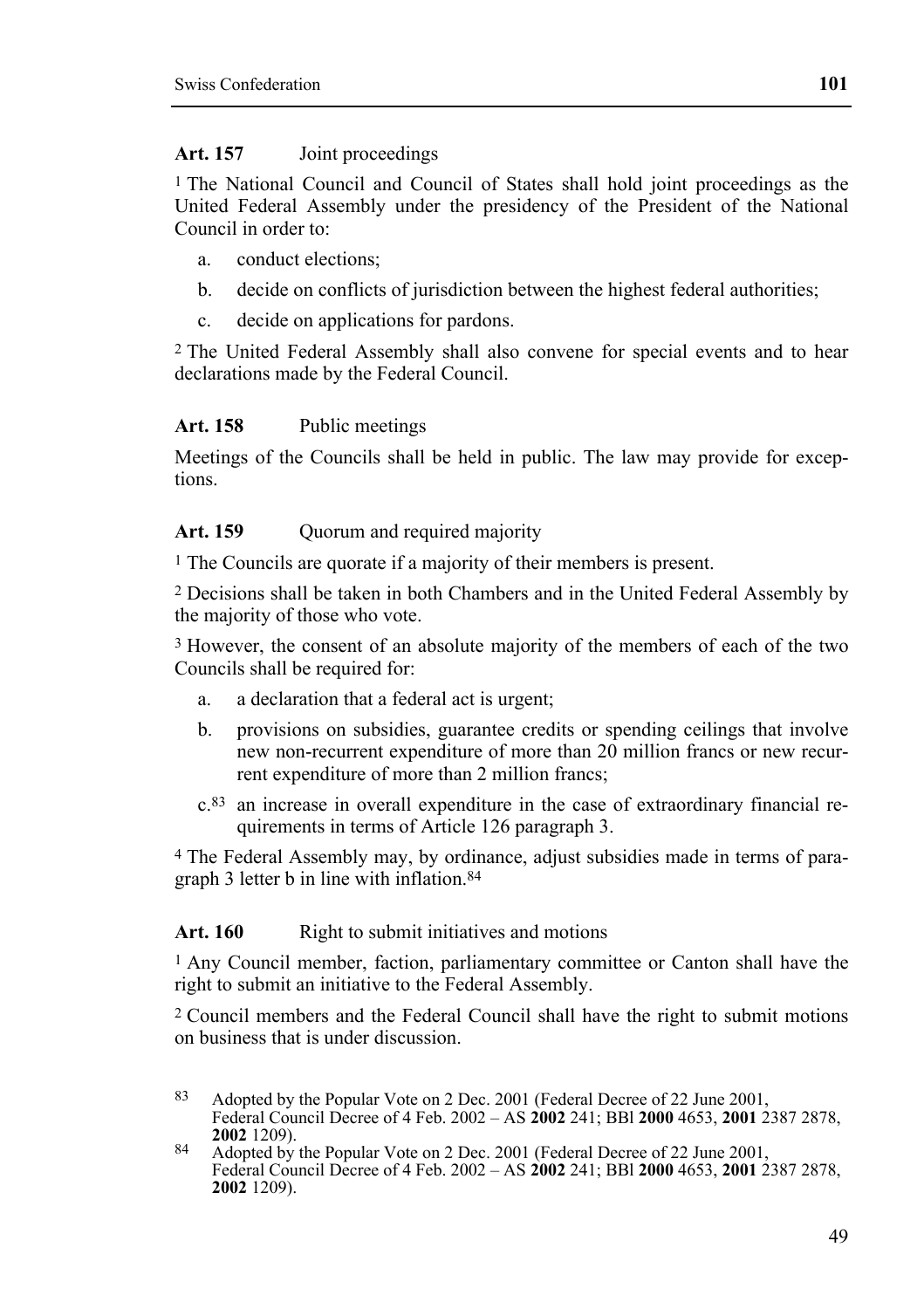# Art. 161 Prohibition of voting instructions

1 No member of the Federal Assembly may vote on the instructions of another person.

2 Members must disclose their links to interest groups.

## **Art. 162** Immunity

1 The members of the Federal Assembly and the Federal Council as well as the Federal Chancellor may not be held liable for statements that they make in the Assembly or in its organs.

2 The law may provide for further forms of immunity and extend its scope to include other persons.

# **Section 3: Powers**

### Art. 163 Form of Federal Assembly enactments

1 The Federal Assembly shall enact provisions that establish binding legal rules in the form of federal acts or ordinances.

2 Other enactments shall be promulgated in the form of a federal decree; a federal decree that is not subject to a referendum shall be known as a "simple federal decree".

# **Art. 164** Legislation

1 All significant provisions that establish binding legal rule must be enacted in the form of a federal act. These include in particular fundamental provisions on:

- a. the exercise of political rights;
- b. the restriction of constitutional rights;
- c. the rights and obligations of persons;
- d. those liable to pay tax as well as the subject matter and assessment of taxes and duties;
- e. the duties and services of the Confederation;
- f. the obligations of the Cantons in relation to the implementation and enforcement of federal law;
- g. the organisation and procedure of the federal authorities.

2 Legislative powers may be delegated by federal act unless this is prohibited by the Federal Constitution.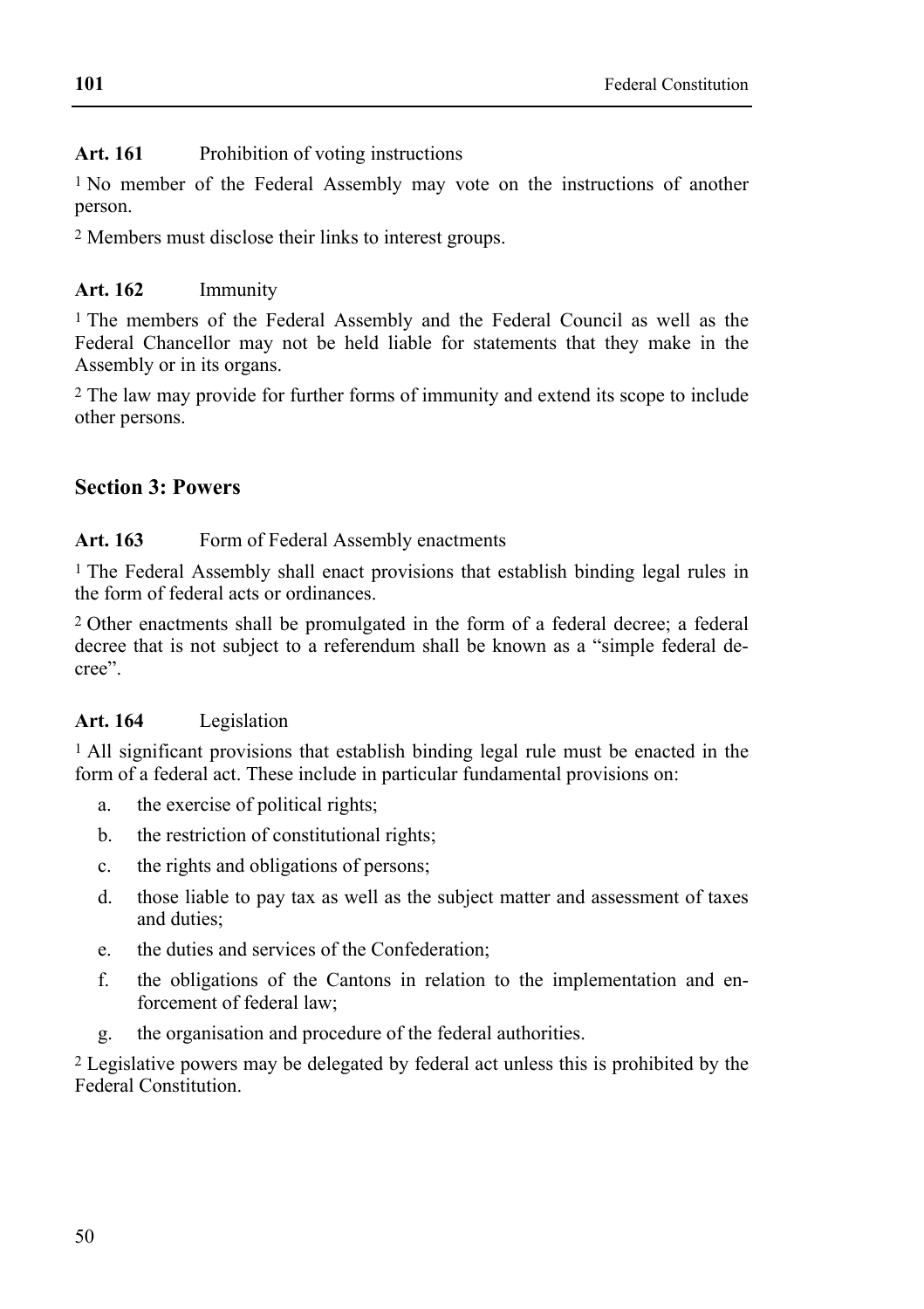#### **Art. 165** Emergency legislation

1 Federal acts whose coming into force cannot be delayed (emergency federal acts) may be declared urgent by an absolute majority of the members of each of the two Councils and be brought into force immediately. Such acts must be of limited duration.

2 If a referendum is requested on an emergency federal act, the act must be repealed one year after being passed by the Federal Assembly if it has not in the meantime been approved by the People.

<sup>3</sup> An emergency federal act that does not have the Constitution as its basis must be repealed one year after being passed by the Federal Assembly if it has not in the meantime been approved by the People and the Cantons. Any such act must be of limited duration.

4 An emergency federal act that is not approved in a popular vote may not be renewed.

#### Art. 166 Foreign relations and international treaties

1 The Federal Assembly shall participate in shaping foreign policy and supervise the maintenance of foreign relations.

2 It shall approve international treaties, with the exception of those that are concluded by the Federal Council under a statutory provision or an international treaty.

#### **Art. 167** Finance

The Federal Assembly shall determine the expenditure of the Confederation, adopt the budget and approve the federal accounts.

#### **Art. 168** Appointments

1 The Federal Assembly shall elect the members of the Federal Council, the Federal Chancellor, the judges of the Federal Supreme Court and, in times of war, the Commander-in-Chief of the armed forces ("the General").

2 The law may authorise the Federal Assembly to make or confirm other appointments.

#### Art. 169 Supervisory control

1 The Federal Assembly shall supervise the Federal Council and the Federal Administration, the federal courts and other bodies entrusted with the tasks of the Confederation.

2 Official secrecy does not apply in dealings with the special delegations of supervisory committees that are established under the law.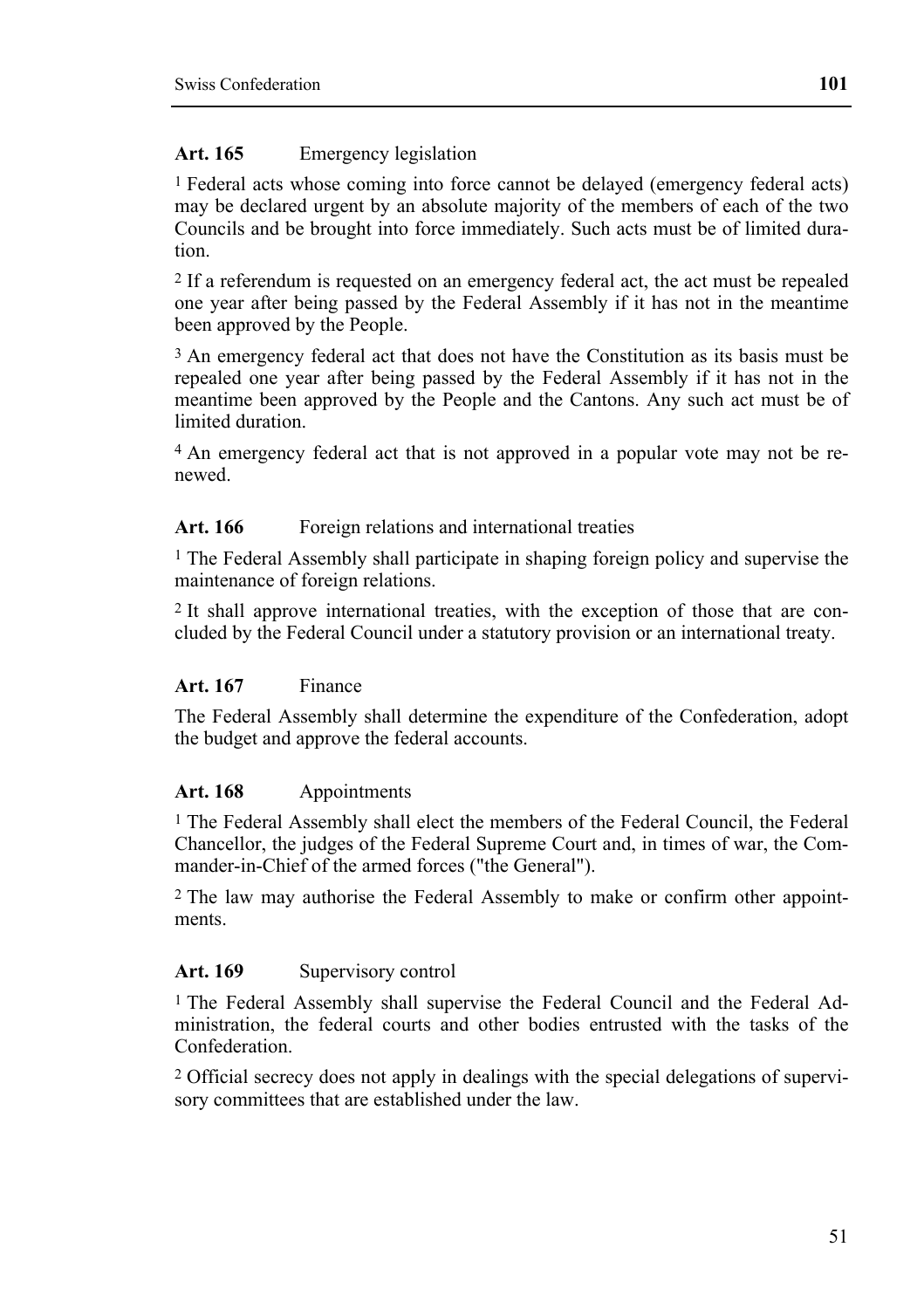## **Art. 170** Evaluation of effectiveness

The Federal Assembly shall ensure that federal measures are evaluated with regard to their effectiveness.

# **Art. 171** Tasks of the Federal Council

The Federal Assembly may assign functions to the Federal Council. The details shall be regulated by law, and in particular the means by which the Federal Assembly may intervene in matters that fall within the remit of the Federal Council.

### Art. 172 Relations between the Confederation and the Cantons

1 The Federal Assembly shall ensure the maintenance of good relations between the Confederation and the Cantons.

2 It shall guarantee the cantonal constitutions.

<sup>3</sup> It shall decide whether to approve intercantonal agreements and treaties between Cantons and foreign countries where the Federal Council or a Canton raises an objection to any such treaty.

### Art. 173 Further duties and powers

1 The Federal Assembly has the following additional duties and powers:

- a. taking measures to safeguard external security and the independence and neutrality of Switzerland.
- b. taking measures to safeguard internal security.
- c. if extraordinary circumstances require, issuing ordinances or simple federal decrees in order to fulfil its duties under letters (a) and (b).
- d. regulating active service and mobilising the armed forces or sections thereof for this purpose.
- e. taking measures to enforce federal law.
- f. ruling on the validity of popular initiatives that meet the formal requirements.
- g. participating in the general planning of state activities.
- h. deciding on individual acts where a federal act expressly so provides.
- i. deciding on conflicts of jurisdiction between the highest federal authorities.
- k. issuing pardons and deciding on amnesties.

2 The Federal Assembly shall also deal with matters that fall within the remit of the Confederation and are not the responsibility of any other authority.

3 Other duties and powers may be delegated by law to the Federal Assembly.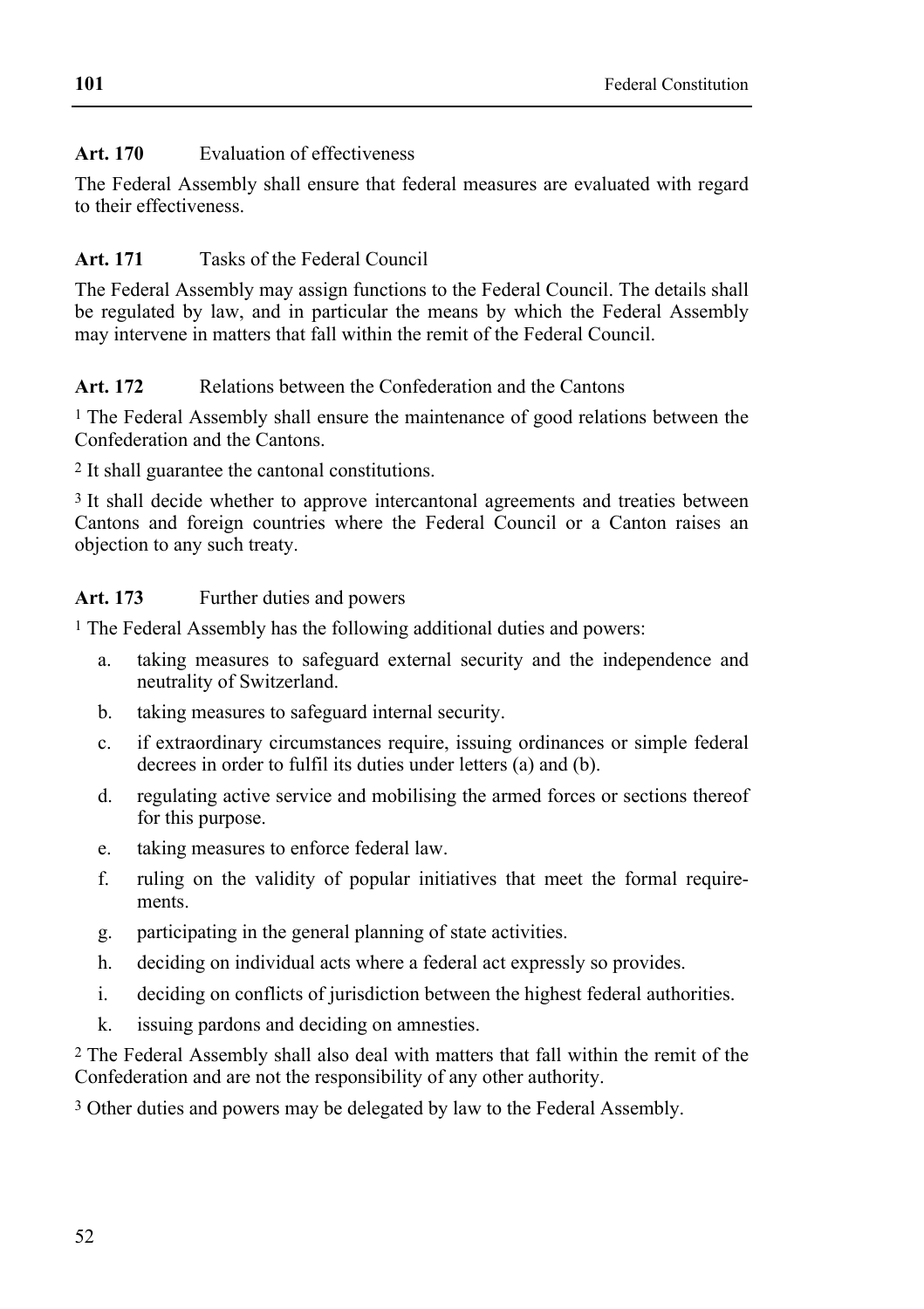# **Chapter 3: Federal Council and Federal Administration Section 1: Organisation and Procedure**

#### **Art. 174** Federal Council

The Federal Council shall be the supreme governing and executive authority of the Confederation.

#### Art. 175 Composition and election

1 The Federal Council shall have seven members.

2 The members of the Federal Council shall be elected by the Federal Assembly following each general election to the National Council.

3 They shall be elected for a term of office of four years from all the Swiss citizens who are eligible for election to the National Council.<sup>85</sup>

4 In electing the Federal Council, care must be taken to ensure that the various geographical and language regions of the country are appropriately represented.86

#### **Art. 176** Presidency

1 The President of the Confederation shall chair the Federal Council.

2 The President and the Vice-President of the Federal Council shall be elected by the Federal Assembly from the members of the Federal Council for a term of office of one year.

3 Re-election for the following year is not permitted. The President may not be elected Vice-President for the following year.

Art. 177 Principle of collegiality and allocation to departments

<sup>1</sup> The Federal Council shall reach its decisions as a collegial body.

2 For the purposes of preparation and implementation, the business of the Federal Council shall be allocated to its individual members according to department.

3 Business may be delegated to and directly dealt with by departments or their subordinate administrative units; in such cases, the right to legal recourse shall be guaranteed.

<sup>85</sup> Adopted by the Popular Vote on 7 Feb. 1999 (Federal Decree of 9 Oct. 1998, Federal Council Decree of 2 March 1999 – AS **1999** 1239; BBl **1993** IV 554,

**<sup>1994</sup>** III 1370, **1998** 4800, **1999** 2475 8768). **86 Adopted by the Popular Vote on 7 Feb. 1999 (Federal Decree of 9 Oct. 1998,** Federal Council Decree of 2 March 1999 – AS **1999** 1239; BBl **1993** IV 554, **1994** III 1370, **1998** 4800, **1999** 2475 8768).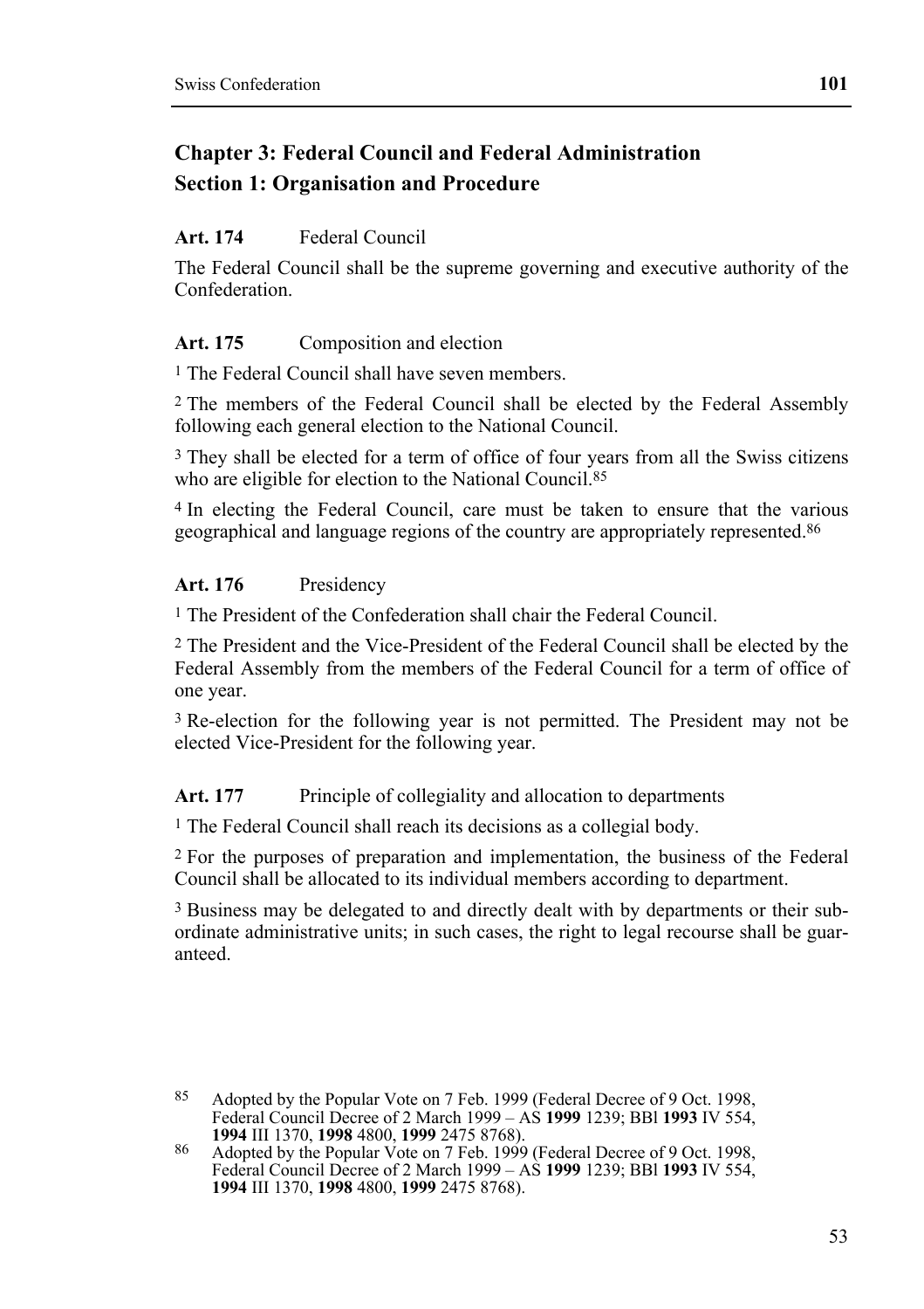# **Art. 178** Federal Administration

1 The Federal Council shall be in charge of the Federal Administration. It shall ensure that it is organised appropriately and that it fulfils its duties effectively.

2 The Federal Administration shall be organised into Departments; each Department shall be headed by a member of the Federal Council.

<sup>3</sup> Administrative tasks may by law be delegated to public or private organisations, entities or persons that do not form part of the Federal Administration.

# Art. 179 **Federal Chancellery**

The Federal Chancellery shall be the general administrative office of the Federal Council. It shall be headed by a Federal Chancellor.

# **Section 2: Powers**

### Art. 180 Government policy

<sup>1</sup> The Federal Council shall decide on the objectives of federal government policy and the means by which they should be achieved. It shall plan and coordinate state activities.

2 It shall inform the general public fully and in good time about its activities, unless overriding public or private interests prevent this.

# Art. 181 Right to initiate legislation

The Federal Council shall submit drafts of Federal Assembly legislation to the Federal Assembly.

#### **Art. 182** Lawmaking and implementation of legislation

1 The Federal Council shall enact legislative provisions in the form of ordinances, provided it has the authority to do so under the Constitution or the law.

2 It shall ensure the implementation of legislation, the resolutions of the Federal Assembly and the judgments of federal judicial authorities.

#### **Art. 183** Finances

1 The Federal Council shall draw up the financial plan and the draft budget and prepare the federal accounts.

2 It shall ensure orderly financial management.

# **Art. 184** Foreign relations

1 The Federal Council shall be responsible for foreign relations, subject to the right of participation of the Federal Assembly; it shall represent Switzerland abroad.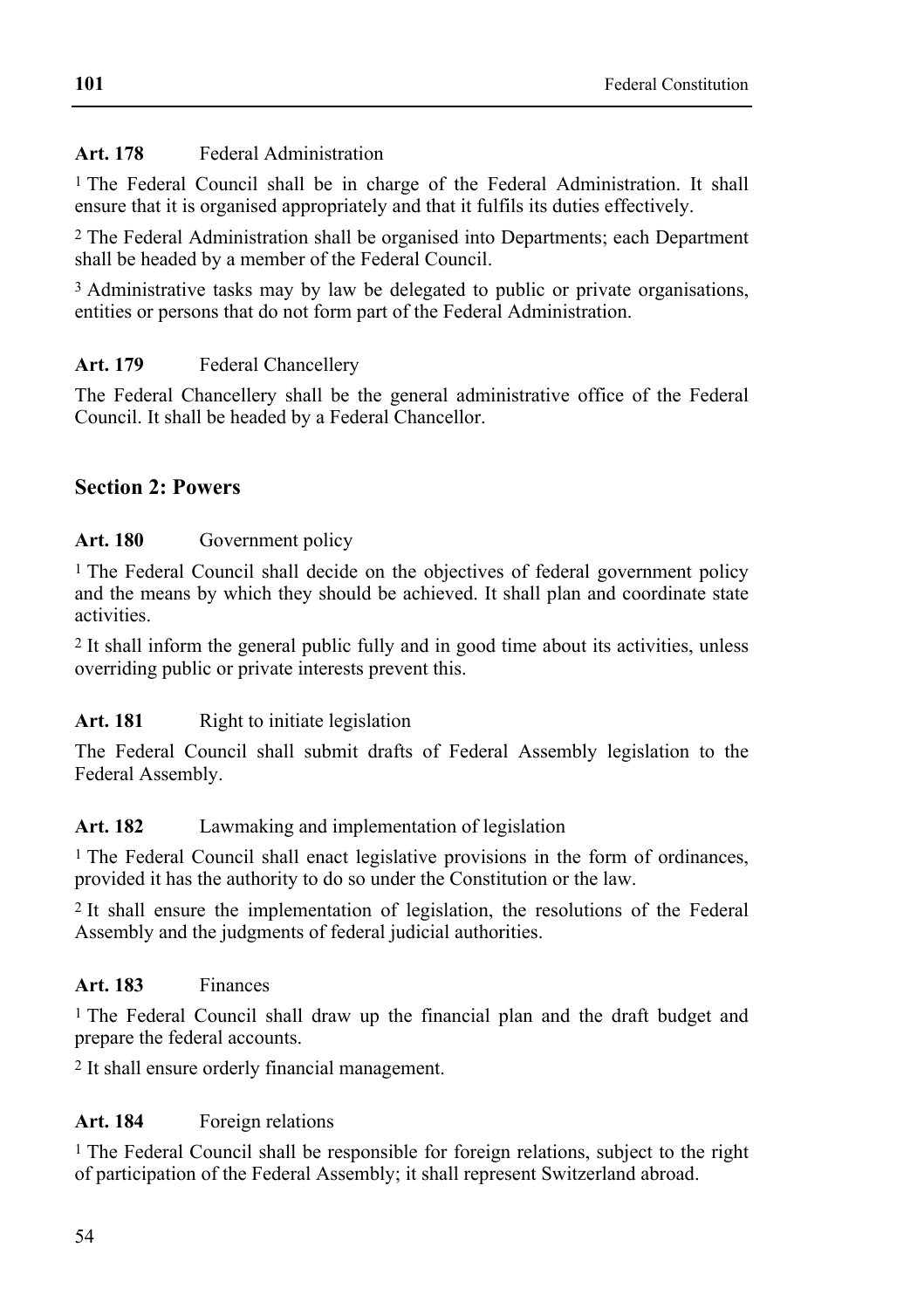2 It shall sign and ratify international treaties. It shall submit them to the Federal Assembly for approval.

3 Where safeguarding the interests of the country so requires, the Federal Council may issue ordinances and rulings. Ordinances must be of limited duration.

## Art. 185 External and internal security

1 The Federal Council shall take measures to safeguard external security, independence and neutrality of Switzerland.

2 It shall take measures to safeguard internal security.

3 It may in direct application of this Article issue ordinances and rulings in order to counter existing or imminent threats of serious disruption to public order or internal or external security. Such ordinances must be limited in duration.

4 In cases of emergency, it may mobilise the armed forces. Where it mobilises more than 4,000 members of the armed forces for active service or where the deployment of such troops is expected to last for more than three weeks, the Federal Assembly must be convened without delay.

### Art. 186 **Relations between the Confederation and the Cantons**

<sup>1</sup> The Federal Council shall be responsible for maintaining relations between the Confederation and the Cantons and shall collaborate with the latter.

2 It may approve cantonal legislation when required to do so by federal law.

3 It may object to treaties between Cantons or between Cantons and foreign countries.

4 It shall ensure compliance with federal law, as well as the cantonal constitutions and cantonal treaties and shall take the measures required to fulfil this duty.

#### Art. 187 Further duties and powers

1 The Federal Council also has the following duties and powers:

- a. supervising the Federal Administration and the other bodies entrusted with federal duties.
- b. reporting regularly to the Federal Assembly on the conduct of its business as well as on the situation in Switzerland.
- c. making appointments that do not fall within the remit of other authorities.
- d. dealing with appeals, where the law so provides.

2 Other duties and powers may be delegated by law to the Federal Council.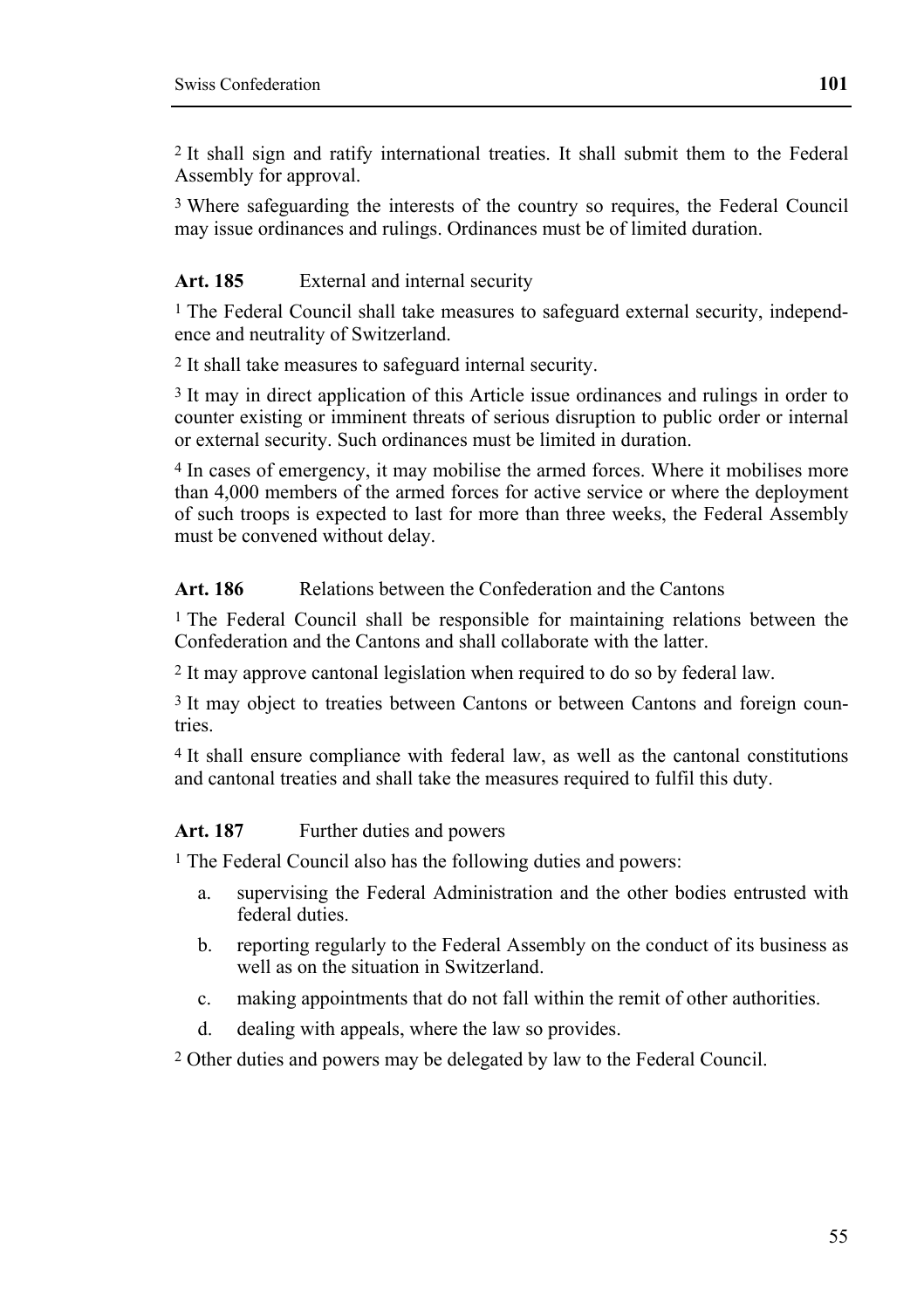# **Chapter 4:** 87 **Federal Supreme Court and other Judicial Authorities**

#### **Art. 188** Status

<sup>1</sup> The Federal Supreme Court shall be the supreme judicial authority of the Confederation.

2 Its organisation and procedure shall be governed by law.

3 The Federal Supreme Court shall have its own administration.

# **Art. 189** Jurisdiction of the Federal Supreme Court

1 The Federal Supreme Court shall hear disputes concerning violations of:

- a. federal law;
- b. international law;
- c. inter-cantonal law;
- d. cantonal constitutional rights;
- e. the autonomy of the communes and other cantonal guarantees in favour of public law corporations;
- f. federal and cantonal provisions on political rights.

1bis …88

2 It shall hear disputes between the Confederation and Cantons or between Cantons.

3 The jurisdiction of the Federal Supreme Court may be extended by law.

4 Acts of the Federal Assembly or the Federal Council may not be challenged in the Federal Supreme Court. Exceptions may be provided for by law.

# **Art. 190** Applicable law

The Federal Supreme Court and the other judicial authorities shall apply the federal acts and international law.

# **Art. 191** Access to the Federal Supreme Court

1 Access to the Federal Supreme Court shall be guaranteed by law.

 $87$ 87 Adopted by the Popular Vote on 12 March 2000, in force since 1 Jan. 2007 (Federal Decree of 8 Oct. 1999, Federal Council Decree of 17 May 2000, Federal Decree of 8 March 2005 – AS **2002** 3148, **2006** 1059; BBl **1997** I 1, **1999** 8633, **2000** 2990,

**<sup>2001</sup>** 4202). **2001** 4202). **88** Adopted by the Popular Vote on 9 Feb. 2003 (Federal Decree of 4 Oct. 2002, Federal Council Decree of 25 March 2003 – AS **2003** 1949; BBl **2001** 4803 6080, **2002** 6485, **2003** 3111). Repealed in the Popular Vote on 27 Sept. 2009, with effect from 27 Sept. 2009 (Federal Decree of 19 Dec. 2008, Federal Council Decree of 1 Dec. 2009 – AS **2009** 6409; BBl **2008** 2891 2907, **2009** 13 8719). This para. in its version of Federal Decree of 4 Oct. 2002 never came into force.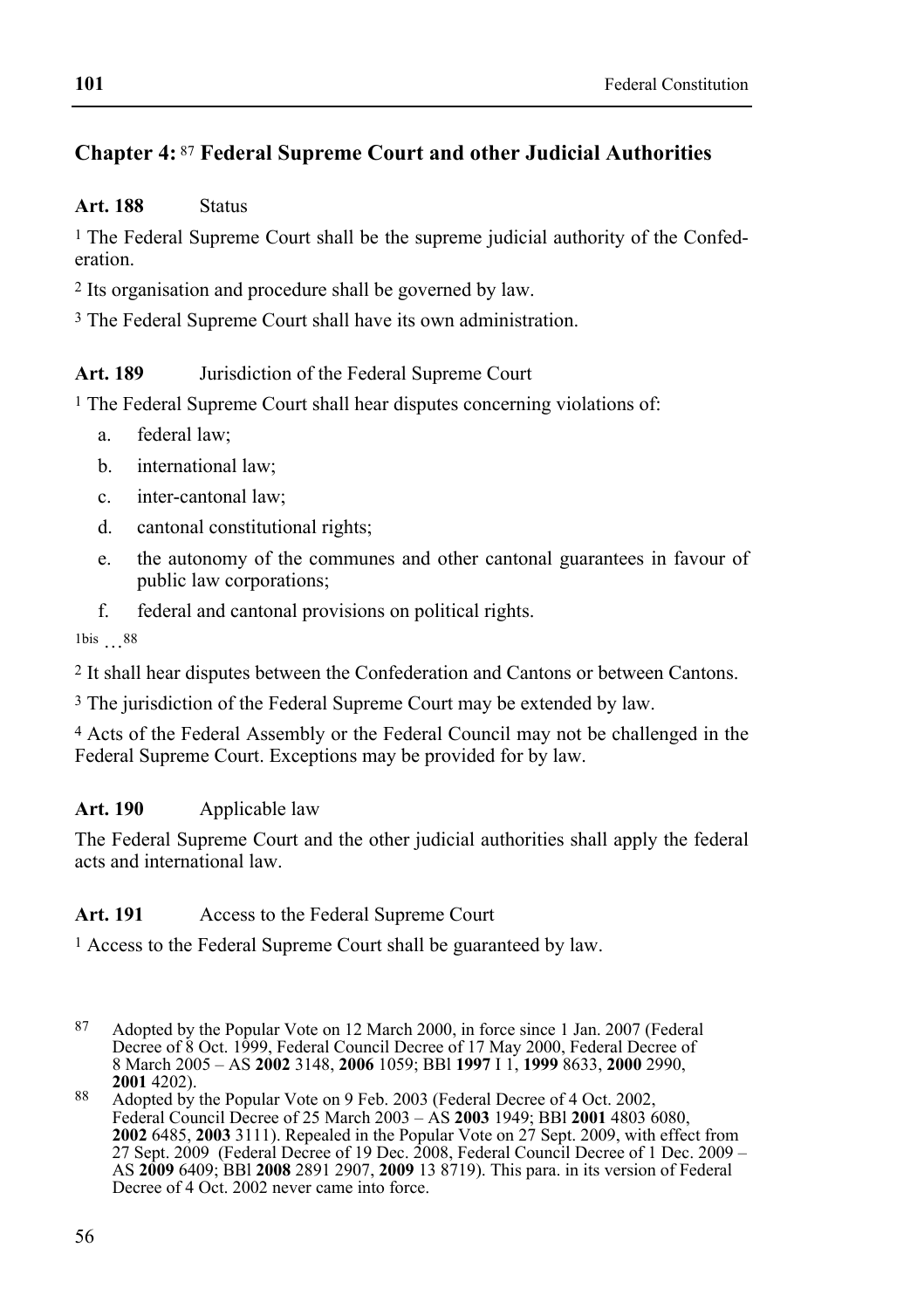2 For disputes that do not relate to a legal issue of fundamental importance, the law may stipulate a threshold for the amount in dispute.

3 The law may exclude access to the Federal Supreme Court in relation to specific matters.

<sup>4</sup> The law may provide for a simplified procedure for appeals that are manifestly unfounded.

#### **Art. 191***a* 89 Other federal judicial authorities

1 The Confederation shall appoint a criminal court, which shall hear at first instance criminal cases that by law come under federal jurisdiction. The law may confer further powers on the Federal Criminal Court.

2 The Confederation shall appoint judicial authorities to hear public law disputes that come under the jurisdiction of the Federal Administration.

3 The law may provide for further federal judicial authorities.

#### Art. 191*b* Cantonal judicial authorities

1 The Cantons shall appoint judicial authorities to judge civil and public law disputes and criminal law cases.

2 They may appoint joint judicial authorities.

#### Art. 191*c* Independence of the judiciary

The judicial authorities shall be independent in the exercise of their judicial powers and shall be bound only by the law.

# **Title 6: Revision of the Federal Constitution and Transitional Provisions Chapter 1: Revision**

#### **Art. 192** Principle

1 The Federal Constitution may be totally or partially revised at any time.

2 Unless the Federal Constitution and the legislation based on it provides otherwise, any revision of the Federal Constitution shall be is made by the legislative process.

 $\overline{Q}$ 89 Adopted by the Popular Vote on 12 March 2000, para. 1 in force since 1 April 2003 (Federal Decree of 8 Oct. 1999, Federal Council Decree of 17 May 2000, Federal Decree of 24 Sept. 2002 – AS **2002** 3148 3147; BBl **1997** I 1, **1999** 8633, **2000** 2990, **2001** 4202). The remaining paragraphs come into force at a later date.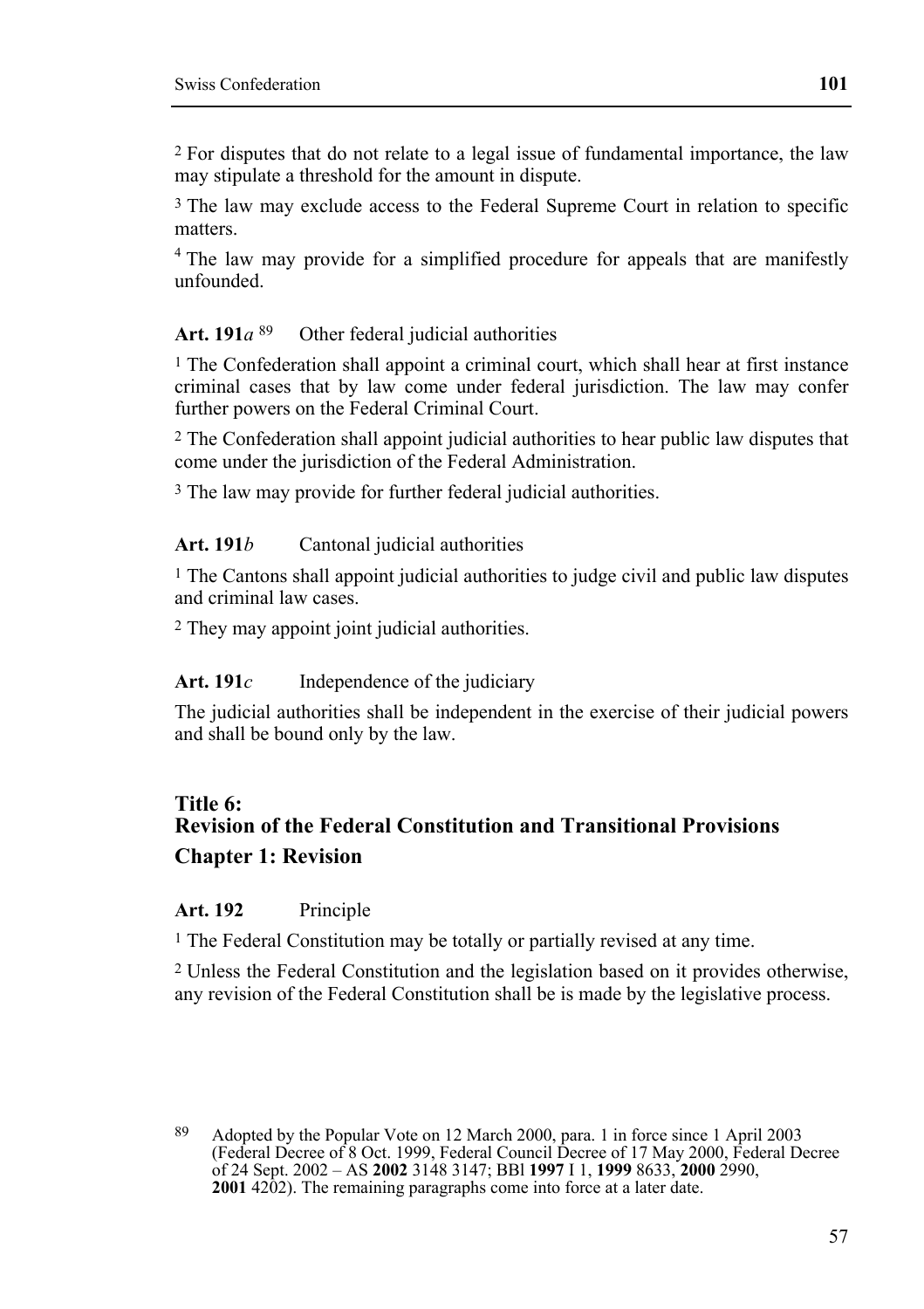#### **Art. 193** Total revision

<sup>1</sup> A total revision of the Federal Constitution may be proposed by the People or by either of the two Councils or be decreed by the Federal Assembly.

2 If the initiative emanates from the People or if the two Chambers are unable to agree, the People shall decide on whether a total revision should be carried out.

3 If the People vote for a total revision, new elections shall be held to both Chambers.

4 The mandatory provisions of international law must not be violated.

# **Art. 194** Partial revision

1 A partial revision of the Federal Constitution may be requested by the People or decreed by the Federal Assembly.

2 The partial revision must respect the principle of cohesion of subject matter and must not violate mandatory provisions of international law.

<sup>3</sup> The popular initiative for partial revision must also respect the principle of consistency of form.

# **Art. 195** Commencement

The totally or partly revised Federal Constitution shall come into force when it is approved by the People and the Cantons.

# **Chapter 2: Transitional Provisions**

Art. 196 **Transitional provisions in terms of the Federal Decree** of 18 December 1998 on a new Federal Constitution90

#### *1. Transitional provision to Art. 84 (Transalpine transit traffic)*

The transfer of freight transit traffic from road to rail must be completed ten years after the adoption of the popular initiative for the protection of the alpine regions from transit traffic.

#### *2. Transitional provision to Art. 85 (Flat-rate heavy vehicle charge)*

1 The Confederation shall levy an annual charge for the use of roads that are open to general traffic on domestic and foreign motor vehicles and trailers that have a maximum permissible weight of over 3.5 tonnes.

<sup>90</sup> Adopted by the Popular Vote on 3 March 2002 (Federal Decree of 5 Oct. 2001, Federal Council Decree of 26 April 2002 – AS **2002** 885; BBl **2000** 2453, **2001** 1183 5731, **2002** 3690).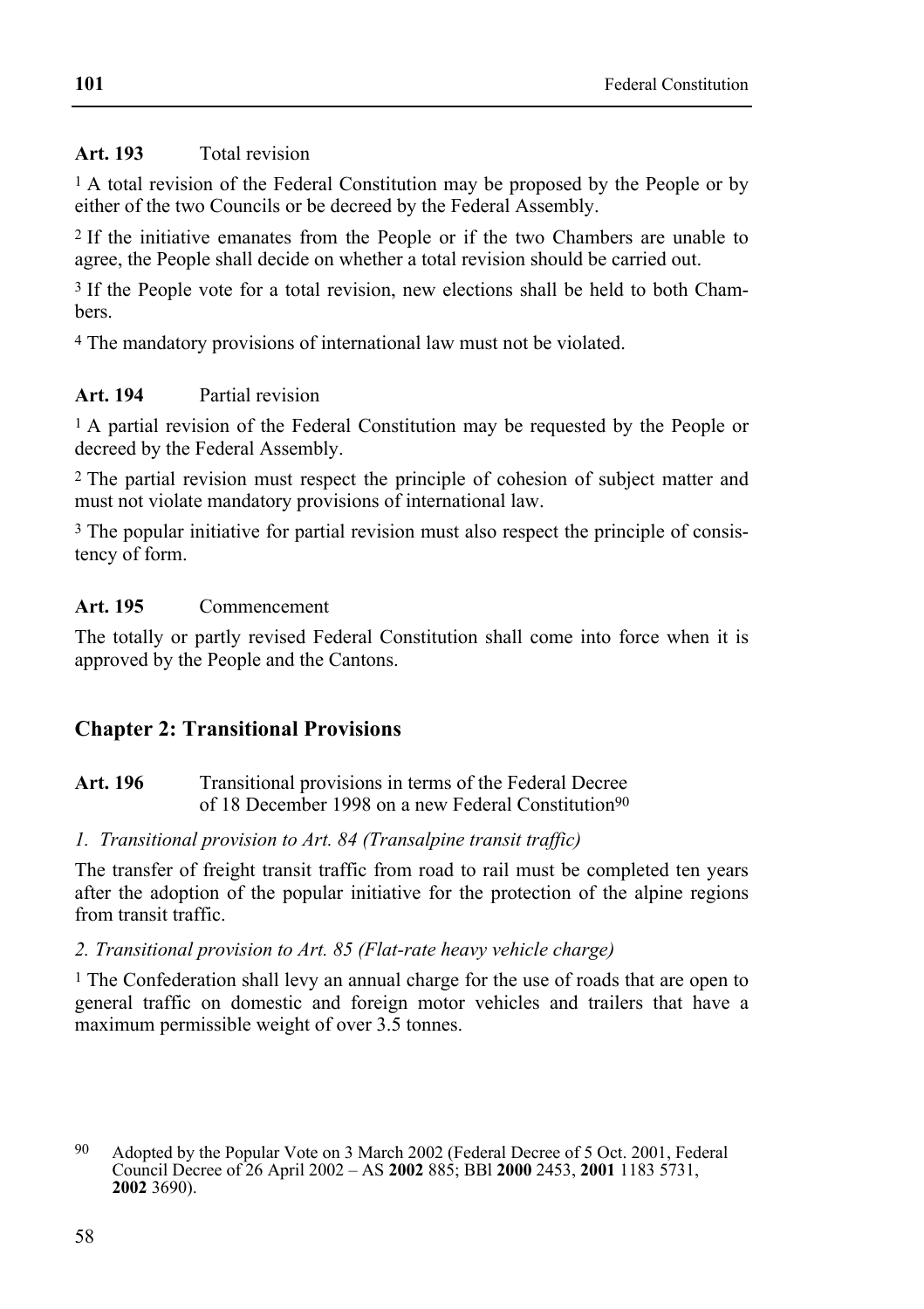2 This charge amounts to:

a. for trucks and articulated motor vehicles of

|    |                     | Fr.  |
|----|---------------------|------|
|    | over $3.5$ to 12 t  | 650  |
|    | over $12$ to $18$ t | 2000 |
|    | over $18$ to $26$ t | 3000 |
|    | over 26 t           | 4000 |
| b. | for trailers of     |      |
|    | over $3.5$ to $8$ t | 650  |
|    | over $8$ to $10$ t  | 1500 |
|    | over 10 t           | 2000 |
| C. | for coaches         | 650  |

<sup>3</sup> The rates of the charge may be adjusted by federal act insofar as this is justified by the cost of road transport.

4 In addition, the Federal Council may adjust by ordinance the tariff category above 12 t in accordance with paragraph 2 to comply with any amendments to the weight categories contained in the Road Traffic Act of 19 December 195891.

5 For vehicles that are not on the road in Switzerland for the entire year, the Federal Council shall determine suitably graduated rates of the charge; it shall take account of the costs of collecting the charge.

6 The Federal Council shall regulate the implementation of the charge. It may determine rates in terms of paragraph 2 for special categories of vehicle, exempt certain vehicles from the charge and issue special regulations, in particular for journeys in border areas. Such regulations must not result in vehicles registered abroad being treated more favourably than Swiss vehicles. The Federal Council may provide for fines in respect of contraventions. The Cantons shall collect the charge on vehicles registered in Switzerland.

7 The charge may be limited or abolished by law.

8 This provision applies until the Heavy Vehicle Charge Act of 19 December 199792 comes into force.

#### *3. Transitional provision to Art. 87 (Railways and other carriers)*

 $<sup>1</sup>$  The major rail projects include the New Rail Link through the Alps (NRLA), RAIL</sup> 2000, the connection of Eastern and Western Switzerland to the European High Speed Rail Network as well as the improvement of noise protection along railway lines through active and passive measures.

2 In order to fund the major rail projects, the Federal Council may:

a. use all revenues from the flat-rate heavy vehicle charge in accordance with Article 196 No 2 until the performance or consumption based heavy vehicle

91 SR **741.01** 92 SR **641.81**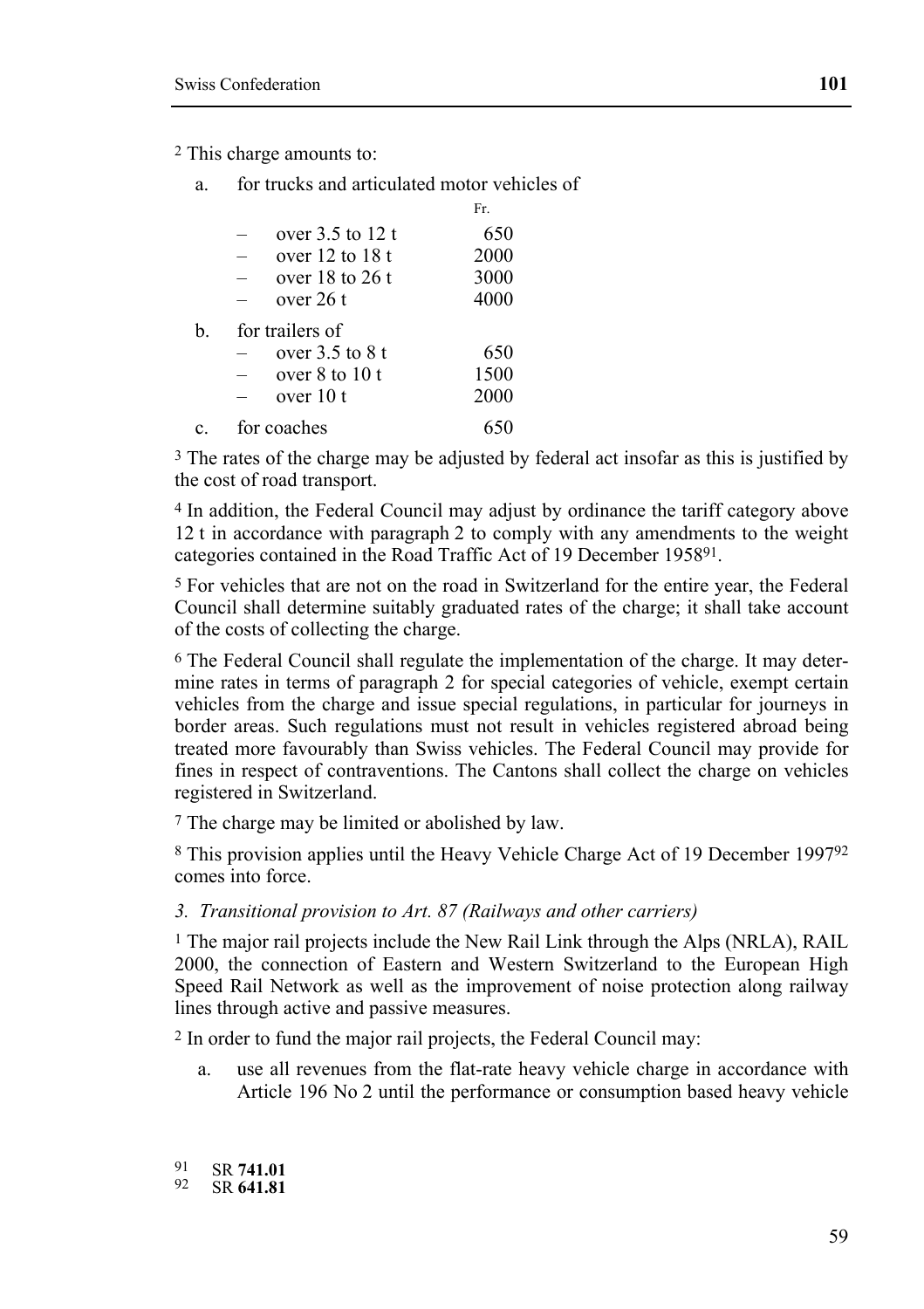charge in terms of Article 85 comes into force and may, for this purpose, increase the rates of the charge by a maximum of 100 per cent;

- b. use a maximum of two thirds of the revenues from the performance or consumption-based heavy vehicle charge in terms of Article 85;
- c. use mineral oil tax revenues in terms of Article 86 paragraph 3 letter b in order to cover 25 per cent of the total expenditures on the NRLA base lines;
- d. raise funds on the capital market, up to a maximum however of 25 per cent of the total expenditures for NRLA, RAIL 2000 and connection of Eastern and Western Switzerland to the European High Speed Rail Network;
- e.93 increase the value added tax rates laid down in Article 130 paragraphs 1-3 by 0.1 percentage point;
- f. provide for additional funding from private sources or through international organisations.

3 The funding of the major rail projects in accordance with paragraph 1 shall be carried out through a fund that is legally dependent on the Confederation but which keeps its own accounts. The resources from the charges and taxes mentioned in paragraph 2 shall be entered in the financial accounts of the Confederation and paid into the fund in the same year. The Confederation may grant advances to the fund. The Federal Assembly shall enact the fund regulations in the form of an ordinance.

4 The four major rail projects in terms of paragraph 1 shall be adopted by federal acts. Proof must be established of the necessity and readiness for implementation For each major project in its entirety. In the case of the NRLA project, each of the construction phases shall form the subject matter of a federal act. The Federal Assembly shall approve the required funding through guarantee credits. The Federal Council shall approve the construction phases and determines the time schedule.

5 This provision applies until the conclusion of the construction work and of the funding (through repayment of the advances) of the major rail projects mentioned in paragraph 1.

#### *4. Transitional provision to Art. 90 (Nuclear energy)*

Until 23 September 2000, no general, construction, start-up or operating licences for new facilities for the production of nuclear energy may be granted.

#### *5. Transitional provision to Art. 95 (Private economic activity)*

Until the enactment of federal legislation, the Cantons must mutually recognise their education or training qualifications.

#### *6. Transitional provision to Art. 102 (National economic supply)*

1 The Confederation shall guarantee the national supply of bread grain and baking flour.

<sup>93</sup> Adopted by the popular vote on 28 Nov. 2004, in force since 1 Jan. 2007 (Federal Decree of 19 March 2004, Federal Council Decree of 26 Jan. 2005, Federal Council Decree of 2 Feb. 2006, – AS **2006** 1057 1058; BBl **2003** 1531, **2004** 1363, **2005** 951).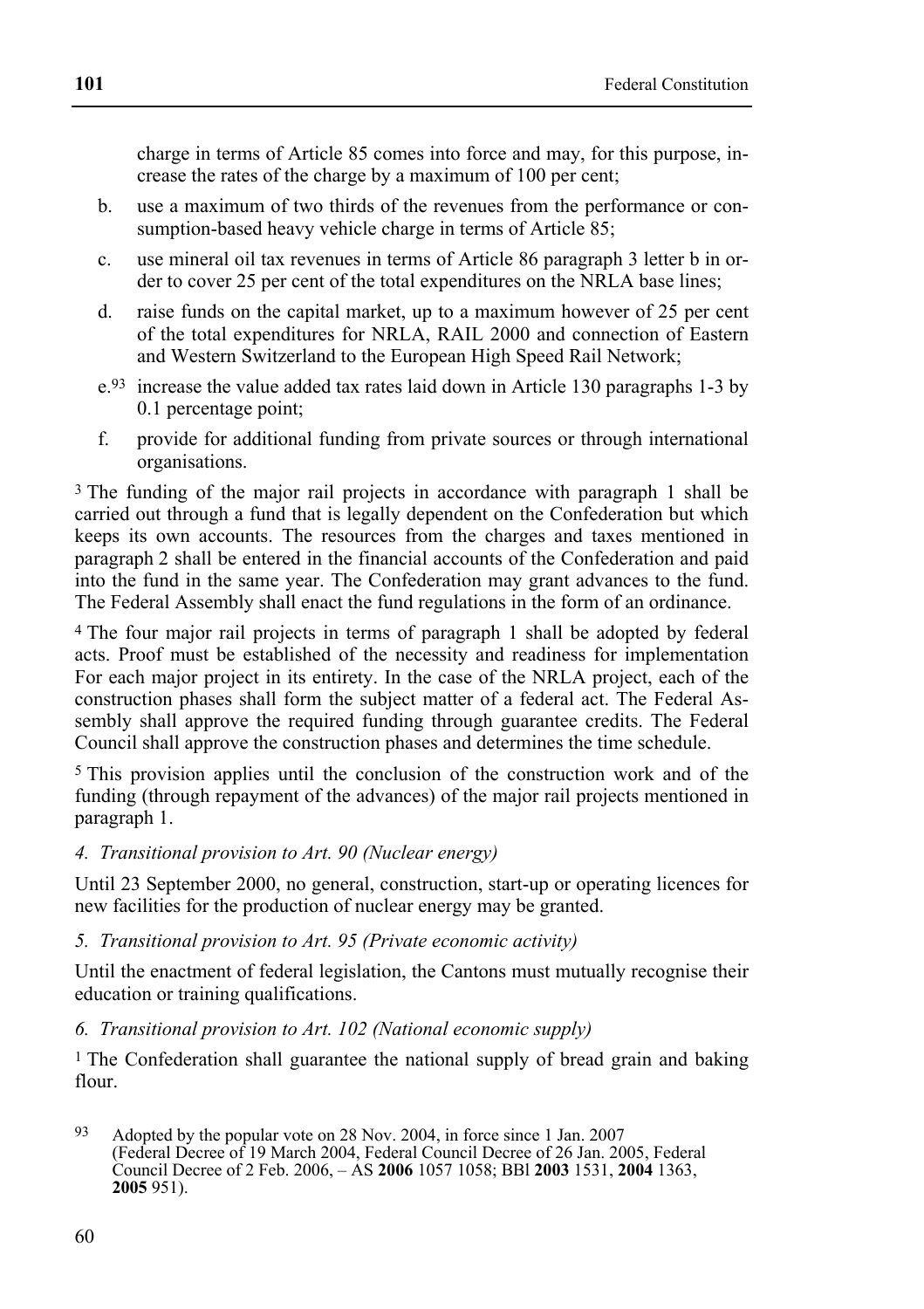2 This transitional provision remains in force until 31 December 2003 at the latest.

*7. Transitional provision to Art. 103 (Structural policy)* 

For no more than ten years from the date on which the Constitution comes into force, the Cantons may retain existing regulations that make the opening of new businesses dependent on establishing a need, in order to guarantee the existence of important parts of a specific branch of the hotel and restaurant industry.

### *8. Transitional provision to Art. 106 (Gambling)*

1 Article 106 comes into force on the commencement of a new Federal Act on Gambling and Casinos<sup>94</sup>

2 Until that date, the following provisions apply:

- a. The opening and operation of casinos are prohibited.
- b. The cantonal governments may, subject to certain limitations required in the public interest, authorise entertainment gambling as was customary in Kursaals until the spring of 1925, provided such activities appear necessary in the opinion of the licensing authority in order to maintain or promote tourism and are organised by a Kursaal operator serving this purpose. The Cantons may also prohibit this form of gambling.
- c. The Federal Council shall issue an ordinance on the limitations required in the public interest. No stake may exceed 5 francs.
- d. Any cantonal licence is subject to the approval of the Federal Council.
- e. One quarter of the gross receipts from gambling activities must be remitted to the Confederation, which shall allocate this part, without deduction for its own administrative costs, to the victims of storm damage as well as to charitable institutions.
- f. The Confederation may also take suitable measures in relation to lotteries.

#### *9. Transitional provision to Art. 110 para. 3 (National Day of the Swiss Confederation)*

1 Until the amended federal legislation comes into force, the Federal Council shall regulate the details.

2 The National Day of the Swiss Confederation shall not be included in the calculation of the number the public holidays in accordance with Article 18 paragraph 2 of the Employment Act95.

10. ...96

- 94 SR **935.52**. The Federal Act of 18 Dec. 1998 came into force on 1 April 2000.<br>95 SR 822.11<br>96 Repealed by the popular vote on 28 Nov 2004, with effect from 1 Jan. 2008
- 
- (Federal Council Decree of 3 Oct 2003, Federal Council Decree of 26 Jan. 2005, Federal Council Decree of 7 Nov. 2007 – AS **2007** 5765 5771; BBl **2002** 2291, **2003** 6591, **2005** 951)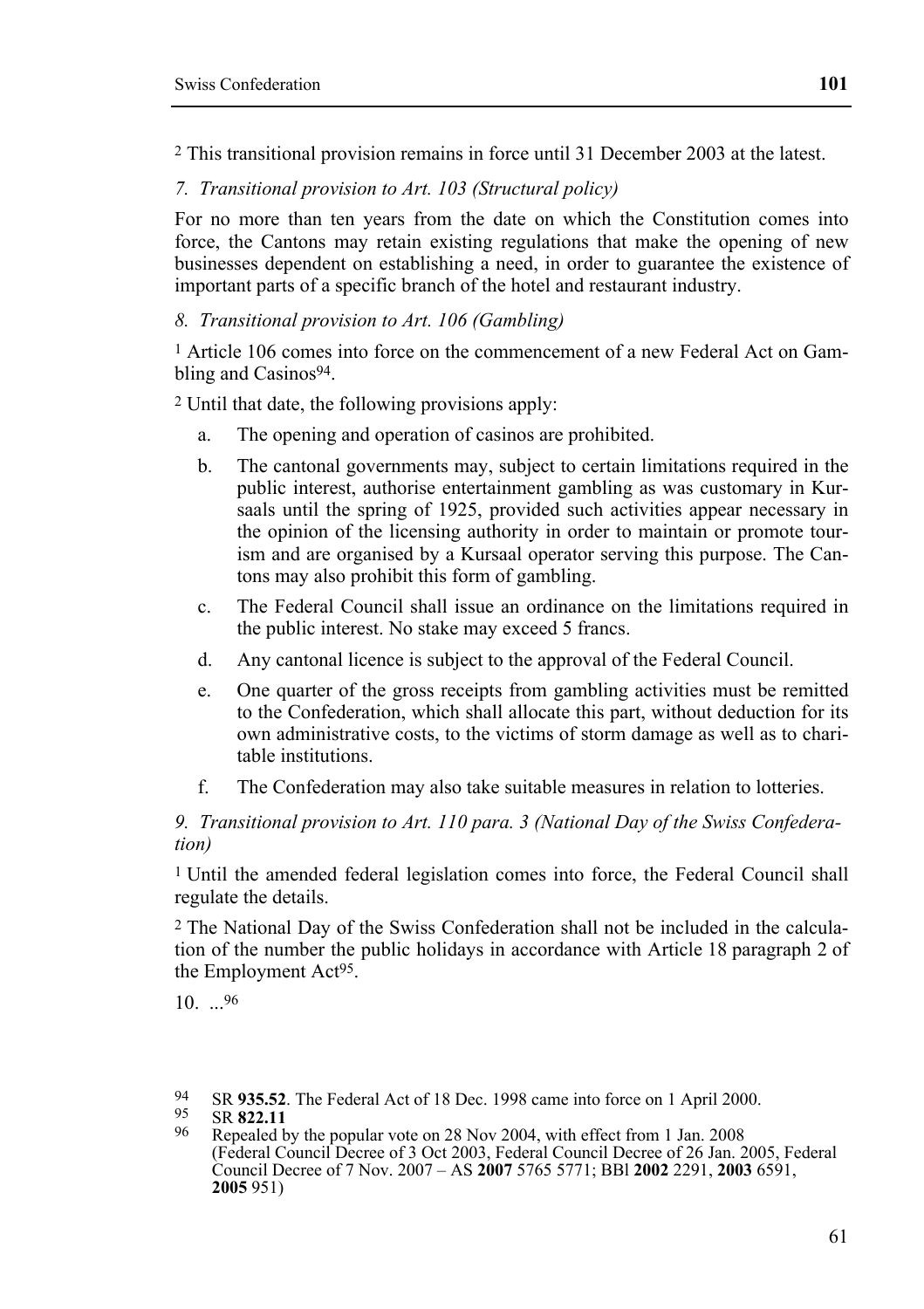## *11. Transitional provision to Art. 113 (Occupational Pension Scheme)*

Insured persons who belong to the generation working at the time of the introduction of the occupational pension scheme and therefore do not contribute for the full period shall receive the statutory minimum benefits, according to their income, within 10 to 20 years of the Act coming into force.

#### *12. Transitional provision to Art. 126*97 *(Financial management)*

<sup>1</sup> The excess spending in the financial accounts of the Confederation must be reduced by means of economies until the accounts are essentially balanced.

2 The excess spending must not exceed CHF 5 billion in the fiscal year 1999 and CHF 2.5 billion in the fiscal year 2000; in the fiscal year 2001, it must be reduced to a maximum of 2 per cent of revenues.

3 If the economic situation so requires, the absolute majority of the members of each of the two Councils may extend the deadlines in paragraph 2 by means of an ordinance for a maximum of two years.

4 The Federal Assembly and Federal Council shall take account of the requirements of paragraph 2 when drawing up the budget and the long-term financial plan as well as when considering any legislative proposals that have financial implications.

5 In implementing the budget, the Federal Council shall make use of any opportunities to make savings. It may suspend guarantee credits and payment authorisations that have already been approved. The foregoing does not apply to statutory rights and legally enforceable guarantees of payment.

6 If the requirements of paragraph 2 are not met, the Federal Council shall stipulate the amount that must additionally be saved. To this end, it shall:

- a. decide on additional economies that fall within its powers;
- b. apply to the Federal Assembly for the legislative amendments required in order to make additional economies.

7 The Federal Council shall assess the total amount of the additional economies in order that the requirements are fulfilled within a maximum additional period of two years. The economies apply both to payments made to third parties as well as to the federal administration sector.

8 The Federal Assembly shall decide on the proposals of the Federal Council in the same session and enact legislation in accordance with Article 165 of the Constitution; with regard to the amount, they shall be bound by the savings planned by the Federal Council in terms of paragraph 6.

9 If the excess spending in a subsequent fiscal year again exceeds 2 per cent of revenues, it must be reduced to the target value the following year. If the economic situation so requires, the Federal Assembly may extend by ordinance this deadline by a maximum of two years. In all other respects, the procedure follows paragraphs  $4 - 8$ 

<sup>97</sup> This relates to Art. 126 in the version of 18 April 1999.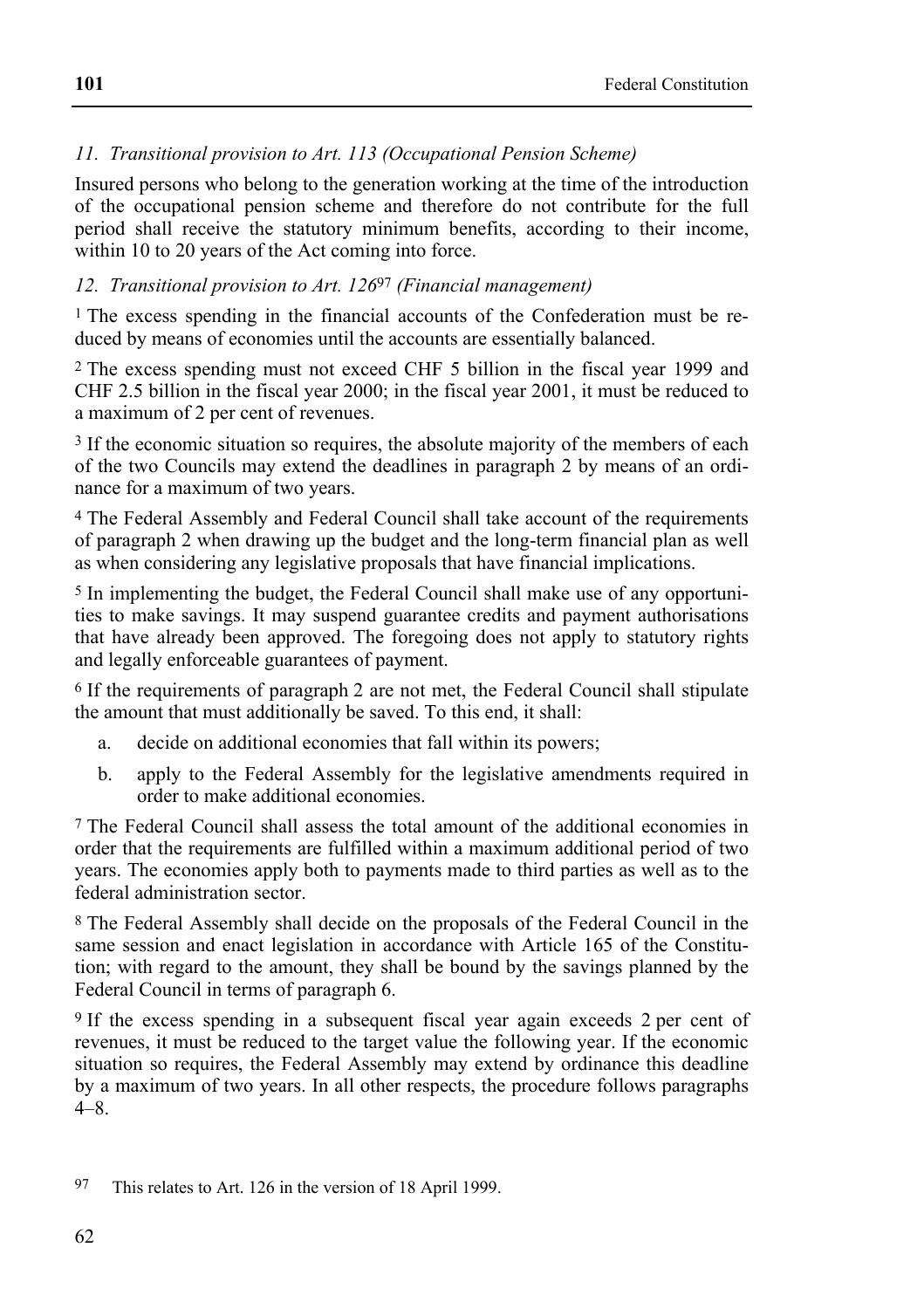10 This provision remains in effect until it is replaced by constitutional measures to limit the federal deficit and federal debt.

*13.* 98 *Transitional provision to Art. 128 (Duration of tax levy)* 

1 The power to levy the direct federal tax shall be limited until the end of 2020.

*14.*99 *Transitional provision to Art. 130 (Value Added Tax)*100

<sup>1</sup> The power to levy value added tax shall be limited until the end of 2020.

2 In order to guarantee the funding of invalidity insurance, the Federal Council shall raise the value added tax rates from 1 January 2011 until 31 December 2017 as follows:

- a. by 0.4 percentage points of the standard rate in accordance with Article 36 paragraph 3 of the Federal Act of 2 September 1999101 on Value Added Tax (VATA);
- b. by 0.1 percentage points of the reduced rate in accordance with Article 36 paragraph 1 VATA;
- c. by 0.2 percentage points of the special rate for accommodation services in accordance with Article 36 paragraph 2 VATA.100

3 The revenue from the increase in rates in accordance with paragraph 2 will be allocated in full to the Compensation Fund for Invalidity Insurance.100

#### *15. Transitional provision to Art. 131 (Beer tax)*

Until a federal act<sup>102</sup> comes into force, the beer tax shall be levied in accordance with the current law

16. ... *103*

<sup>98</sup> Adopted by the popular vote on 28 Nov. 2004, in force since 1 Jan. 2007 (Federal Decree of 19 March 2004, Federal Council Decree of 26 Jan. 2005, Federal Council Decree of 2 Feb. 2006, – AS **2006** 1057 1058; BBl **2003** 1531, **2004** 1363,

<sup>&</sup>lt;sup>99</sup> Adopted by the popular vote on 28 Nov. 2004, in force since 1 Jan. 2007 (Federal Decree of 19 March 2004, Federal Council Decree of 26 Jan. 2005, Federal Council Decree of 2 Feb. 2006, – AS **2006** 1057 1058; BBl **2003** 1531, **2004** 1363,

<sup>&</sup>lt;sup>100</sup> Adopted by the popular vote on 27 Sept. 2009, in force since 1 Jan. 2011 (Federal Decree of 13 June 2008 and of 12 June 2009, Federal Council Decree of 7 Sept.

<sup>2010 –</sup> AS 2010 3821; BBI 2005 4623, 2008 5241, 2009 4371 4377 4379 8719).<br>[AS 2000 1134 1300, 2001 3086, 2002 1480, 2004 4719 Annex No. II 5, 2005 4545<br>Annex No. 2, 2006 2197 Annex No. 52 2673 5379 Annex No. II 5, 2007 141 No. 7 3425 Annex No. 1 6637 Annex No. II 5. AS **2009** 5203 Art. 110]. The said paras. 1–3 now correspond to Art. 25 paras. 1–4 of the Federal Act of 12 June 2009

<sup>(</sup>SR **641.20**). 102 SR **641.411**. The Beer Tax Act of 6 Oct. 2006 came into force on 1 July 2007. 103 Repealed by the popular vote on 28 Nov 2004, with effect from 1 Jan. 2008

<sup>(</sup>Federal Council Decree of 3 Oct 2003, Federal Council Decree of 26 Jan. 2005, Federal Council Decree of 7 Nov. 2007 – AS **2007** 5765 5771; BBl **2002** 2291, **2003** 6591, **2005** 951)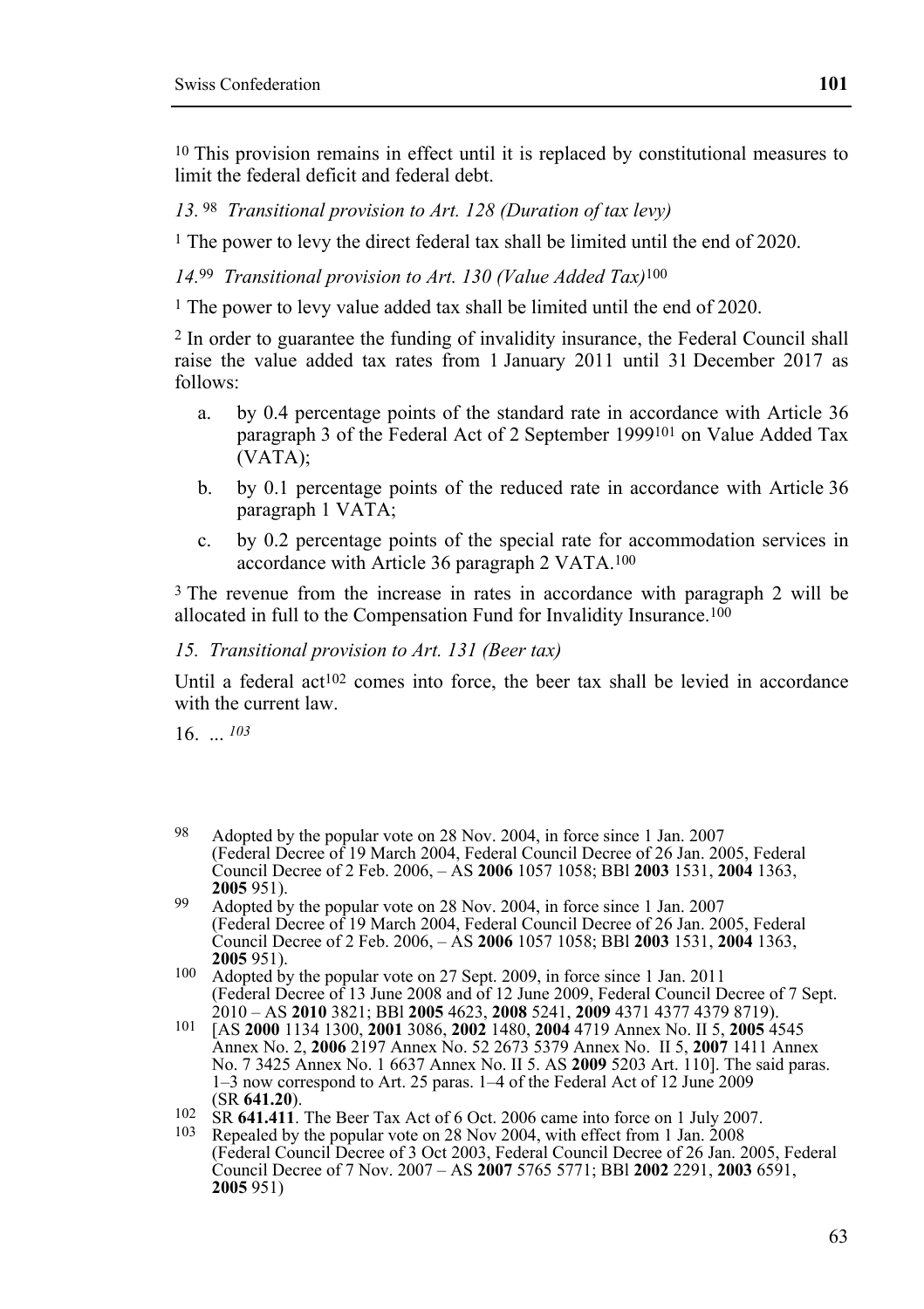#### **Art. 197**104 Transitional provisions following the adoption of the Federal Constitution of 18 April 1999

#### *1. Accession of Switzerland to the United Nations*

#### 1 Switzerland shall accede to the United Nations.

2 The Federal Council shall be authorised to submit an application to the Secretary General of the United Nations (UN) requesting Switzerland's accession to the organisation, together with a declaration on the acceptance of the obligations contained in the UN Charter105.

#### *2.*106 *Transitional provision to Art. 62 (School education)*

From the date on which the Federal Decree of 3 October 2003107 on the New System of Financial Equalisation and the Allocation of Tasks between the Confederation and Cantons comes into force, the Cantons shall, until they have their own approved special-needs school strategies, but for a minimum of three years, assume responsibility for the current payments made by the Invalidity Insurance for special needs education (including the special needs pre-school education in accordance with Art. 19 of the Federal Act of 19 June 1959<sup>108</sup> on Invalidity Insurance).

#### *3.*109*Transitional provision to Art. 83 (National roads)*

The Cantons shall construct the national roads listed in the Federal Decree of 21 June 1960110 on the National Road Network (in its version valid on the commencement of the Federal Decree of 3 Oct. 2003<sup>111</sup> on the New System of Financial Equalisation and the Allocation of Tasks between the Confederation and Cantons) in accordance with the regulations of and under the supervision of the Confederation. The Confederation and Cantons shall share the costs. The share of the costs borne by the individual Cantons shall be determined by the burden imposed on them by the national roads, their interest in these roads, and their financial capacity.

**2002 2008**<br><sup>106</sup> Approved in the popular vote on 28 Nov 2004, in force since 1 Jan. 2008 (Federal Council Decree of 3 Oct 2003, Federal Council Decree of 26 Jan. 2005, Federal Council Decree of 7 Nov. 2007 – AS **2007** 5765 5771; BBl **2002** 2291, **2003** 6591,

<sup>104</sup> Adopted by the Popular Vote on 3 March 2002 (Federal Decree of 5 Oct. 2001, Federal Council Decree of 26 April 2002 – AS **2002** 885; BBl **2000** 2453, **2001** 1183 5731,

**<sup>2005</sup>**951). 107 AS **2007** 5765 108 SR **831.20** 109 Approved in the popular vote on 28 Nov 2004, in force since 1 Jan. 2008 (Federal Council Decree of 3 Oct 2003, Federal Council Decree of 26 Jan. 2005, Federal Council Decree of 7 Nov. 2007 – AS **2007** 5765 5771; BBl **2002** 2291, **2003** 6591,

**<sup>2005</sup>**951). 110 SR **725.113.11** 111 AS **2007** 5765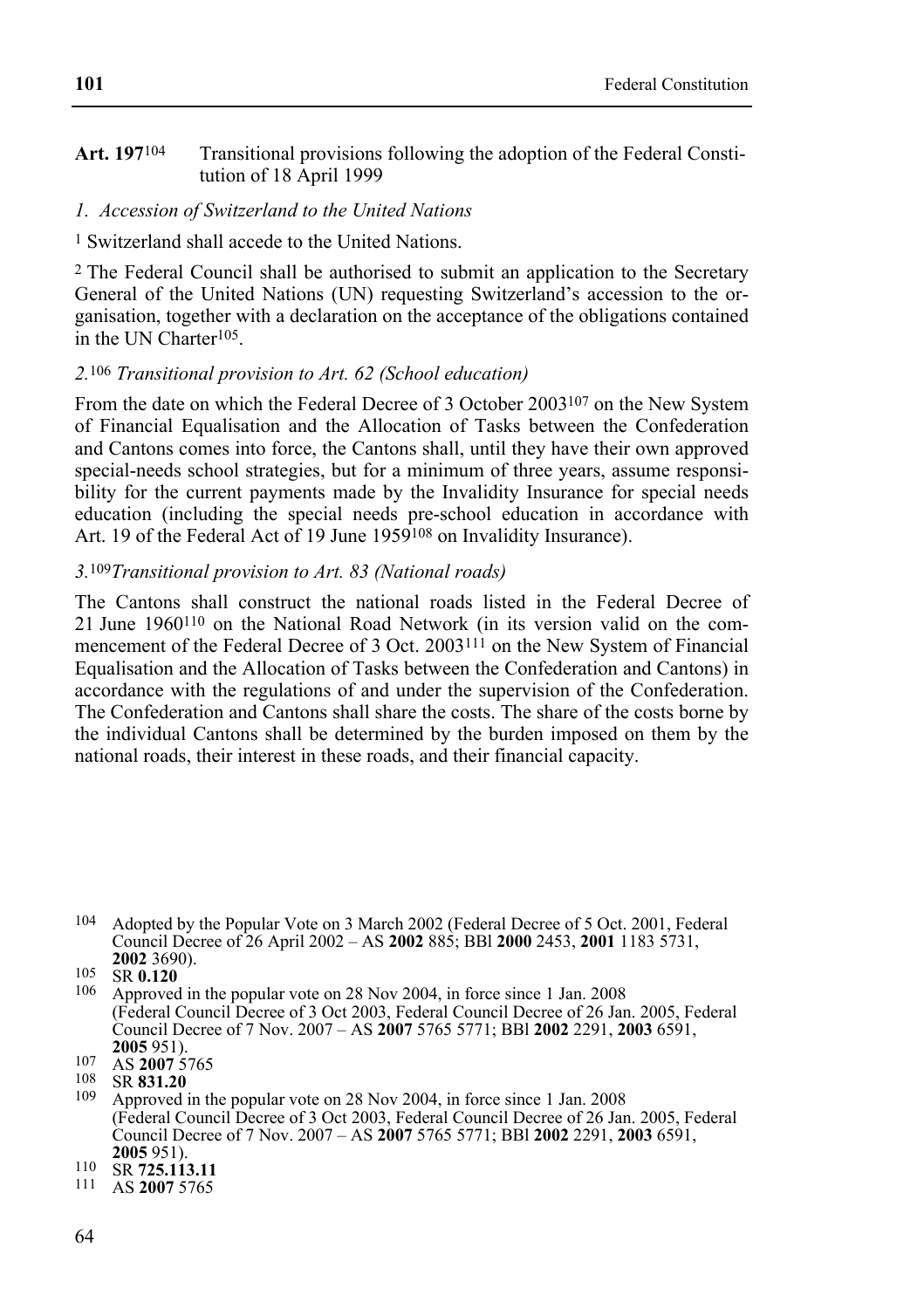#### *4.*112 *Transitional provision to Art. 112b (Promoting the rehabilitation of people eligible for invalidity benefits)*

From the date on which the Federal Decree of 3 October 2003113 on the New System of Financial Equalisation and the Allocation of Tasks between the Confederation and Cantons comes into force, the Cantons shall assume responsibility for the current payments made by the Invalidity Insurance to institutions, workshops and residential homes until they have an approved strategy on people with disabilities that also regulates the granting of cantonal contributions towards the construction and running of institutions that accept residents from outside the relevant canton, but for a minimum of three years.

#### *5.*114 *Transitional provision to Art. 112c (Aid for elderly people and people with disabilities)*

The current payments under Article 101bis of the Federal Act of 20 December 1946115 on the Old-Age and Survivors' Insurance for assistance and care in the home for elderly people and people with disabilities shall continue to be paid by the Cantons until cantonal regulations on the financing of assistance and care in the home come into force.

#### *7.*116 *Transitional Provision to Art. 120* (Non-human gene technology)

Swiss agriculture shall remain free of gene technology for a period of five years following the adoption of this constitutional provision. In particular, the following may neither be imported nor placed on the market:

- a. genetically modified plants that are capable of propagation, parts of plants and seeds that are intended for agricultural, horticultural or forestry use in the environment;
- b. genetically modified animals that are intended for the production of foodstuffs and other agricultural products.

Commencement Date: 1 January 2000117

<sup>112</sup> Approved in the popular vote on 28 Nov 2004, in force since 1 Jan. 2008 (Federal Council Decree of 3 Oct 2003, Federal Council Decree of 26 Jan. 2005, Federal Council Decree of 7 Nov. 2007 – AS **2007** 5765 5771; BBl **2002** 2291, **2003** 6591,

<sup>&</sup>lt;sup>113</sup> AS **2007** 5765<br><sup>114</sup> Approved in the popular vote on 28 Nov 2004, in force since 1 Jan. 2008 (Federal Council Decree of 3 Oct 2003, Federal Council Decree of 26 Jan. 2005, Federal Council Decree of 7 Nov. 2007 – AS 2007 5765 5771; BBI 2002 2291, 2003 6591, 2005 951).

cree of 7 Nov. 2007 – AS **2007** 5765 5771; BBl **2002** 2291, **2003** 6591, **2005** 951). 115 SR **831.10** 116 Adopted by the popular vote on 27 Nov. 2005 (Federal Decree of 17 June 2005, Federal Council Decree of 19 Jan. 2006 – AS **2006** 89; BBl **2003** 6903, **2004** 4937, **2005** 4039, **2006** 1061). Nos. 2–6 are reserved for the transitional provisions on the restructuring of the financial equalisation and division of tasks between the Confederation and Cantons (NFE), adopted by the popular vote on 28 Nov. 2004. 117 Federal Decree of 28 Sept. 1999 (AS **1999** 2555; BBl **1999** 7922)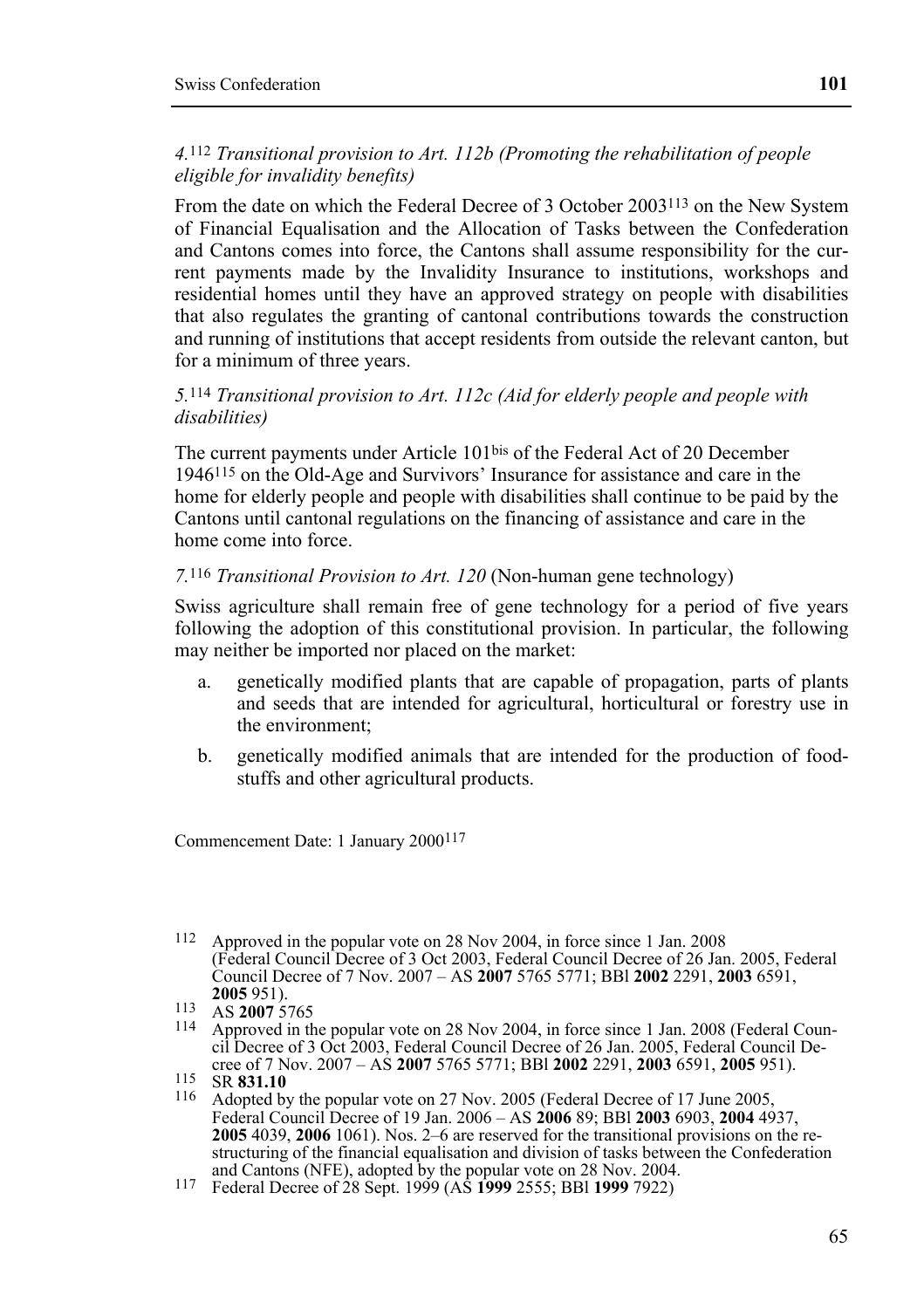# **Final Provisions of the Federal Decree of 18 December 1998**

II

1 The Federal Constitution of the Swiss Confederation of 29 May 1874118 is repealed.

2 The following provisions of the Federal Constitution, which must be re-enacted as statute law, continue to apply until the corresponding statutory provisions come into force:

#### *a. Art. 32quater para. 6*119

Hawking and other forms of itinerant sale of spirits are prohibited.

*b. Art. 36quinquies para. 1 first sentence, 2 second–last sentence and 4 second sentence*120

1 For the use of first and second class motorways, the Confederation shall levy an annual charge of 40 francs on each Swiss and foreign motor vehicle and trailer with a total weight not exceeding 3.5 tonnes. ...

<sup>2</sup>... The Federal Council may exempt specific vehicles from the charge and issue special regulations, in particular for journeys made in border areas. Such regulations must not result in vehicles registered abroad being treated more favourably than Swiss vehicles. The Federal Council may impose fines for contraventions of the regulations. The Cantons shall collect the charge for vehicles registered in Switzerland and monitor compliance of all vehicles with the regulations.

4 ... The charge may be extended by federal act to further categories of vehicle that are not liable to pay the heavy vehicle charge.

#### *c. Art. 121bis para. 1, 2 and para. 3 first and second sentence*121

1 If the Federal Assembly decides to submit a counter-proposal, voters shall be asked three questions on the same ballot paper. Each voter has the unrestricted right to state:

1. whether he or she prefers the popular initiative to the existing law;

<sup>118 [</sup>BS **1** 3; AS **1949** 1511, **1951** 606, **1957** 1027, **1958** 362 768 770, **1959** 224 912, **1961** 476, **1962** 749 1637 1804, **1964** 97, **1966** 1672, **1969** 1249, **1970** 1649, **1971** 325 905 907, **1972** 1481 1484, **1973** 429 1051 1455, **1974** 721, **1975** 1205, **1976** 713 715 2003, **1977** 807 1849 2228 2230, **1978** 212 484 1578, **1979** 678, **1980** 380, **1981** 1243 1244, **1982** 138, **1983** 240 444, **1984** 290, **1985** 150, 151 658 659 1025 1026 1648, **1987** 282 1125, **1988** 352, **1991** 246 247 1122, **1992** 1578 1579, **1993** 3040 3041, **1994** 258 263 265 267 1096 1097 1099 1101, **1995** 1455, **1996** 1490 1491 1492 2502, **1998** 918 2031, **1999** 741 743 1239 1341]<br>
119 Art. 105<br>
120 Art. 86 para. 2<br>
121 See now: Art. 139*b*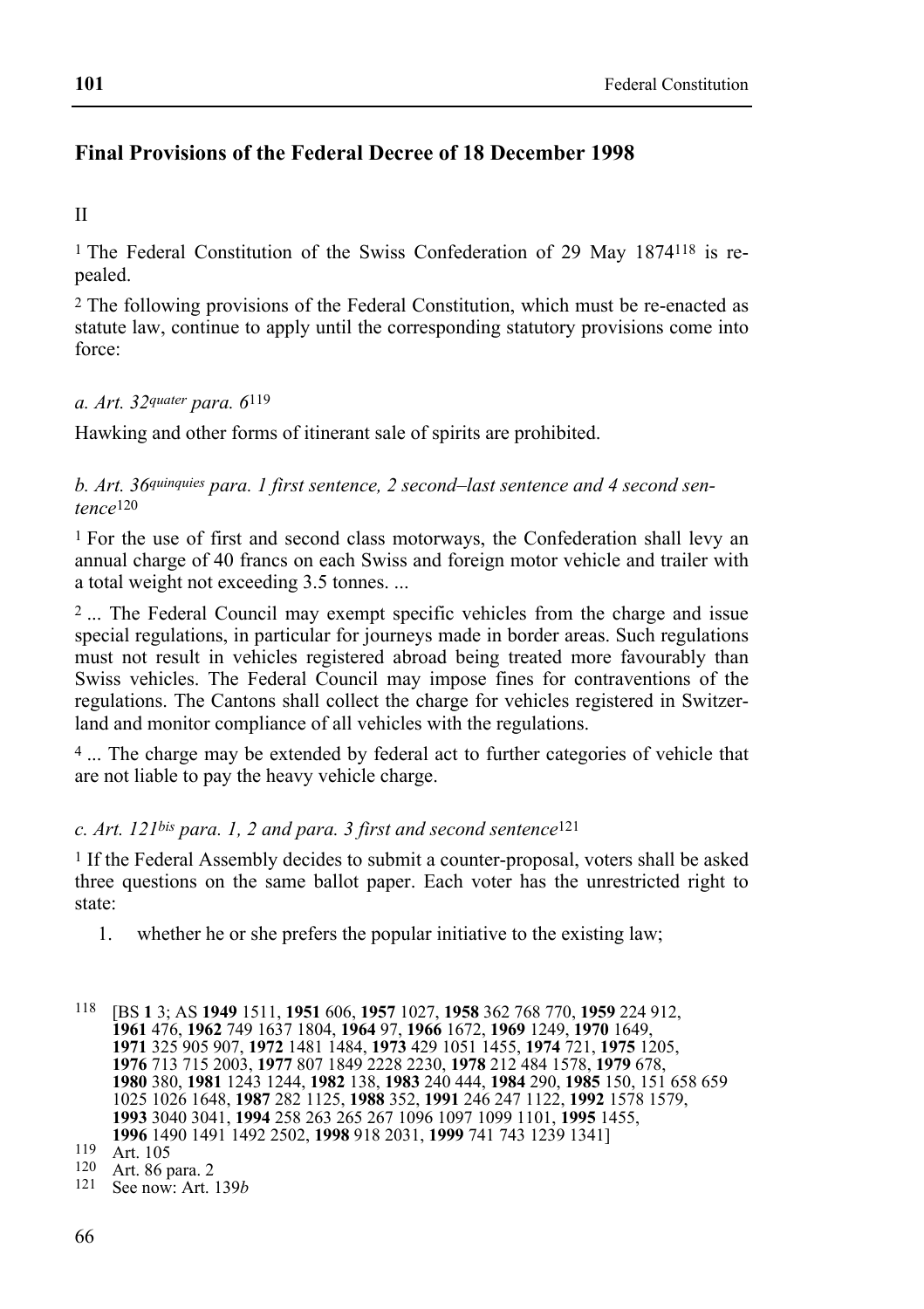- 2. whether he or she prefers the counter-proposal to the existing law;
- 3. which of the two proposals should come into force in the event that the People and the Cantons prefer both proposals to the existing law.

2 The absolute majority shall be calculated separately for each question. Unanswered questions shall not be taken into consideration.

3 If both the popular initiative and the counter-proposal are accepted, the result of the third question shall be decisive. The proposal that receives the greater number of votes from the People and from the Cantons on this question shall come into force. ...

III

The Federal Assembly shall adapt amendments to the Federal Constitution of 29 May 1874 to the new Federal Constitution as regards their form. The decree issued to this effect shall not be subject to a referendum.

IV

1 This Decree must be submitted to a vote of the People and the Cantons.

2 The Federal Assembly shall determine its commencement date.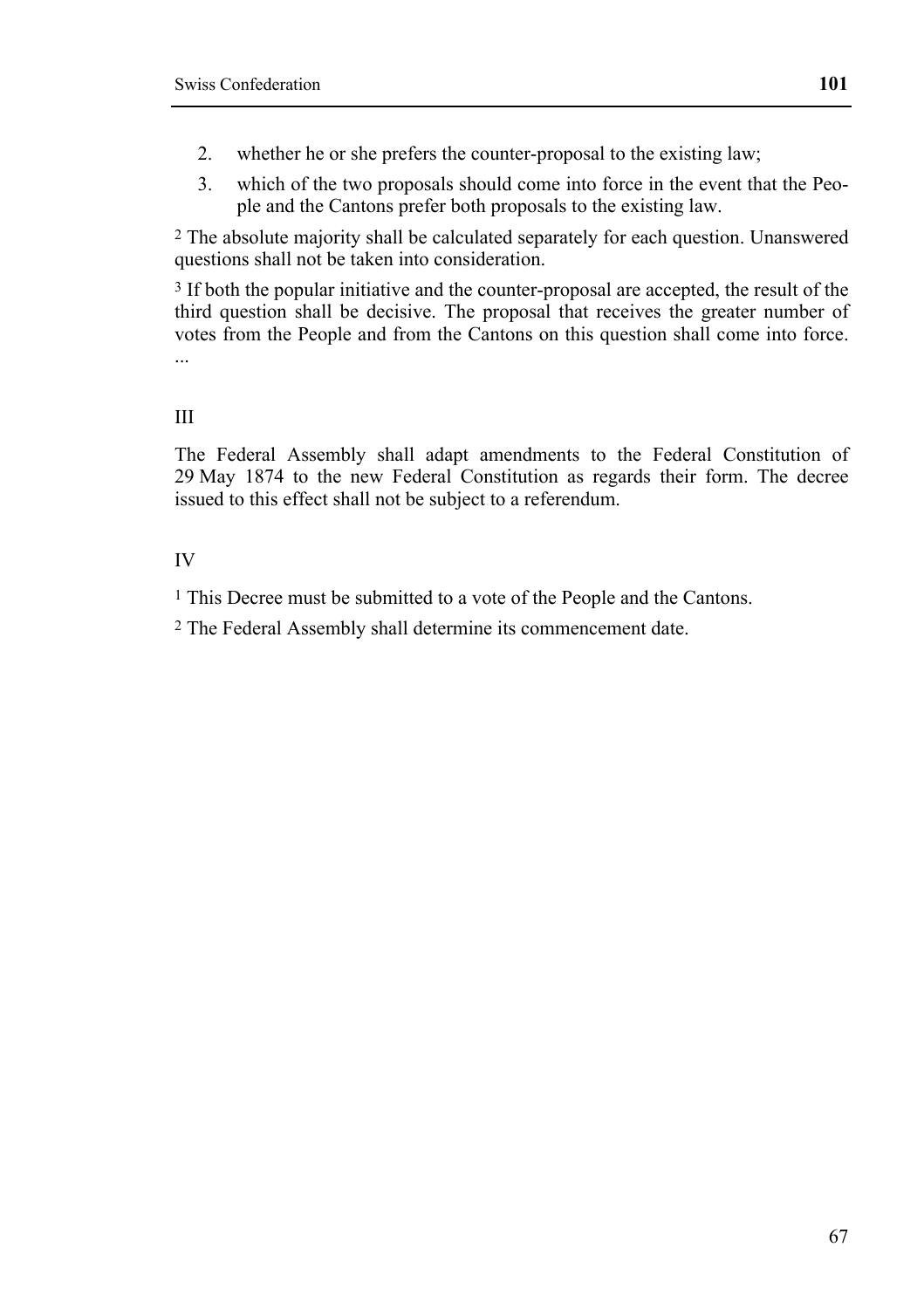# **Contents**

# **Title One: General Provisions**

# **Title Two: Fundamental Rights, Citizenship and Social Goals**

# **Chapter One: Fundamental Rights**

| Protection against arbitrary conduct and principle of good        |  |
|-------------------------------------------------------------------|--|
|                                                                   |  |
|                                                                   |  |
|                                                                   |  |
|                                                                   |  |
|                                                                   |  |
|                                                                   |  |
|                                                                   |  |
|                                                                   |  |
|                                                                   |  |
|                                                                   |  |
|                                                                   |  |
|                                                                   |  |
|                                                                   |  |
|                                                                   |  |
|                                                                   |  |
|                                                                   |  |
| Protection against expulsion, extradition and deportation Art. 25 |  |
|                                                                   |  |
|                                                                   |  |
|                                                                   |  |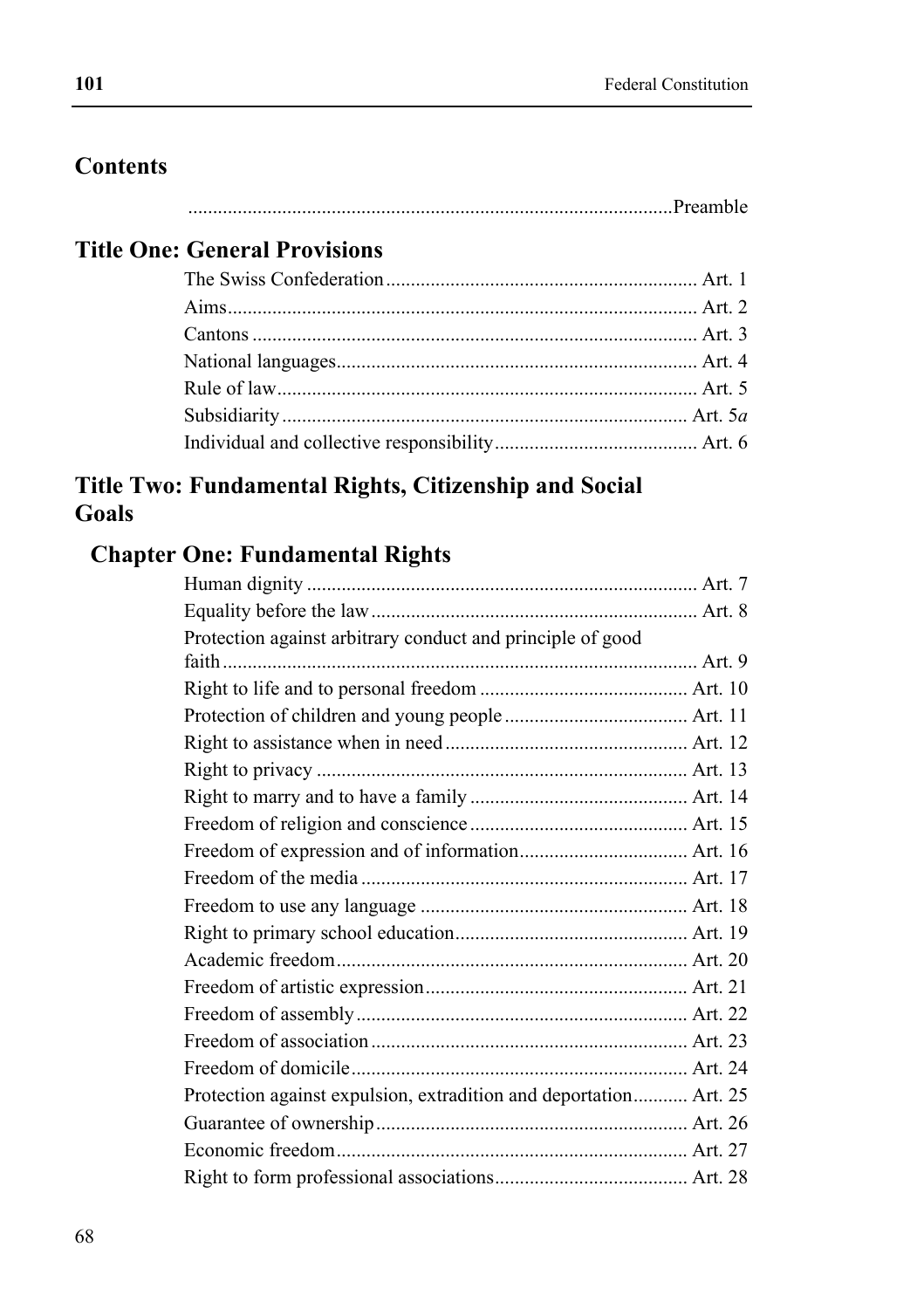|             | <b>Chapter 2: Citizenship and Political Rights</b>                   |  |
|-------------|----------------------------------------------------------------------|--|
|             |                                                                      |  |
|             |                                                                      |  |
|             |                                                                      |  |
|             |                                                                      |  |
|             |                                                                      |  |
|             | <b>Chapter 3: Social Objectives</b>                                  |  |
|             |                                                                      |  |
|             | 3 <sup>rd</sup> Title: Confederation, Cantons and Communes           |  |
| the Cantons | <b>Chapter 1: Relations between the Confederation and</b>            |  |
|             | Section 1: Duties of the Confederation and the Cantons               |  |
|             |                                                                      |  |
|             |                                                                      |  |
|             | Principles for the allocation and fulfilment of state tasks Art. 43a |  |
|             |                                                                      |  |
| the Cantons | Section 2: Cooperation between the Confederation and                 |  |
|             |                                                                      |  |
|             |                                                                      |  |
|             |                                                                      |  |
|             |                                                                      |  |
|             |                                                                      |  |
|             | Declaration of general application and requirement of par-           |  |
|             |                                                                      |  |
|             |                                                                      |  |
|             |                                                                      |  |
|             |                                                                      |  |
|             | <b>Section 3: Communes</b>                                           |  |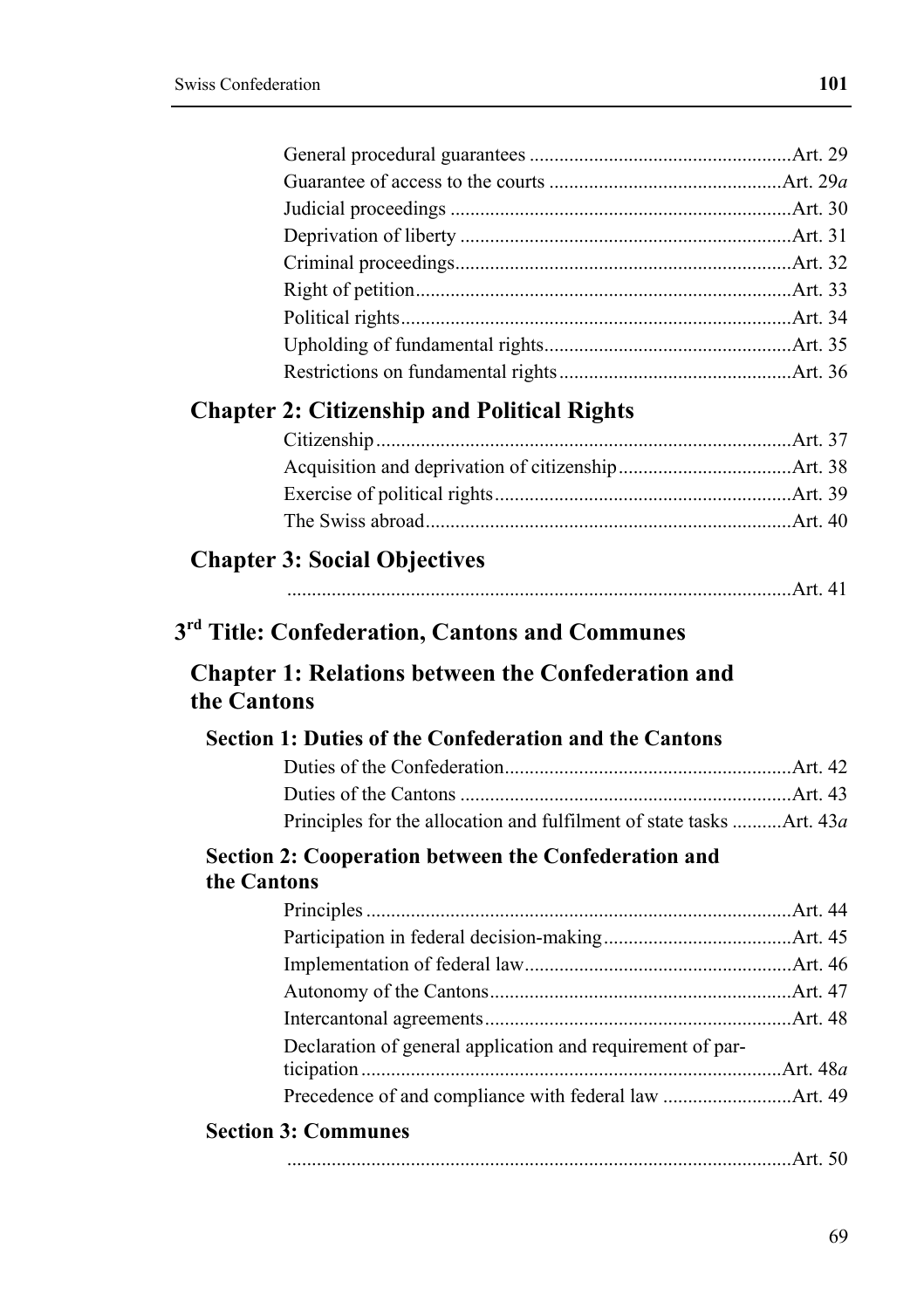| <b>Section 4: Federal Guarantees</b>                             |  |
|------------------------------------------------------------------|--|
|                                                                  |  |
|                                                                  |  |
|                                                                  |  |
| <b>Chapter 2: Powers</b>                                         |  |
| <b>Section 1: Relations with Foreign States</b>                  |  |
|                                                                  |  |
| Participation of the Cantons in foreign policy decisions Art. 55 |  |
|                                                                  |  |
| <b>Section 2: Security, National Defence, Civil Defence</b>      |  |
|                                                                  |  |
|                                                                  |  |
|                                                                  |  |
| Armed forces organisation, training and equipment Art. 60        |  |
|                                                                  |  |
| <b>Section 3: Education, Research and Culture</b>                |  |
|                                                                  |  |
|                                                                  |  |
| Vocational and professional education and training Art. 63       |  |
|                                                                  |  |
|                                                                  |  |
|                                                                  |  |
|                                                                  |  |
|                                                                  |  |
|                                                                  |  |
|                                                                  |  |
|                                                                  |  |
|                                                                  |  |
|                                                                  |  |
|                                                                  |  |
| <b>Section 4: Environment and Spatial Planning</b>               |  |
|                                                                  |  |
|                                                                  |  |
|                                                                  |  |
|                                                                  |  |
|                                                                  |  |
|                                                                  |  |
|                                                                  |  |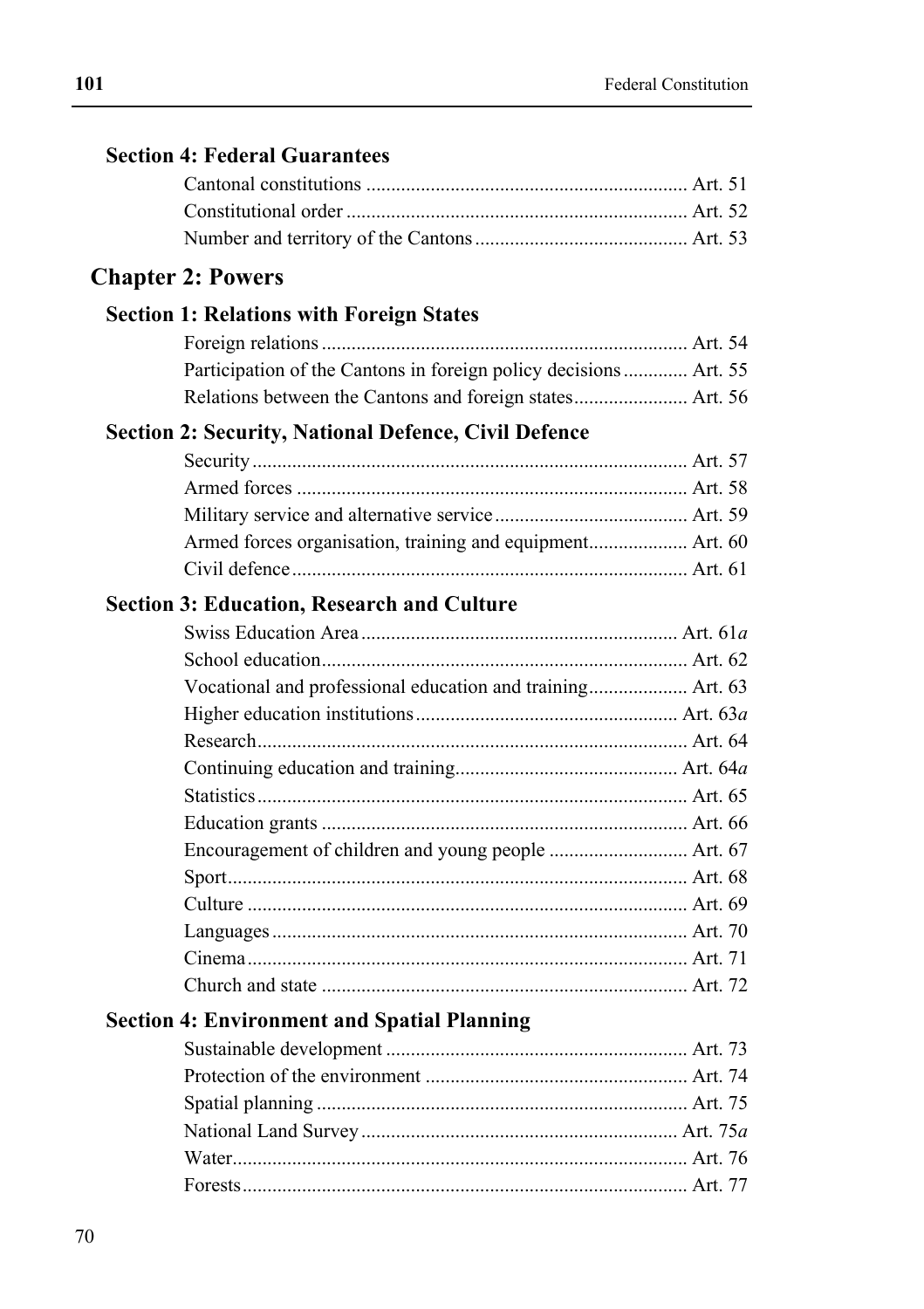| <b>Section 5: Public Construction Works and Transport</b>      |  |
|----------------------------------------------------------------|--|
|                                                                |  |
|                                                                |  |
|                                                                |  |
|                                                                |  |
|                                                                |  |
| Consumption tax on motor fuels and other traffic taxes Art. 86 |  |
|                                                                |  |
|                                                                |  |
| <b>Section 6: Energy and Communications</b>                    |  |
|                                                                |  |
|                                                                |  |
|                                                                |  |
|                                                                |  |
|                                                                |  |
| <b>Section 7: The Economy</b>                                  |  |
|                                                                |  |
|                                                                |  |
|                                                                |  |
|                                                                |  |
|                                                                |  |
|                                                                |  |
|                                                                |  |
|                                                                |  |
|                                                                |  |
|                                                                |  |
|                                                                |  |
|                                                                |  |
|                                                                |  |
|                                                                |  |
| <b>Section 8: Housing, Employment, Social Security and</b>     |  |

# **Health**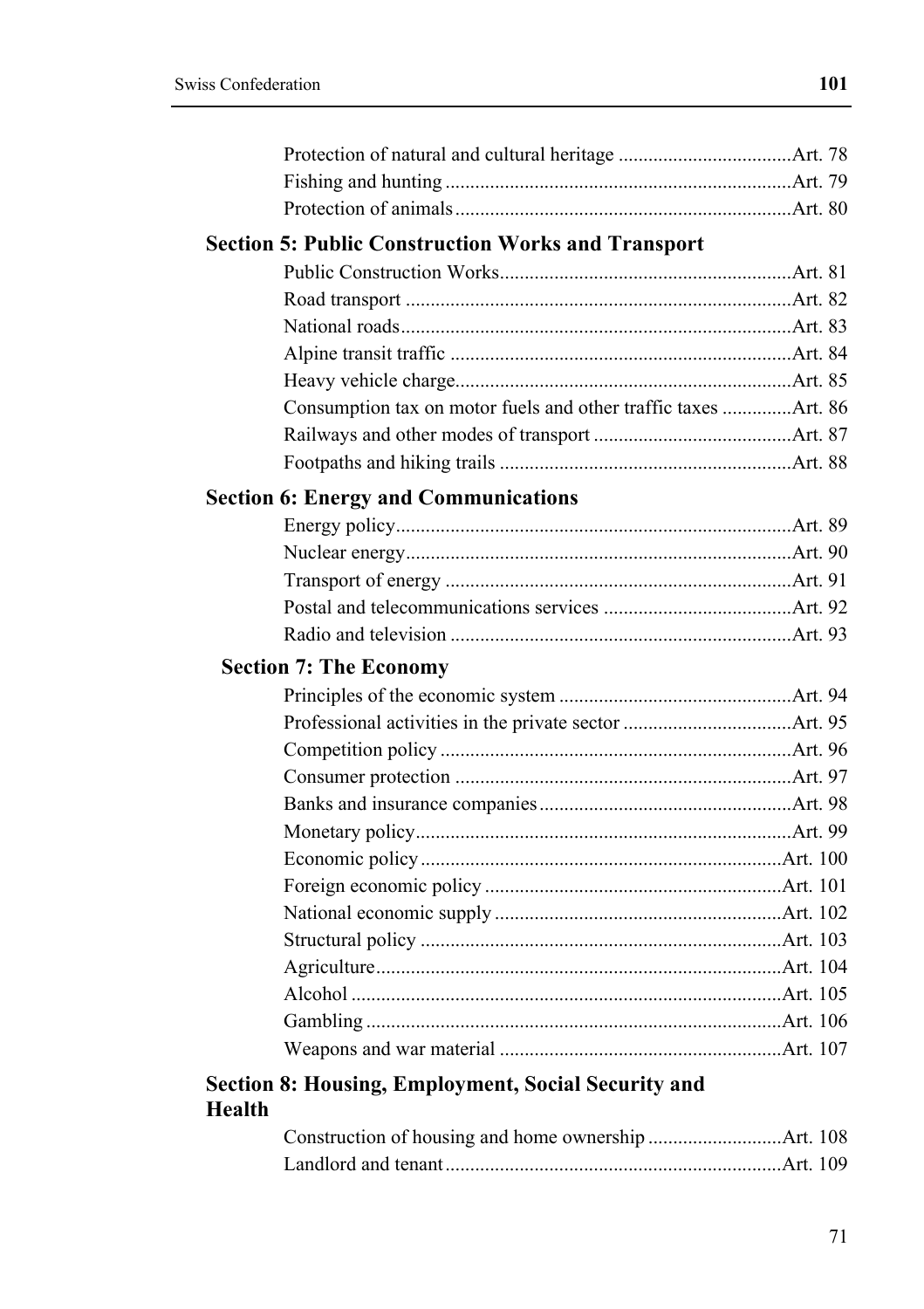| Old-age, survivors' and invalidity pension provision Art. 111 |  |
|---------------------------------------------------------------|--|
|                                                               |  |
|                                                               |  |
| Promoting the rehabilitation of people eligible for invalid-  |  |
|                                                               |  |
|                                                               |  |
|                                                               |  |
|                                                               |  |
|                                                               |  |
|                                                               |  |
|                                                               |  |
|                                                               |  |
|                                                               |  |
|                                                               |  |
| Reproductive medicine and gene technology involving           |  |
|                                                               |  |
|                                                               |  |
|                                                               |  |

# **Section 9: Residence and Permanent Settlement of Foreign Nationals**

# **Section 10: Civil Law, Criminal Law, Weights and Measures**

| No time limit for the right to prosecute or for penalties for<br>sexual or pornography offences involving prepubescent |  |
|------------------------------------------------------------------------------------------------------------------------|--|
|                                                                                                                        |  |
|                                                                                                                        |  |
|                                                                                                                        |  |

# **Chapter 3: Financial System**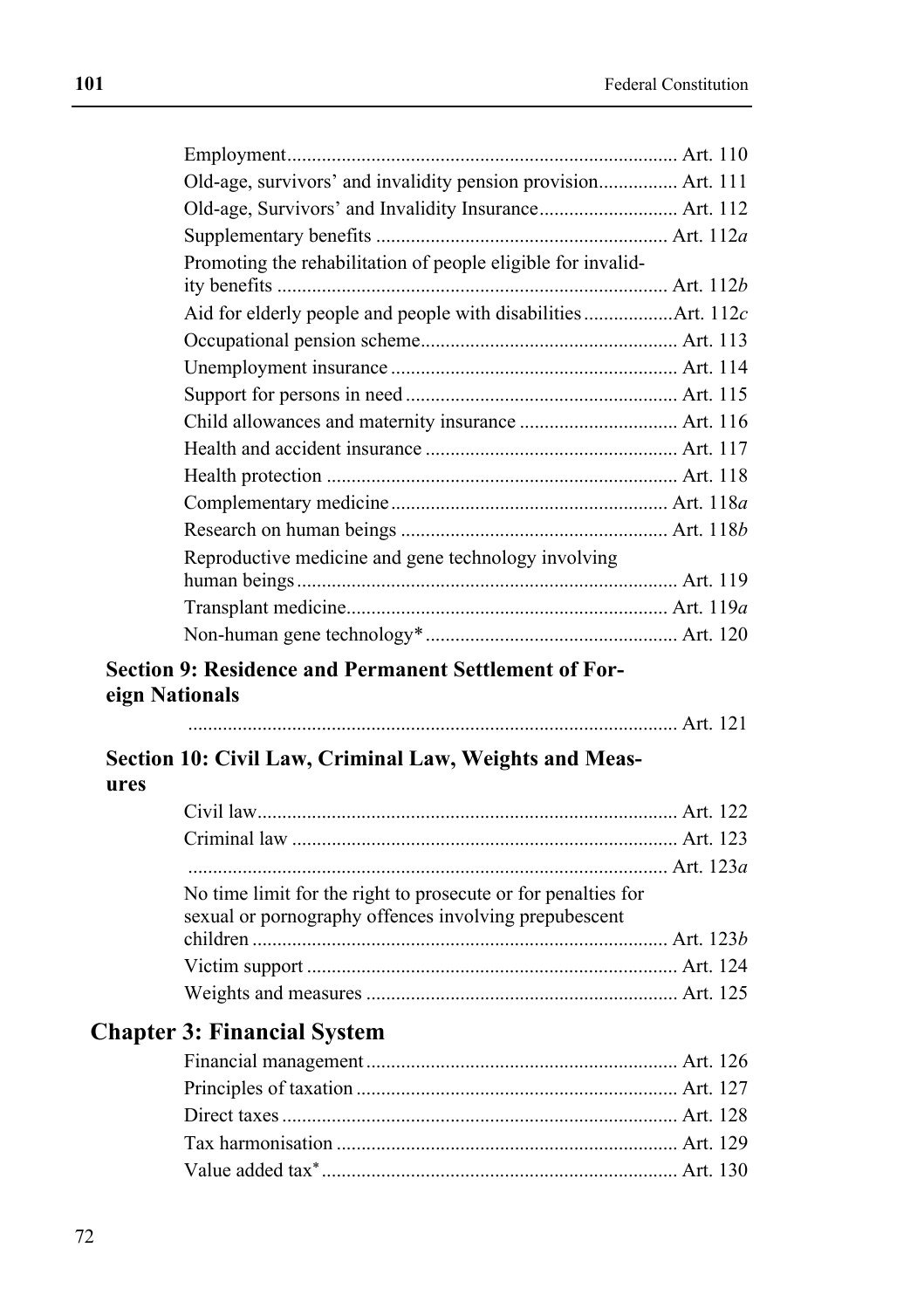| Consideration toxed | +۰۰ ۸ |
|---------------------|-------|

**101** 

# **Title 4: The People and the Cantons**

#### **Chapter 1: General Provisions**

#### **Chapter 2: Initiative and Referendum**

| Popular initiative requesting the complete revision of the            |  |
|-----------------------------------------------------------------------|--|
| Popular initiative requesting a partial revision of the Fed-          |  |
|                                                                       |  |
|                                                                       |  |
| Procedure applicable to an initiative and counter-proposal  Art. 139b |  |
|                                                                       |  |
|                                                                       |  |
|                                                                       |  |
|                                                                       |  |

# **Title 5: Federal Authorities**

### **Chapter 1: General Provisions**

#### **Chapter 2: Federal Assembly**

#### **Section 1: Organisation**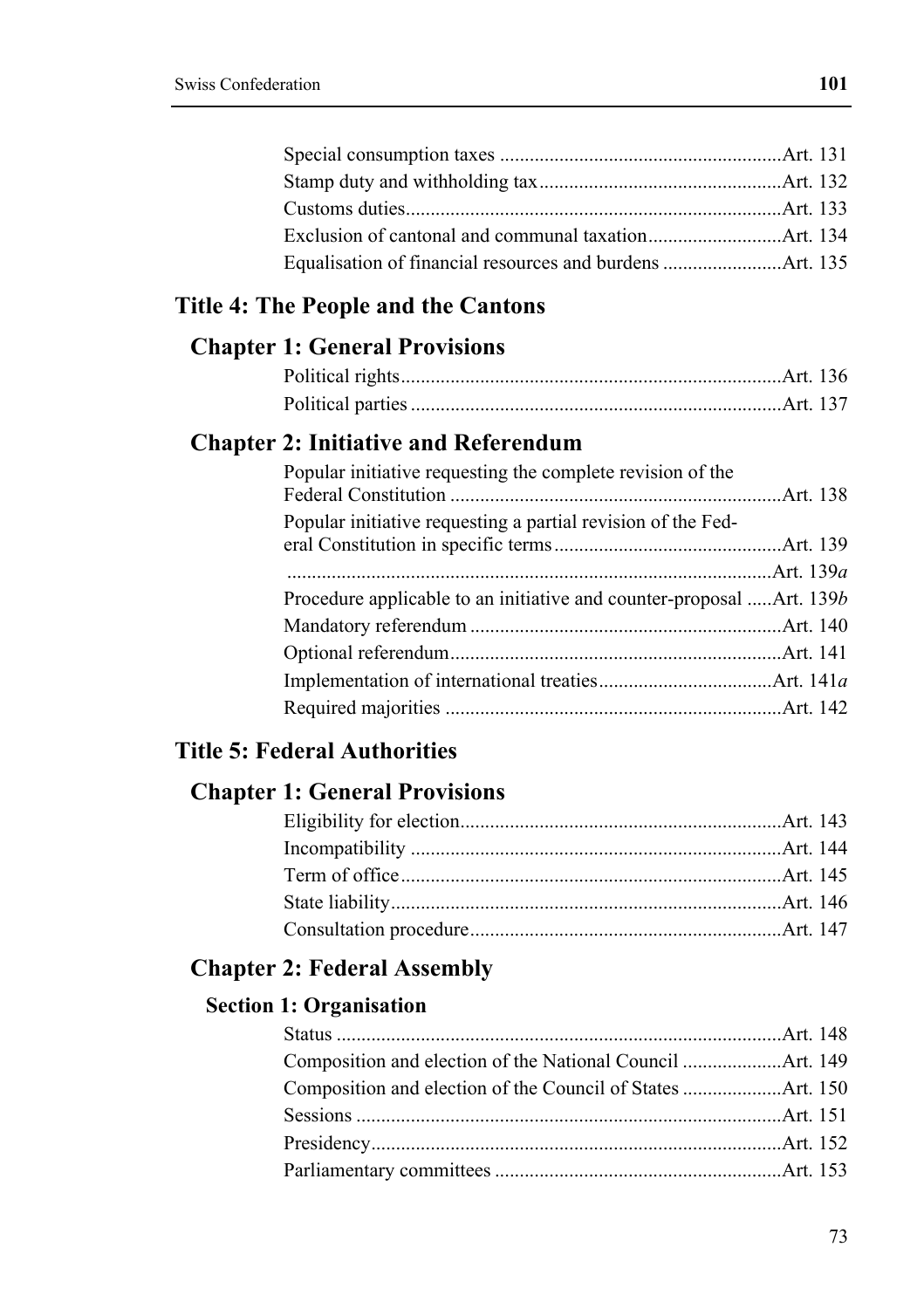# **Section 2: Procedure**

### **Section 3: Powers**

| Relations between the Confederation and the Cantons  Art. 172 |  |
|---------------------------------------------------------------|--|
|                                                               |  |
|                                                               |  |

# **Chapter 3: Federal Council and Federal Administration**

#### **Section 1: Organisation and Procedure**

| Principle of collegiality and allocation to departments  Art. 177 |  |
|-------------------------------------------------------------------|--|
|                                                                   |  |
|                                                                   |  |

### **Section 2: Powers**